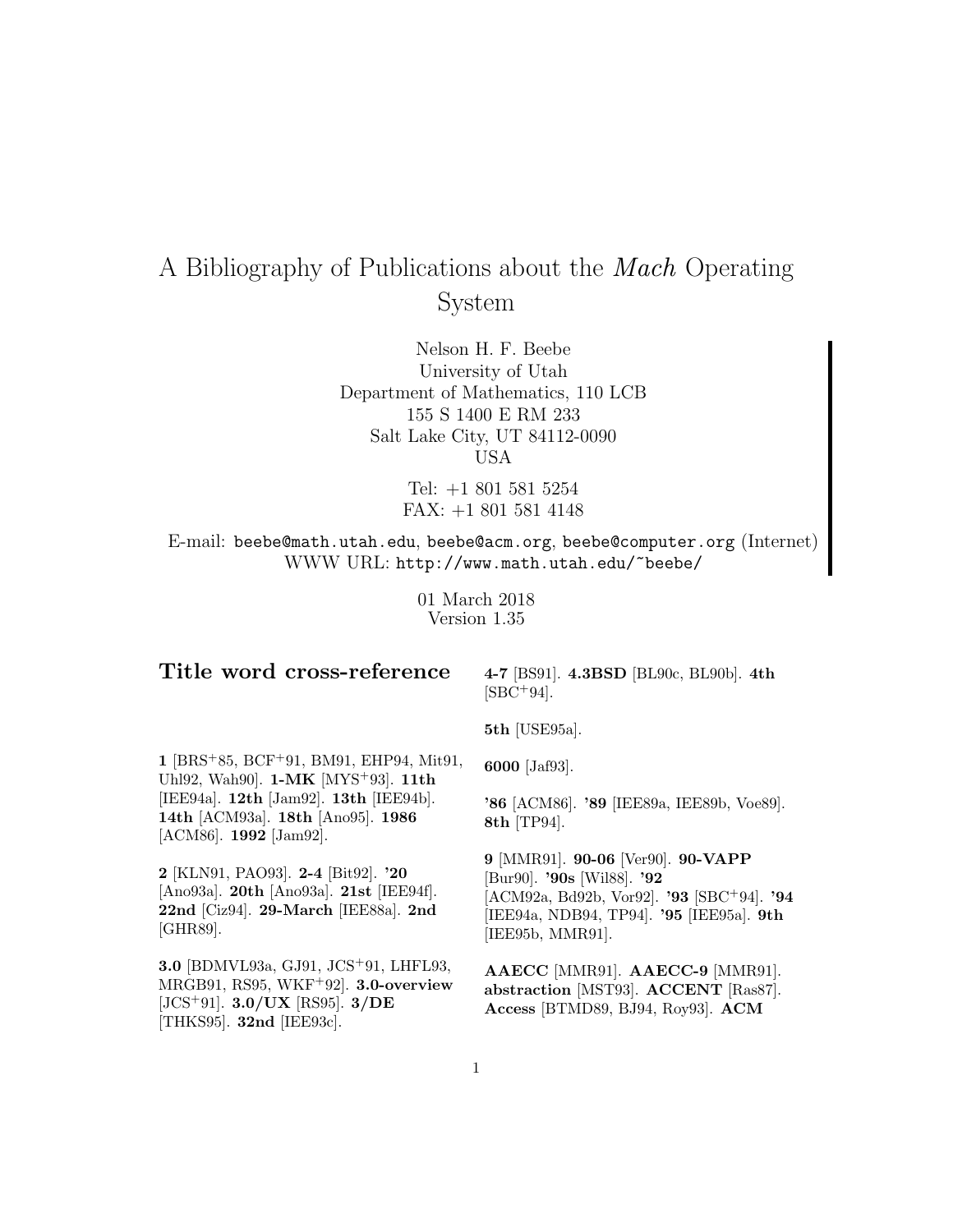[Ciz94]. **Activations** [BDMVL93b, BD92a, BDMVL93a]. **Adding** [BD92a, BDMVL93b, BDMVL93a]. **address** [CLFL94, Che93, Ros94]. **Addressed** [CMS90, IKWS92]. **Advanced** [Ano89a, HS94a, TS90]. **Aerospace** [IEE88b]. **AIX** [Ras91]. **AL** [IEE88c, IEE90b]. **algebra** [MMR91]. **algebraic** [MMR91]. **algorithm** [BAA94, Saa92]. **Algorithms** [Ano89b, MMR91]. **allocation** [NUMS94]. **alternative** [Pat93]. **Alto** [IEE91]. **American** [Boa90]. **analysis** [Car93, DW95, Jaf93]. **anatomy** [YTC94]. **Annual** [Ano93a, Ano93d, Ciz94, IEE89a, IEE92b, IEE94f, Shr89]. **Antilles** [HS94a]. **Antonio** [IEE93c]. **API** [NUMS94]. **APL** [CJ91, cJmC91]. **Apple** [Ano92d]. **Application** [Ano89b, RMGB91, RSS93, RS95, EKM<sup>+</sup>99, GJ92, MRGB91, Pha91, TN95]. **Application-transparent** [RS95]. **Applications** [ACM86, Ano93b, BRS<sup>+</sup>85, Boa90, Ciz94, Gir94, Gol90, IEE88b, IEE92b, IEE95c, IEE95d, Mai93, BM95, CB89, CB90, Dan93, GJ94, MST94, Tok95]. **applications-RT-Mach** [Tok95]. **applicative** [GW90a]. **Applied** [MMR91]. **Approach** [BL90c, BRG<sup>+</sup>89, BL90b, Tev87a]. **April** [ACM89, Ano92c, Gir94, IEE94f, IEE95b, USE92a, USE93a, USE93b]. **Arcade** [Rob94]. **Architectural** [ACM89, ACM92b, LHC93]. **Architecture** [Ano93a, BST95, CMS90, GSR93, IEE94f, Jam92, Seb91b, Tev87a, BS91, BGJ<sup>+</sup>91, BGJ<sup>+</sup>92, MYS<sup>+</sup>93, Seb91a, VBD<sup>+</sup>92, Wil88]. **Architecture-independent** [Tev87a]. **Architectures** [Ano93c, USE92a, USE93d]. **Architektur** [Jam92]. **artificial** [YT91]. **Ashville** [ACM93a]. **ASPLOS** [ACM89, ACM92b]. **ASPLOS-III** [ACM89]. **ASPLOS-V** [ACM92b]. **assist** [WLT93]. **assistants** [LMR93]. **Association** [USE91c].

**Assurance** [BL89, IEE89a]. **Assuring** [FM93]. **Asynchronous** [Jen94]. **Atlanta** [Ano91b, USE91b]. **Audio** [SBC<sup>+</sup>94]. **August** [USE88, USE92c, USE93c, Ver90]. **Australia** [Ano89a]. **Australian** [Ano89a]. **automated** [Vor92]. **automatically** [CJ91]. **Automation** [IEE94c]. **Autumn** [Ano90b, Ano92a]. **Avalon** [CLNW90]. **Avalon/Common** [CLNW90].

**B3** [E<sup>+</sup>91]. **BACH** [GAR<sup>+</sup>93]. **Bad** [Ver90]. **balancing** [Jal92, Sha91]. **Baltimore** [Ano95]. **Bandwidth** [Mai93]. **Barbara** [IEE95b]. **Barcelona** [Ano93b, NDB94]. **Based** [Bab90b, Chexx, Mor96, And90, Bab89, Bab90a, BBP92, BHM<sup>+</sup>93, Cha94, CJMT93, DLR<sup>+</sup>92, GAR<sup>+</sup>93, GADV91, LBLM90, LMR93, Min95, Nan91, PRK95, SC93, THKS95, TK94, Yep92, YT91]. **basis** [Dri92, Tev87b]. **battle** [TBG<sup>+</sup>87]. **BBN** [WGR93]. **Beach** [USE92b]. **Belgium** [Bd92b]. **Bell** [May88]. **Bell-La** [May88]. **belongs** [Wel91]. **Benchmark** [FKL91, KF93]. **benchmarks** [FKJ<sup>+</sup>92]. **benefit** [NDB94]. **Berkeley** [Bas91]. **Berlin** [EHP94]. **between** [vRBC<sup>+</sup>92]. **bit** [Dra91]. **Bologna** [TP94]. **Boston** [ACM89, ACM92b, IEE94d, Mai93]. **Boulder** [ACM93c]. **boundary** [Pet93]. **breakpoints** [Yep92]. **Bruges** [Bd92b]. **buffer** [BRG<sup>+</sup>89, Ros89]. **buffers** [BKW94, Koo93]. **build** [Dea93]. **Building** [Chexx, CFH<sup>+</sup>93a, TN95]. **Burlington** [USE90]. **Butterfly** [WGR93].

**C** [CFK<sup>+</sup>91, CKS93, GJ92, JM92, MUI95, TI94a, USE92c]. **C\*** [Cha94]. **CA** [ACM91, ACM92a, ACM93b, Ano93a, Ano93c, Ano94, GHR89, IEE89b, IEE89c, IEE89d, IEE91, IEE92a, IEE93b, IEE93d, IEE94b, IEE95a, IEE95b, USE92b]. **Cache** [CMS90]. **cached** [VBD<sup>+</sup>92]. **caches** [IKWS92, WB92]. **caching** [BKW94, Roy93]. **California**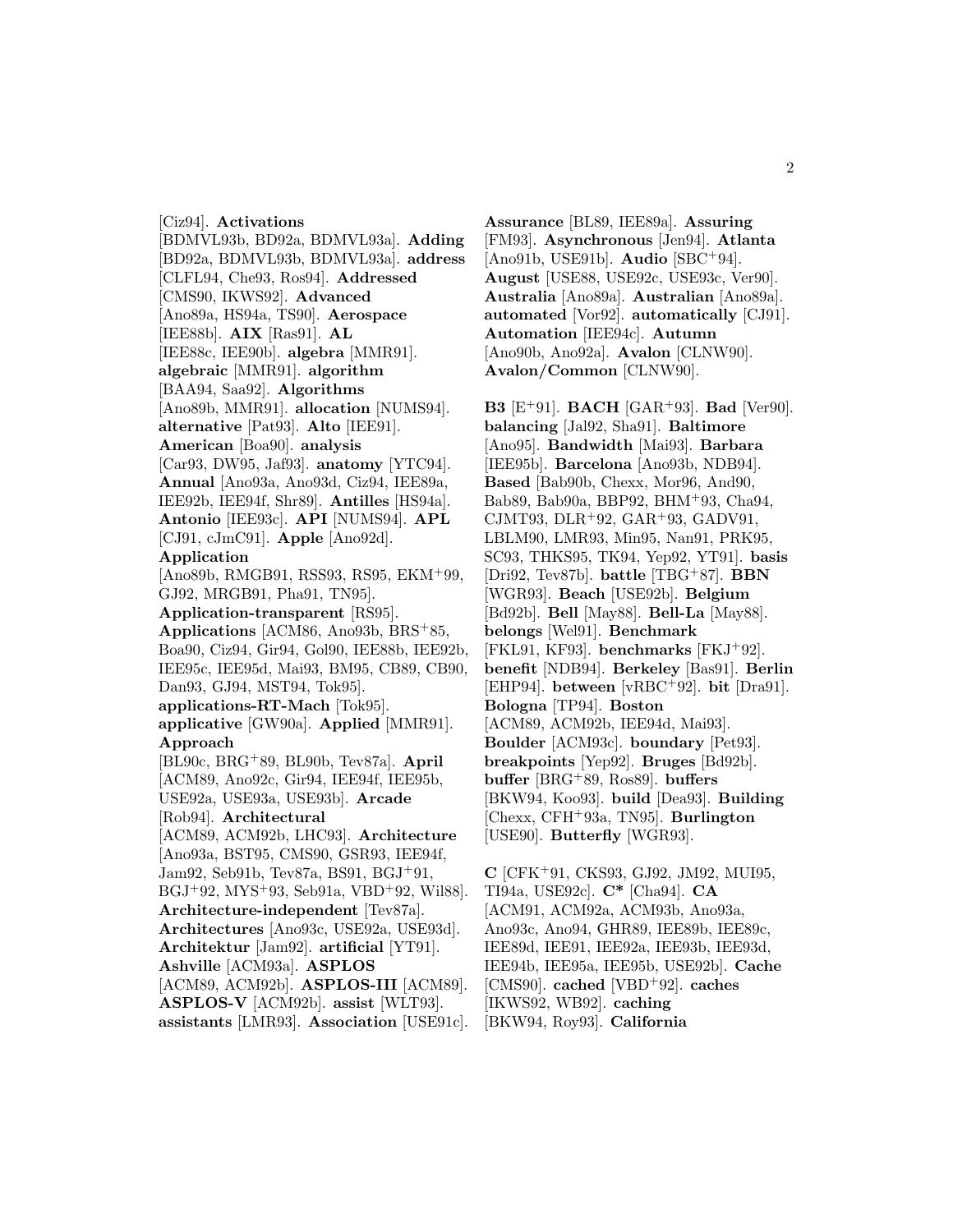[USE91a, USE93d, USE94, IEE88a]. **Calls** [Pat93]. **Cambridge** [USE93c]. **Camelot** [Spe87, SPB88]. **Cannes** [Ano92c]. **capacity** [MST93, MST94]. **Caracas** [Gir94]. **Case** [MLB<sup>+</sup>97]. **Casper** [VBD<sup>+</sup>92]. **catalyst** [Ras89]. **Cathedral** [IEE88a]. **Cenju** [THKS95]. **Cenju-3** [THKS95]. **Cenju-3/DE** [THKS95]. **Center** [Ano95]. **Centre** [Ano89a]. **Cern** [Ver90, Ver90]. **Challenge** [Ciz94]. **checkpointing** [CN92, RS95]. **Chicago** [IEE92b, IEE94f, IEE95c]. **chip** [NUMS94]. **Chorus** [BCC<sup>+</sup>91, Imaxx]. **City** [USE95a]. **Clara** [ACM93b]. **class** [CJMT93]. **Client** [BST95, GJ92]. **client-server** [GJ92]. **cluster** [Cha94]. **clusters** [RP94]. **CMU** [Mac91, Mac92, McD89, Tob93]. **co** [BJ95, ACM93c]. **co-resident** [BJ95]. **codes** [MMR91]. **collector** [MFY91, Ono93]. **Common** [Mac91, Mac92, McD89, CLNW90]. **Communication** [GBB93b, Bas91, BHSC98, DBRD91, GBB93a, Joh91, Lie92, Rao91]. **Communications** [Ano92c]. **Comparative** [PM18]. **Comparison** [Jal92, GW90a, Rao91]. **Comparisons** [KF93]. **COMPASS** [IEE89a]. **compatible** [SR89]. **COMPCON** [IEE88a, IEE89b, IEE95a]. **Competitive** [BGW89]. **Compilers** [ACM93c, SS96]. **Complexity** [Ciz94]. **Computational** [Ano90a]. **Computer** [ACM93b, Ano93a, Ano93d, Ciz94, Cra90, IEE88a, IEE88b, IEE89a, IEE89b, IEE90a, IEE92a, IEE92b, IEE94f, IEE94c, Ish92, BJ94, Jen94, TMJY91, TS90]. **Computers** [Ano89b, SS96, JM92]. **Computing** [Amm90, Ano92a, Bab90b, Ciz94, Gir94, HS94a, IEE93a, IEE94d, IEE95d, Jam92, USE93c, Ver90, Bab89, Bab90a, BJ95, Bry88, CLNW90, EHP94, Far89, Nan91, NCS<sup>+</sup>90, RNJ<sup>+</sup>90, SED<sup>+</sup>89]. **concepts**

[Bau92, DF94]. **concepts-design** [Bau92].

**Concurrency** [Bla90b, MLB<sup>+</sup>97, Bla90a]. **concurrent** [BO96, JM92, MFY91, MBS95, TI94a]. **Conference** [ACM86, ACM89, ACM92a, ACM92b, ACM93b, Amm90, Ano89a, Ano90b, Ano90c, Ano91a, Ano92a, Ano93d, Ano95, Bur90, Ciz94, EHP94, Gir94, HS94b, IEE88a, IEE88b, IEE89a, IEE89b, IEE90a, IEE92b, IEE93c, IEE93d, IEE94c, IEE94d, Ish92, MSNS91, MMH93, MS95, Shr89, TP94, USE91c, USE92c, USE94, USE95b, Vor92]. **Configurable** [IEE94e, BHSC98, GMSS94]. **CONPAR** [Bur90]. **Conservative** [BL90c, BL90b, MFY91, Ono93]. **considerations** [LHC93]. **Consistency** [WB92, BRG<sup>+</sup>89, Ros89]. **construct** [NCS<sup>+</sup>90, RNJ<sup>+</sup>90]. **constructing** [BHSC98]. **continuations** [Dea93, DBRD91, Lie92]. **continuous** [And90, TN95, Tok95]. **Control** [IEE93c, Mit91, BJ94, EKM<sup>+</sup>99, GKK94, Min95, TBG<sup>+</sup>87, TK94, KONT95]. **controlling** [MR95]. **convenience** [PRK95]. **Convention** [Ano95]. **copying** [Ono93]. **core** [Bit92]. **correcting** [MMR91]. **correctness** [BT92]. **coupled** [BAA94]. **Coyote** [BHSC98]. **creation** [MBS95]. **critical** [BT92]. **Cronus** [Sou97]. **Cronus/Mach** [Sou97]. **cryptography** [BCB88]. **Cube** [TS90]. **current** [JCS<sup>+</sup>91]. **customizable** [KLM<sup>+</sup>93].

**Dallas** [USE91c]. **Dana** [IEE94b]. **Data** [DA92, cJmC91, SGM90]. **Database** [She91]. **databases** [Red92]. **DC** [Ano90a, Ano90c]. **debugger** [CB89, CB90]. **Debugging** [Hov91, PLL91, Yep92]. **December** [ACM93a, IEE88b, IEE88c, IEE93c, IEE93e]. **decentralized** [Jen94]. **Decision** [IEE93c]. **decomposition** [MB93]. **default** [GD91]. **demultiplexing** [YMBM94]. **Dependable** [EHP94]. **description** [Leh89]. **Design** [ACM92a, Ano93b, Ano94, CLR94, For88,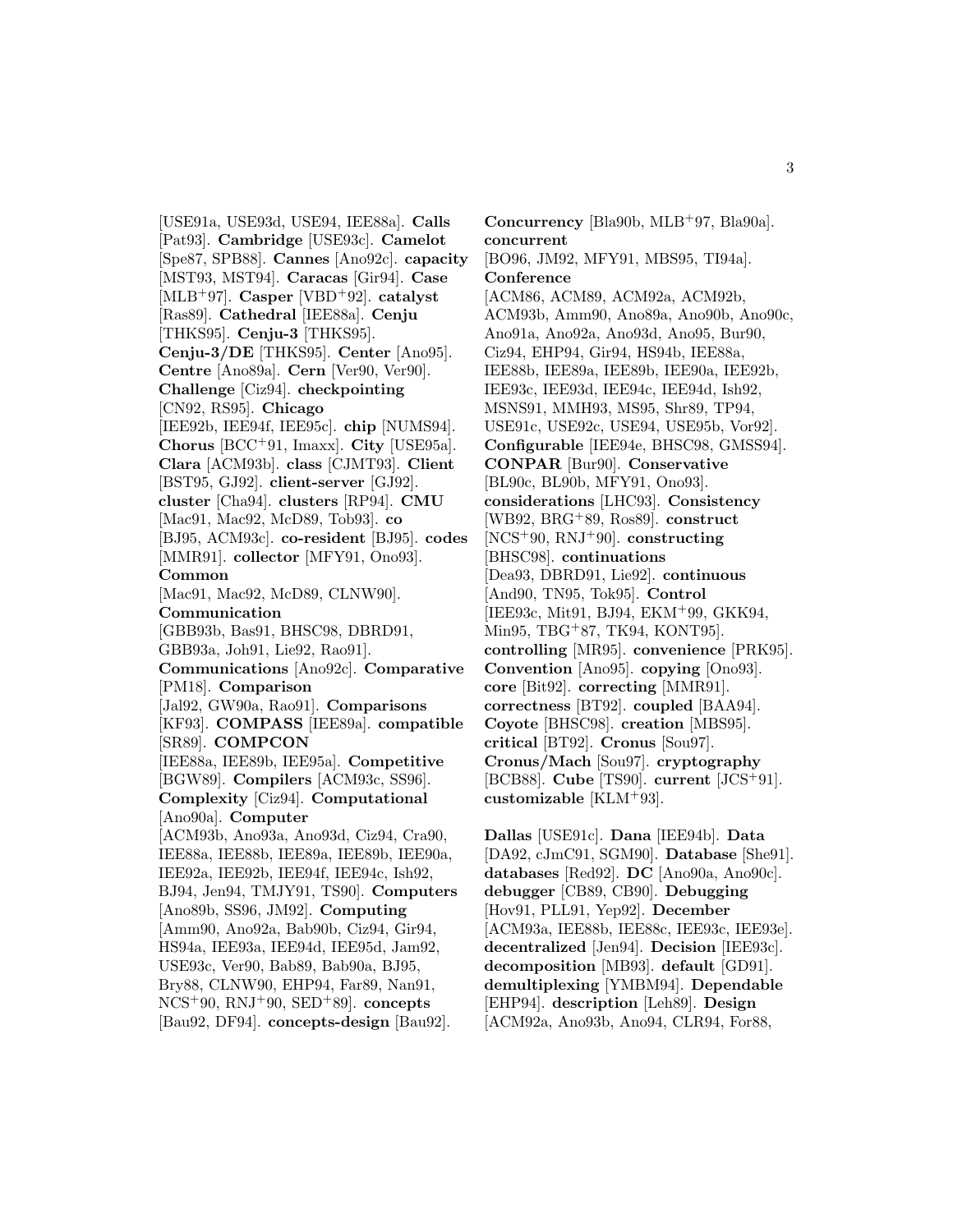KD95, NUS<sup>+</sup>93, TST96, UNS<sup>+</sup>94, BHMR91, BHM<sup>+</sup>93, Bau92, BO96, IKWS92, LHC93, OKID92, SCSK93, Wil88]. **Developing** [FKJ<sup>+</sup>92, BCR91a, BCR91b, OT95]. **Development** [MYS<sup>+</sup>93, ABG<sup>+</sup>86, GW90b, Tev87b]. **Developments** [Rag92]. **Device** [GSR93, Dan93]. **Diego** [Ano93a, Ano93c, IEE93d, USE93d]. **Digest** [IEE89b, IEE93a, IEE95a, IEE88a]. **Digital** [SBC<sup>+</sup>94, And90, LMR93]. **discardable** [Sub91]. **Distributed** [ACM93c, Amm90, Ano88a, Ano91b, Ano92a, Ano92b, CKS93, GGDD92, Gir94, IEE90b, IEE93d, IEE94e, IEE94b, MLB<sup>+</sup>97, Nic91, Seb91b, SPB88, USE91b, USE92b, BBP92, Bau92, BM92, BGW89, BCC<sup>+</sup>91, CLR94, CNTS93, CLNW90, CCGS92, DW95, For88, FKS92, Hag94, Imaxx, JR86, KF93, NCS<sup>+</sup>90, Pad95, PRK95, Pha91, Ras91, RNJ<sup>+</sup>90, Rob94, Sha91, Spe87, SED<sup>+</sup>89, TI94a, Tev87a, WLT93, Yep92, YT91, FM93, Seb91a]. **distributed-memory** [BM92]. **Distribution** [Mil94, MGZ93]. **divisible** [BAA94]. **Dourdan** [CJ92]. **DPMI** [GMR93]. **driven** [Wen88]. **driver** [Min93]. **Drivers** [GSR93, Dan93]. **DROL** [TST96]. **Durham** [Boa90, IEE93e]. **Dutch** [HS94a]. **Dynamic** [TK94, Jal92, SZ92, Sha91].

**ECOOP** [TP94]. **EDCC** [EHP94]. **EDCC-1** [EHP94]. **edge** [Ano92d]. **edition** [McD89]. **effective** [BFS89]. **effects** [IKWS92]. **Efficient** [BAA94, IMP94, YMBM94, CFH<sup>+</sup>93a]. **Eighth** [MS95]. **ElipSys** [DLR<sup>+</sup>92]. **Embedding** [BCB88]. **Emulation** [Mal91, Dra91, JCS<sup>+</sup>91]. **Emulator** [Pat93]. **Enabling** [Mai93]. **endpoints** [YMBM94]. **Engineering** [BS91, Bit92]. **enhanced** [JM92]. **entities** [FKS92]. **Environment** [BRS<sup>+</sup>85, CP97, MUI95, TST96, Bry88, Cha94, GMR93, GW90b, GADV91, Pha91, Roy93, Sha91, SED<sup>+</sup>89]. **Environments**

[ACM93c, Ano89b, Bla91, Tev87a]. **Eos** [GADV91]. **EPEX** [Bol89]. **Equus** [Far89]. **error** [MMR91]. **error-correcting** [MMR91]. **EUROMICRO** [Ano93b]. **Europe** [Ano92c, NDB94]. **European** [EHP94, TP94]. **EUUG** [Ano90b]. **Evaluation** [HCF<sup>+</sup>94, KONT95, PM18, TN91, For88, FKS92, Joh91, Wen88]. **evolution** [Ras87]. **Evolving** [FL94]. **examples** [Bau92, DF94, Leh89]. **exception** [Bla88, BGH<sup>+</sup>89]. **exclusion** [BRE92]. **Executing** [GSR93]. **Execution** [CJ91, MUI95, Cha94]. **expected** [Ano88a]. **Experience** [Ano92a, BCR91a, BCR91b, CR92b, CR92a, CFH<sup>+</sup>93b, Duc91, BCF<sup>+</sup>93, BHM<sup>+</sup>93, BCC<sup>+</sup>91, Dan93, Imaxx. **Experiences** [Ano91b, MGZ93, TN95, USE91b, USE92b, JCS<sup>+</sup>91]. **experiment** [MHP94]. **Experimental** [IEE90b, Pha91, FKS92]. **Exploitation** [cJmC91]. **Exploiting** [Ano89b]. **exporting** [ST93]. **Extensible** [BST95, Tof89]. **Extension** [KTN93]. **Extensions** [NYM92, NM91, Tok95]. **external** [KN93, Nic91, Rob94, Sub91].

**Fachtagung** [Jam92]. **facilities** [Jal92]. **facility** [Bla88, BGH<sup>+</sup>89, Sha91, Spe87]. **failures** [IMP94]. **fair** [TS90]. **Fast** [Bar91, BRE92, Lie92, SCB93, MFY91, OMOP93]. **Fastest** [AG95]. **Fault** [Bab89, Bab90a, Bab90b, Chexx, EKM<sup>+</sup>99, IEE93a, ACCB93, BHMR91, Nan91, RSS93, SC93]. **Fault-Tolerant** [Bab90b, Chexx, IEE93a, Bab89, Bab90a, EKM<sup>+</sup>99, ACCB93, Nan91]. **Fe** [USE93a, USE93b]. **features** [BBP92, Joh91, TS90]. **February** [IEE88a, IEE89b]. **Fifth** [ACM92b, MSNS91]. **file** [Roy93, Wel91]. **files** [TTG<sup>+</sup>87]. **filesystem** [LBLM90]. **fine** [BHSC98, BM95]. **fine-grain** [BHSC98]. **fine-grained** [BM95]. **First** [Ano94, EHP94]. **FL** [IEE88b]. **FLEX** [CFH<sup>+</sup>93a]. **Flexible**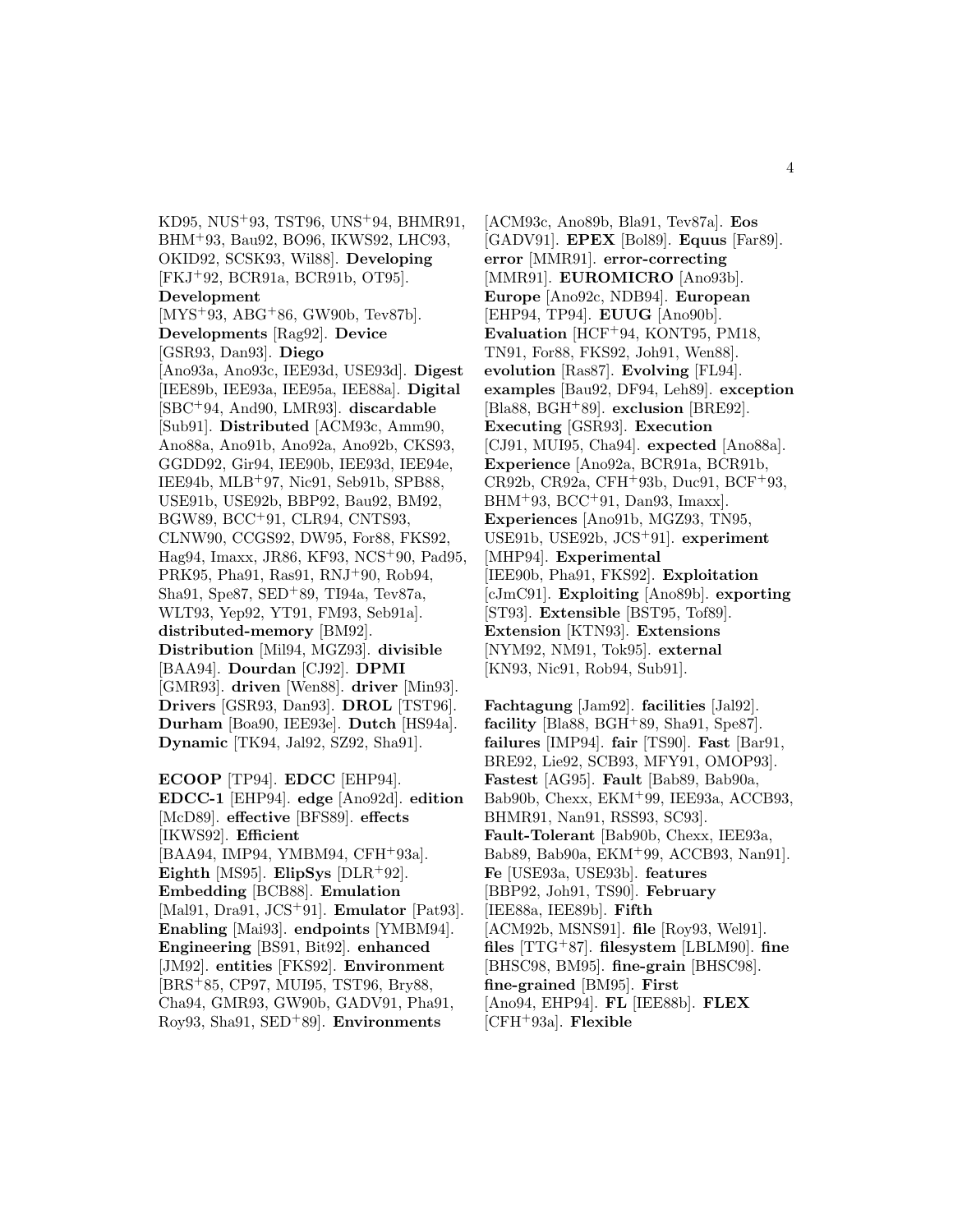[SPB88, CFH<sup>+</sup>93a, KN93, WW94]. **Flight** [Ano90a]. **Florence** [Ano92b]. **FME** [NDB94]. **follow** [Ano88a]. **formal** [GJ94, NDB94]. **foundation** [ABG<sup>+</sup>86, RBF<sup>+</sup>89, Wah90]. **Fourth** [IEE88b, IEE89a, IEE89b, IEE93b, IEE94c]. **framework** [And90]. **France** [Ano90b, Ano92c, CJ92, IEE93a]. **Francisco** [ACM92a, IEE88a, IEE89b, IEE95a, USE94]. **FreeBSD** [PM18]. **FT** [EKM<sup>+</sup>99]. **FT-RT-Mach** [EKM<sup>+</sup>99]. **FTCS** [IEE93a]. **FTCS-23** [IEE93a]. **FTM** [MHP94]. **functional** [FKS92]. **future** [GGDD92, Tev87b, TS89].

**GA** [Ano91b, USE91b]. **Gaithersburg** [IEE89a]. **garbage** [MFY91]. **general** [BJ95, OMOP93, SED<sup>+</sup>89]. **Generalized** [JCS<sup>+</sup>91]. **Generation** [She91, Fur94]. **generational** [Ono93]. **Generic** [SJ95]. **Germany** [EHP94, Jam92, Ver90]. **GI** [Jam92]. **GI-ITG-Fachtagung** [Jam92]. **GI-ITG-Meeting** [Jam92]. **Global** [Ano92c]. **goals** [KD95]. **Gothic** [BBP92]. **grain** [BHSC98]. **grained** [BM95]. **Graphics** [Mal91]. **Group** [Ano89a, Boa90]. **Grove** [ACM91, GHR89, IEE89d]. **Guest** [Hov91]. **Guide** [BCF<sup>+</sup>93, CFH<sup>+</sup>93b, Hag94, HCF<sup>+</sup>94].

**Hammersmith** [Ano89b]. **handling** [Bla88, BGH<sup>+</sup>89, BM91, Koo93]. **Hardware** [Ano93b, WLT93, GAR<sup>+</sup>93]. **harmonizing** [Ish92]. **Hawaii** [HS94b, MSNS91, MMH93, MS95, Shr89]. **Herrenalb** [Ver90]. **Heterogeneous** [CP97]. **HI** [HS94b, MSNS91, MMH93, MS95, Shr89]. **High** [GHR89, Mai93, She91, SED<sup>+</sup>89, BM92, MB93]. **High-Bandwidth** [Mai93]. **High-Performance** [She91, BM92, MB93]. **highly** [LBLM90]. **highly-parallelized** [LBLM90]. **Hill** [IEE88a]. **history** [SC93]. **HoME** [OKID92]. **Hotel** [IEE88a].

**Huntsville** [IEE88c, IEE90b]. **hybrid** [Ono93].

**I/O** [FGB91b, FGB91a]. **IBM** [Jaf93, McD89]. **Identification** [BST95]. **IEEE** [IEE88a]. **IFAC** [Bd92b]. **IFIP** [Gir94]. **II** [WGR93, Ano91b, HS94b, IEE89d, USE91b]. **III** [ACM89, USE92b, USE93a, USE93b]. **image** [WGR93]. **impact** [CB93]. **implement** [DBRD91]. **Implementation** [ACM92a, Ano94, Bar91, MUI95, Mil94, PC90, Sha91, She91, THKS95, TST96, Wen88, BS91, For88, FKS92, Jal92, LHFL93, OKID92, OMOP93, TI94a]. **implementations** [GW90a]. **Implementing** [CB89, CB90, Red92, TNML93]. **improvements** [BCF<sup>+</sup>91]. **Improving** [PRK95]. **In-kernel** [LHFL93]. **Independent** [USE93c, Tev87a]. **indexed** [WB92]. **indivisible** [BAA94]. **industrial** [Fur94, NDB94]. **InfoJapan'90** [Ish92]. **Information** [Ano95, IEE93d, IEE95a, Ish92]. **infrastructure** [GKK94]. **Institute** [HS94a]. **Integer** [KLN91]. **Integrated** [And90, IEE94c, NKAT93]. **integration** [Sou97]. **Integrity** [IEE89a]. **Intellectual** [IEE89b, IEE88a]. **intelligence** [YT91]. **intelligent** [PHY<sup>+</sup>92]. **interactive** [MR95]. **interface** [BTG<sup>+</sup>88, KN93, MR95, Min93, Nic91, Rob94, TTG<sup>+</sup>87]. **Interfaces** [Hov91, GJ91]. **interim** [Spe87]. **Internals** [Bit90]. **International** [ACM89, ACM92b, Amm90, Ano93a, Bur90, CJ92, GHR89, HS94b, IEE88a, IEE89b, IEE90a, IEE91, IEE92b, IEE93a, IEE93d, IEE94f, IEE94c, IEE94d, IEE94e, IEE95b, IEE95d, MMR91, MSNS91, MMH93, MS95, NDB94, SBC<sup>+</sup>94, Shr89, Vor92]. **Internet** [Spe87]. **interpretation** [May88]. **interprocess** [Bas91, Joh91, Rao91]. **interrupt** [SCB93]. **Introduction**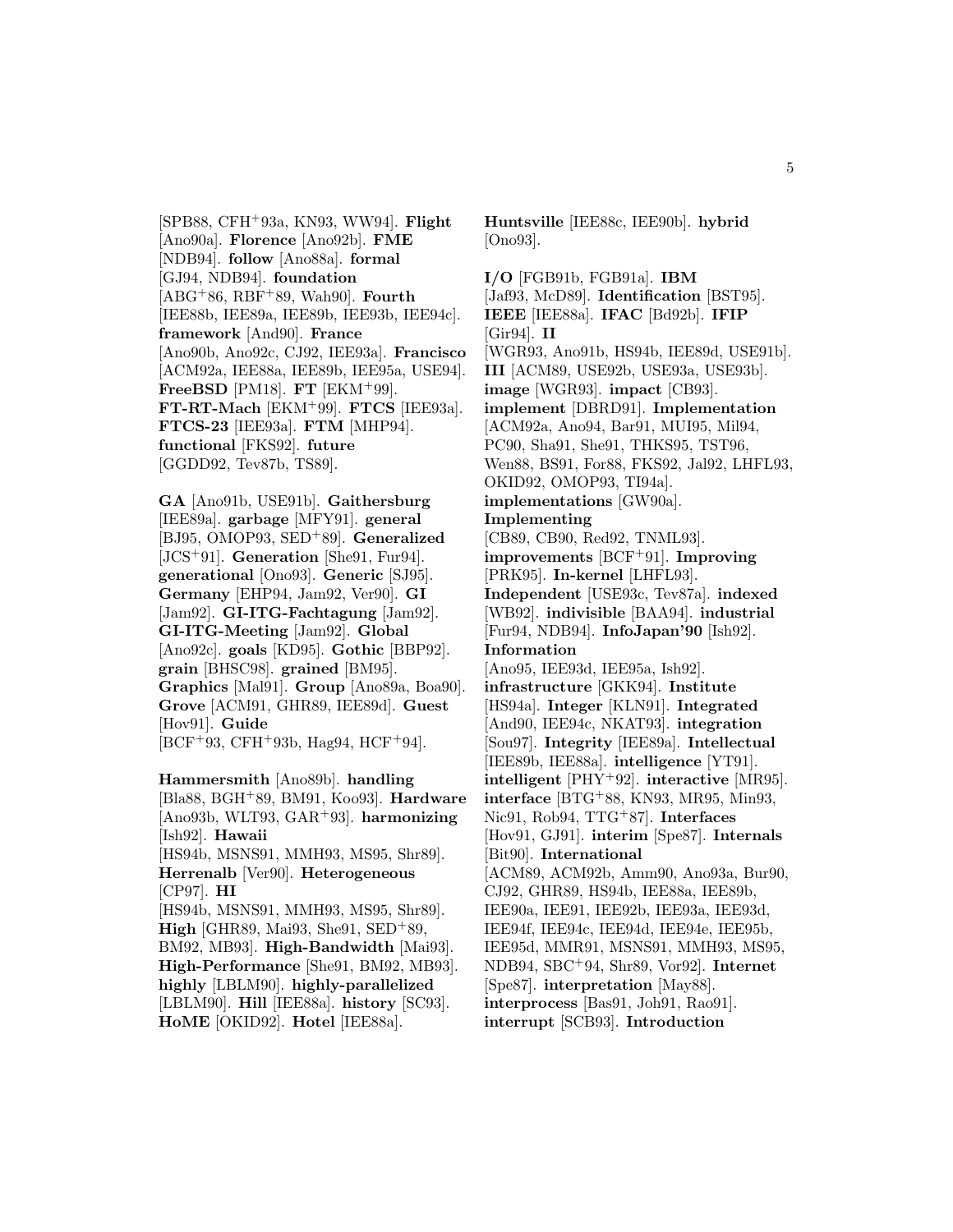[Rob90, Bol89]. **inversion** [NKAT93]. **investigation** [WGR93]. **invocations** [GMSS94]. **IP** [And90, CJMT93, Moy93]. **IPC**

[Bar91, KTN93, Koo93, MLB<sup>+</sup>97, OMOP93]. **Iris** [Mal91]. **ISCA** [Ano93a]. **ISMM** [Amm90]. **issues** [BTM88]. **Italy** [Ano92b, TP94]. **ITG** [Jam92]. **IV** [Bur90].

#### **January**

[Ano90c, HS94b, IEE93d, MSNS91, MMH93, MS95, Shr89, USE91c, USE94, USE95b]. **Japan** [IEE95d, Ish92]. **Java** [MKT98]. **Joint** [Bur90]. **July** [Ano89a, TP94, Vor92]. **June** [ACM92a, Ano89b, Ano91a, Bd92b, IEE89a, IEE93a, USE95a].

**Kailua** [Shr89]. **Kailua-Kona** [Shr89]. **Kauai** [MSNS91]. **Kernel** [ABG<sup>+</sup>86, Ano93c, CRRS93, JR86, Leh89, RH91, TST96, TBG<sup>+</sup>87, USE92a, USE93d, BHMR91, BTG<sup>+</sup>88, Bit92, BTMD89, Car93, CLR94, Dri92, GMSS94, GD91, LHFL93, May88, Ras89, RJO<sup>+</sup>89, RT90, SR89, Wel91, WKF<sup>+</sup>92, Pet92]. **kernelized** [DA92]. **Kernels** [USE92a, BM95, CPW93, LHC93,

PLL91, SCB93]. **Kiel** [Jam92]. **Kona** [Shr89]. **KTK** [GMSS94].

### **Lake** [USE95a]. **Lancaster** [SBC<sup>+</sup>94]. **Language**

[ACM92a, BO96, CFK<sup>+</sup>91, GW90a, JR86]. **Languages** [ACM86, ACM89, ACM92b, ACM93c, IEE90a, SS96, Ono93]. **Large** [BRS<sup>+</sup>85, CR92b, CR92a, Koo93, Ros89, YMBM94]. **Large-Scale** [BRS<sup>+</sup>85, CR92b, CR92a, Ros89]. **latency** [Jef94]. **lecture** [BS91, Bit92]. **Level** [GSR93, SP91b, Dea93, DW95, OT94, OT95, SP91a, TNML93]. **Leverage** [IEE89b, IEE88a]. **leverage/COMPCON** [IEE88a]. **Libraries** [Ano89b]. **library** [Dea93, Moy93]. **Life** [Pet93]. **Linkage** [Ros94]. **Linux** [Bro97]. **Lisp**

[CLNW90, Mac91, Mac92, McD89]. **load** [Jal92, MGZ93, Sha91]. **Local** [Mil94]. **Location** [USE93c]. **Location-Independent** [USE93c]. **lock** [Car93, CPW93]. **Logic** [Vor92, DLR<sup>+</sup>92]. **lookaside** [BKW94, BRG<sup>+</sup>89, Ros89]. **loosely** [BAA94]. **Lottery** [WW94]. **Louisiana** [USE95b]. **Low** [Ros89, DW95]. **Low-synchronization** [Ros89]. **LPAR** [Vor92].

#### **M** [SGM90]. **MA**

[ACM89, ACM92b, IEE94d, Mai93, USE93c]. **Maarten** [HS94a]. **Mac** [PM18]. **Mach** [AKST93, EKM<sup>+</sup>99, KONT95, Ras89, TN91, USE91a, USE93a, USE93b, ABG<sup>+</sup>86, ACCB93, BTG<sup>+</sup>88, JR86, Lac91, Ras87, Tev87b, TBG<sup>+</sup>87, TTG<sup>+</sup>87, And90, Bab89, Bab90a, Bab90b, Bacxx, BCB88, BRS<sup>+</sup>85, Bar91, BD92a, BDMVL93b, BDMVL93a, Bas91, Bau92, BB93, Bit90, BS91, Bit92, Bla88, BGH<sup>+</sup>89, Bla90a, Bla90b, BGJ<sup>+</sup>91, Bla91, BGJ<sup>+</sup>92, Bol89, BCC<sup>+</sup>91, BL90c, BL90b, BKLL93, BTM88, BL89, Bro97, BCCR91, Car93, CLR94, CNTS93, CB89, CB90, Cha94, CR92b, CR92a, CMS90, CJMT93, Chexx, Dan93, Dan94, Dra91, Dra92, Dri92, DW95, Duc91, EKM<sup>+</sup>99, ES90, FM93, FKJ<sup>+</sup>92, FL94, For88, FGB91b, FGB91a, GBB93a, GBB93b, Gol90, GD91, GJ91, Hov91, Imaxx, Jaf93, Jal92, Joh91, JCS<sup>+</sup>91, KF93, KTN93, Koo93, Kup93, KD95, LBLM90, Leh89, LHFL93, MRGB91, Mal91, McD89]. **Mach** [MR95, MUI95, MGZ93, MZDG93, Mil94, MLB<sup>+</sup>97, Min95, Mit91, Mit93, MKT98, Mor96, Moy93, NM91, NYM92, NKAT93, Nan91, Nic91, OMOP93, Pad95, PRK95, Pat93, Pet92, PAO93, Rao91, RBF+89, RJO<sup>+</sup>89, RT90, RMGB91, Ras91, Red92, Rob94, RSS93, RS95, Saa92, SR89, ST93, Seb91b, Seb91a, SP91a, SP91b, Sha91, Sou97, Spe87, SJ95, THKS95, TST96, Tev87a, TS89, TN95, Tof89, Tok95, USE90,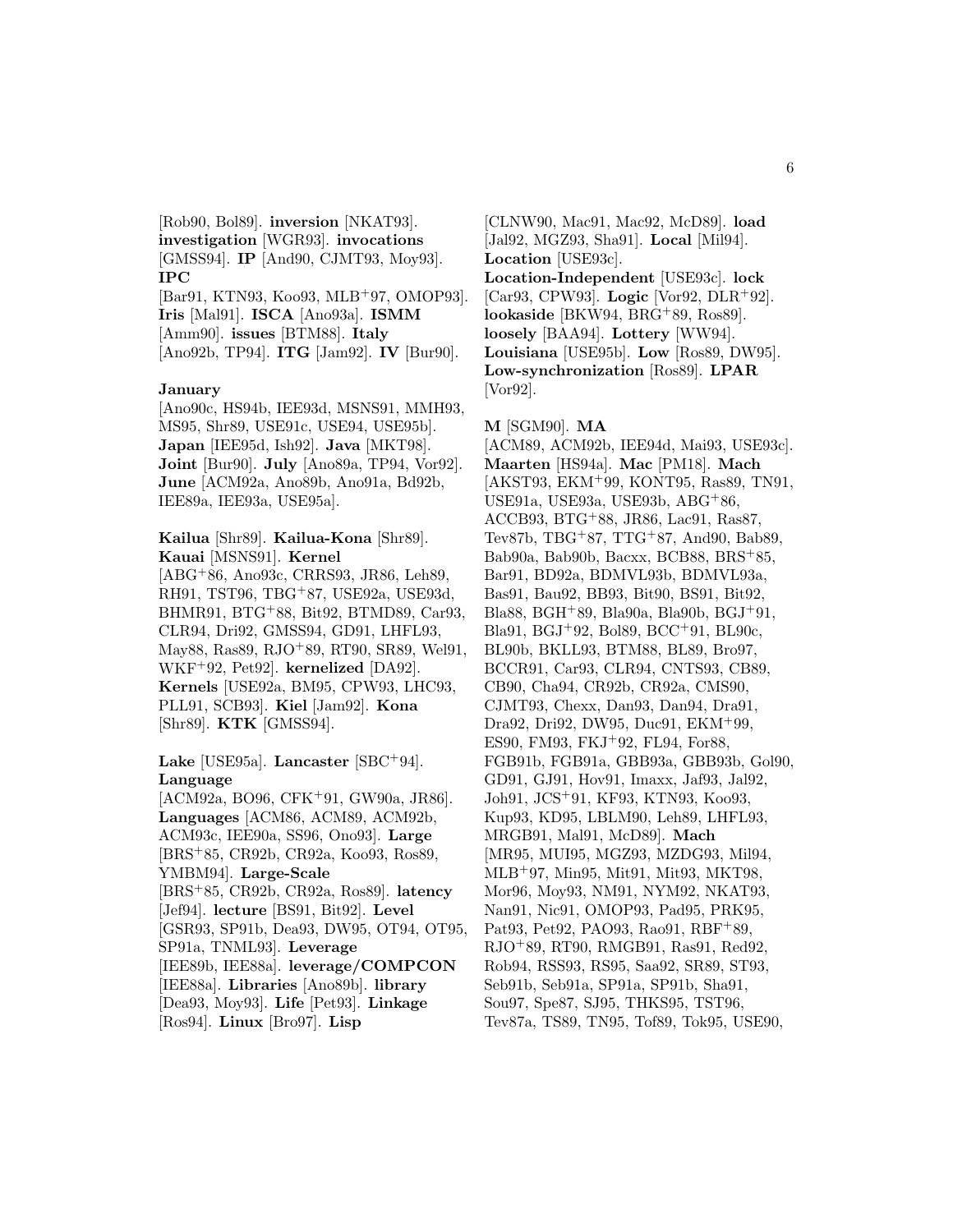Uhl92, WKF<sup>+</sup>92, Wie92, Yep92]. **Mach-1** [BRS<sup>+</sup>85]. **Mach-Based** [Mor96, Cha94, LBLM90, PRK95]. **Mach-US** [SJ95]. **Mach/4.3BSD** [BL90c, BL90b]. **Mach/EPEX** [Bol89]. **Mach/IBM** [McD89]. **Machine** [Cra90, cJmC91]. **Macintosh** [Bro97]. **making** [Ano95]. **managed** [NUS<sup>+</sup>93, UNS<sup>+</sup>94]. **Management** [SP91b, BGW89, BM91, BFS89, DBRD91, Jef94, Joh91, Lie92, MR95, MDRK93, NKAT93, Nic91, Rob94, RSS93, SP91a, SCB93, Tev87a, Uhl92, WW94, WB92]. **manager** [GD91]. **Managing** [Ano92c, Sub91, MST93]. **Manual** [Ano93d, BTG<sup>+</sup>88, Mac91, Mac92, McD89]. **Manufacturing** [IEE94c]. **mapped** [MDRK93, TTG<sup>+</sup>87]. **March** [Ano91b, Ano92c, Ano93d, Ciz94, IEE88a, IEE89b, IEE90a, IEE94e, IEE95a, Jam92, USE91b, USE92b]. **Marketplace** [Ano92c]. **Markov** [Saa92]. **Maryland** [Ano95]. **Masix** [CLR94]. **Matching** [BM95]. **Matchmaker** [JR86]. **May** [ACM93b, Ano93a, IEE89c, IEE92a, IEE94d, IEE94a, IEE95c, SS96]. **MC88200** [Mal91]. **MD** [IEE89a]. **measure** [FKJ<sup>+</sup>92]. **Measurement** [ACM93b]. **measurements** [Dan93, Dan94, Leh89]. **Measuring** [CPW93]. **mechanisms** [BHMR91]. **media** [And90, TN95, Tok95]. **meditation** [BTMD89]. **Meeting** [Ano92c, Ciz94, Jam92]. **Melbourne** [Ano89a]. **Memory** [ACM93c, BB93, Bit90, BCCR91, SP91b, BM92, BGW89, BCF<sup>+</sup>91, BJ94, BFS89, BM95, CR92b, CR92a, CB93, CRRS93, For88, GD91, IKWS92, JM92, Joh91, cJmC91, MDRK93, NUMS94, Nic91, Pad95, Red92, Rob94, RP94, Ros89, Saa92, SGM90, SP91a, TI94a, Tev87a, TTG<sup>+</sup>87, WLT93]. **memory-mapped** [MDRK93]. **message** [BTMD89, Tof89]. **messages** [Koo93, YMBM94]. **method** [FKS92].

**methods** [Che93, GJ94, NDB94]. **Mexico** [USE93a, USE93b]. **Micro** [USE92a, BHMR91, BM95, Car93, CLR94, Dri92]. **micro-kernel** [BHMR91, Car93, CLR94, Dri92]. **Micro-Kernels** [USE92a, BM95]. **Microkernel** [BGJ<sup>+</sup>91, BGJ<sup>+</sup>92, CN92, MZDG93, Mil94, THKS95, BCF<sup>+</sup>93, BO96, CNTS93, CJMT93, GMR93, KD95, LMR93, MGZ93]. **Microkernel-based** [THKS95, LMR93]. **Microkernels** [Ano93c, USE93d, vRBC<sup>+</sup>92]. **Microprocessing** [Ano93b]. **microprocessor** [GAR<sup>+</sup>93]. **microprocessor-based** [GAR<sup>+</sup>93]. **microprocessors** [KLN91]. **Microprogramming** [Ano93b]. **Microsoft** [Ano92d]. **microtasking** [GW90a]. **midrange** [AG95]. **Midwest** [Ano93d]. **Migrating** [FL94]. **Migration** [MZDG93, MDP<sup>+</sup>00, Pha91, WGR93]. **MIKE** [CNTS93]. **MIMD** [cJmC91]. **MIPS** [MYS<sup>+</sup>93]. **mission** [BT92]. **MITRE** [GJ94]. **MK** [MYS<sup>+</sup>93]. **MKM** [Leh89]. **MMU** [Mal91]. **Mobile** [USE93c]. **Model** [FL94, May88, Saa92, TS89, WKF<sup>+</sup>92]. **Modeling** [ACM93b, AKST93]. **modern** [BM95]. **module** [Mal91]. **monitor** [GAR<sup>+</sup>93, Tof89, Leh89]. **monitoring** [MR95, PHY<sup>+</sup>92, TI94b]. **Monterey** [Ano94, USE91a]. **move** [Far89]. **movement** [DA92]. **Moving** [GD91]. **MSD** [GW90b]. **Multi** [BJ94, CJMT93, GJ91]. **multi-class** [CJMT93]. **multi-server** [GJ91]. **Multi-view** [BJ94]. **multicast** [vRBC<sup>+</sup>92]. **multicomputer** [Roy93]. **Multimedia** [IEE94d, NM91, NYM92, Dan93, MST94, Dan94]. **Multimedia/Realtime** [NYM92, NM91]. **multiple** [CCGS92, GMR93, NUMS94, YMBM94]. **multiple-API** [NUMS94]. **multiplication** [KLN91]. **Multiprocessor** [Ano91b, BRS<sup>+</sup>85, SZG92, USE91b, USE92b,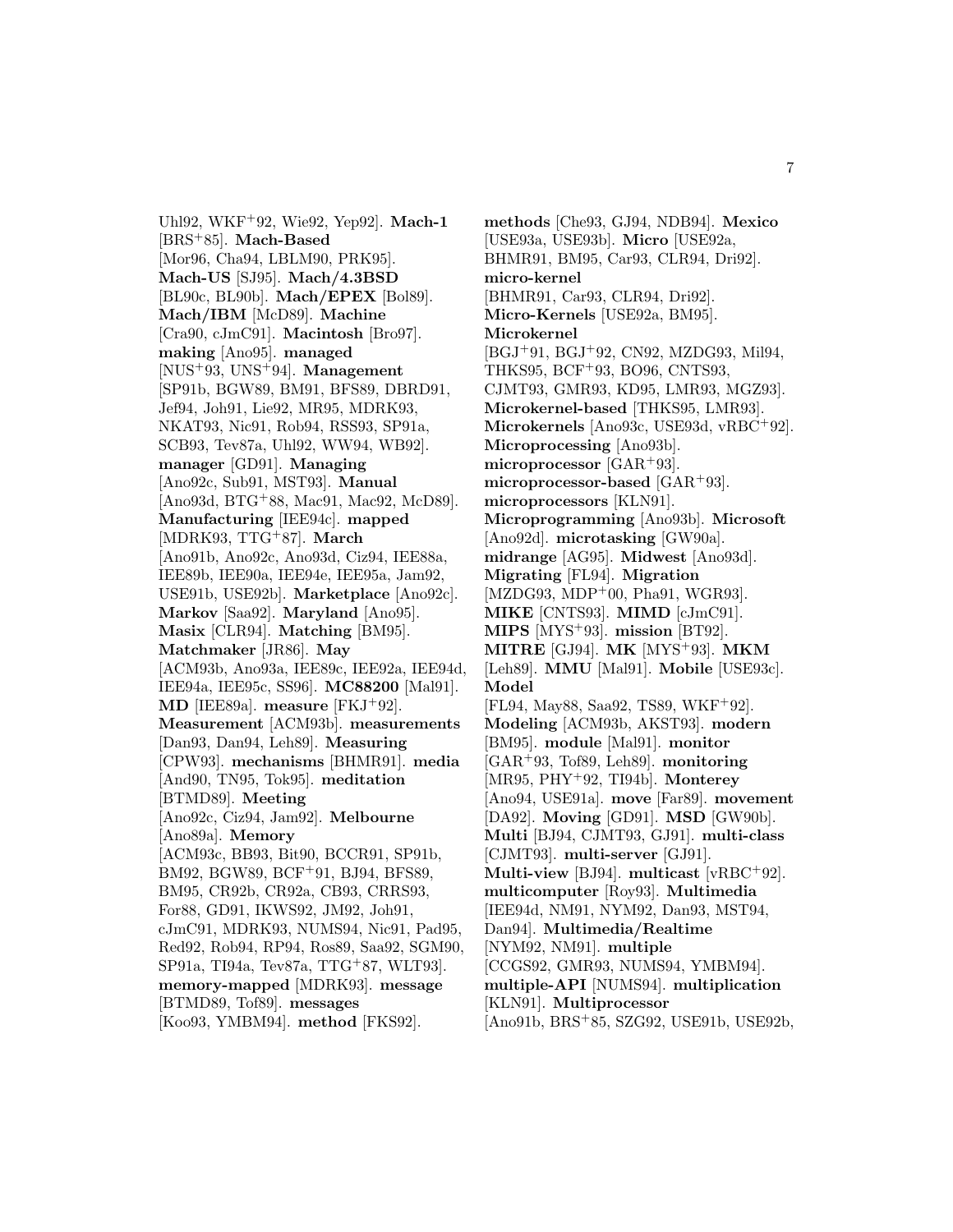BAA94, CPW93, CR92b, CR92a, JM92, PLL91, Ros89, SZ92, TI94a]. **Multiprocessors** [ACM93c, WWT89]. **multithreaded** [CB89, CB90, Pha91]. **mutual** [BRE92]. **MVM** [GMR93].

**Napa** [IEE93b]. **Nashville** [Ano91a]. **National** [Ano95]. **NATO** [HS94a]. **NATUG** [Boa90]. **NATUG-2** [Boa90]. **NC** [ACM93a, Boa90, IEE93e]. **nCUBE** [MUI95]. **need** [KLM<sup>+</sup>93]. **Nemesis** [Ros94]. **Netherlands** [Ano92a]. **Network** [Bar91, SBC<sup>+</sup>94, Bas91, BL90a, OMOP93, Pet93, Ras87, RH91, TNML93]. **networking** [MB93]. **Networks** [CP97]. **neural** [BL90a]. **Newport** [USE92b]. **Next** [Fur94, She91, Cra90, Min93, TMJY91, TS90, Wil88]. **Next-Generation** [She91]. **Nice** [Ano90b]. **Nineteenth** [Ano93b]. **North** [Boa90]. **NOSSDAV** [SBC<sup>+</sup>94]. **notes** [BS91, Bit92]. **November** [Ano90a, Ano92a, Ano94, BS91, Bit92, SBC<sup>+</sup>94, USE91a]. **NT** [AG95]. **NUMA** [BFS89]. **NY** [Amm90, IEE94c, SS96].

**O** [FGB91b, FGB91a]. **O.S.** [Hov91]. **Oakland** [IEE89c, IEE92a]. **Object** [ACM86, CJ92, Dri92, GJ91, HCF<sup>+</sup>94, IEE91, SJ95, TP94, BCF<sup>+</sup>93, BBP92, BHM<sup>+</sup>93, BCC<sup>+</sup>91, CNTS93, CFH<sup>+</sup>93b, GADV91, Hag94, Imaxx, JR86, KD95, MFY91, Min95, Min93, Ono93, TS89]. **object-based** [BBP92, GADV91]. **Object-Orientated** [ACM86]. **Object-Oriented** [TP94, GJ91, BCF<sup>+</sup>93, BCC<sup>+</sup>91, CNTS93, Hag94, Imaxx, JR86, KD95, MFY91, Min93, Ono93, TS89]. **Objects** [BST95, GMSS94, MDRK93]. **OCCAM** [Ano89a]. **October** [ACM86, ACM91, ACM92b, ACM93c, Amm90, Ano90b, Ano95, Boa90, EHP94, HS94a, IEE90b, IEE91, IEE93b, IEE94c, IEE94b, IEE95d, Ish92, MMR91, NDB94, USE90]. **OlDiLa** [Bau92]. **on-chip** [NUMS94].

**OOPSLA** [ACM86]. **Open** [Ano93b, Ras89, RBF<sup>+</sup>89, Wah90]. **OpenForum** [Ano92a]. **Operating** [ACM89, ACM91, ACM92b, ACM93a, Ano94, BRS<sup>+</sup>85, BT92, Bla90b, BCR91c, CJ92, IEE89d, IEE91, IEE93b, IEE94a, MBS95, MHP94, RP94, SBC<sup>+</sup>94, THKS95, Tok95, Ano88a, BCF<sup>+</sup>93, Bla90a, BGJ<sup>+</sup>91, BGJ<sup>+</sup>92, BJ95, BL89, BCR91a, BCR91b, CPW93, CLR94, CLFL94, CB93, CCGS92, DBRD91, Dri92, DW95, FKJ<sup>+</sup>92, FKS92, Fuk93, Fur94, GGDD92, Jal92, Jef94, Joh91, KLM<sup>+</sup>93, Lac91, LMR93, MST94, MRZ94, NUMS94, NM91, PLL91, Rag92, Ras87, RBF<sup>+</sup>89, Ras91, Rob90, Ros94, SR89, Sha91, Sta94, SCB93, TS89, Tof89, WWT89]. **operations** [Min95]. **OptiMach** [Bacxx]. **Optimal** [NUMS94, Ben92]. **Optimistic** [Bacxx]. **optimization** [Koo93]. **Orientated** [ACM86]. **Orientation** [CJ92, IEE91]. **Oriented** [TP94, BCF<sup>+</sup>93, BCC<sup>+</sup>91, CNTS93, Dri92, GJ91, Hag94, Imaxx, JR86, KD95, MFY91, Min93, Ono93, TS89]. **Orlando** [IEE88b]. **Orleans** [IEE90a, MMR91, USE95b]. **OS/2** [PAO93]. **OS/network** [Pet93]. **OSDI** [Ano94]. **OSF** [Bit92, BCF<sup>+</sup>91, BM91, Mit91, MYS<sup>+</sup>93, Uhl92, Wah90]. **OSF/1** [Bit92, BCF<sup>+</sup>91, BM91, Mit91, MYS<sup>+</sup>93, Uhl92, Wah90]. **OSF/1-MK** [MYS<sup>+</sup>93]. **Other** [Ano93c, USE92a, USE93d]. **Overview** [Seb91a, FKL91, JCS<sup>+</sup>91].

**PA** [Ano88b, IEE94e]. **Pacific** [ACM91, GHR89, IEE89d]. **packages** [OT95]. **packet** [YMBM94]. **Padula** [May88]. **Page** [Dra91, SC93, Saa92]. **pager** [Sub91]. **pages** [Sub91]. **paging** [KN93]. **Palo** [IEE91]. **Papers** [IEE89b, IEE93a, IEE95a, IEE88a]. **paradigm** [CCGS92]. **Parafrase** [YTC94]. **Parafrase-2** [YTC94]. **Parallel** [Amm90, Ano89b, Ano92b, Bur90, CP97, Fuk93, Gir94, IEE93d, IEE95b, Nil92, THKS95,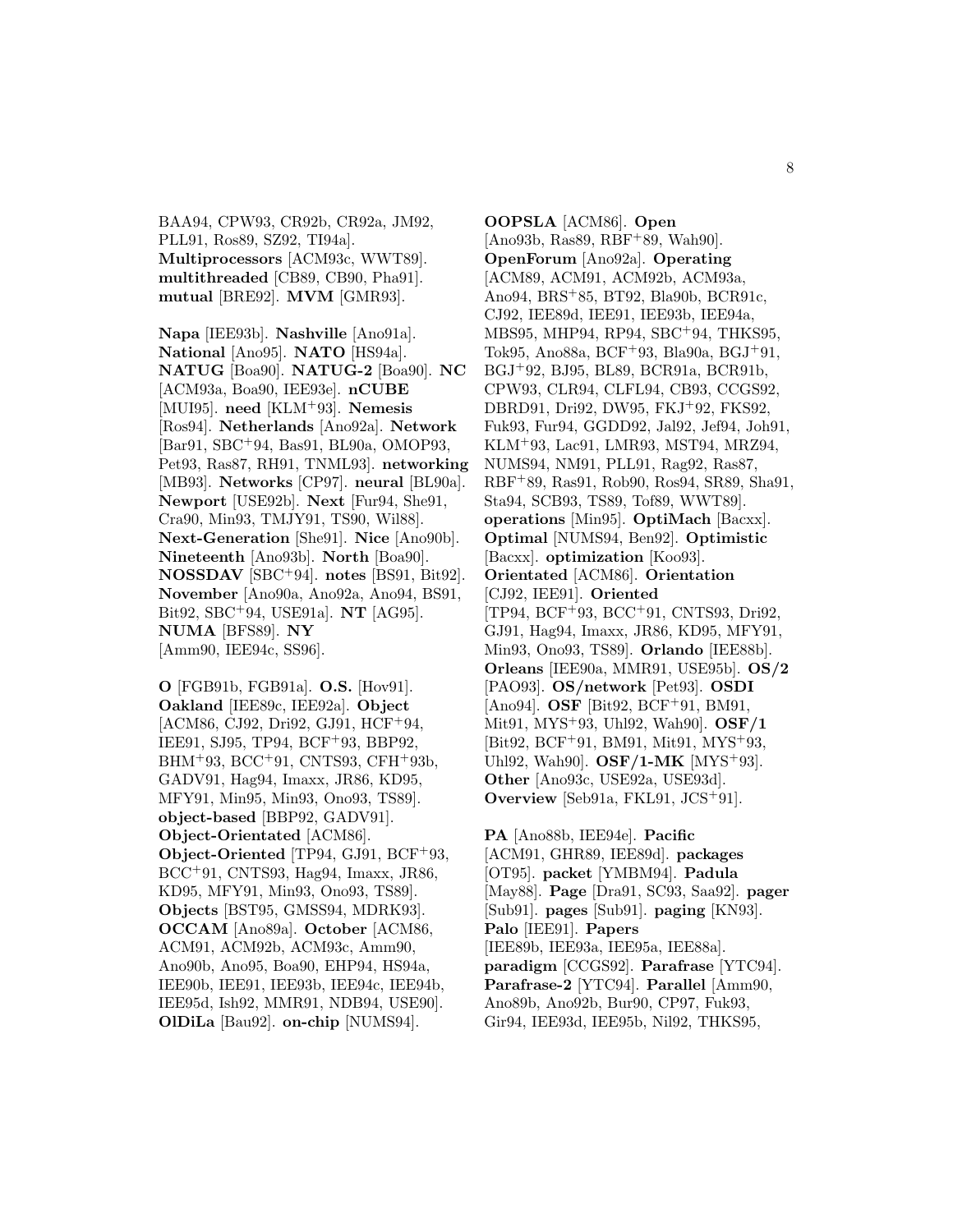BL90a, Bry88, BCR91c, CFK<sup>+</sup>91, DF94, DLR<sup>+</sup>92, MFY91, TI94b, Tev87a, Tob93]. **Parallelism** [Ano89b, Bla90b, Bla90a, cJmC91]. **Parallelization** [BL90c, BL90b]. **parallelized** [CJ91, LBLM90]. **Parallelizing** [BM91]. **PARSAC** [KLN91]. **PARSAC-2** [KLN91]. **passing** [BTMD89]. **PC** [Cha94, CFK<sup>+</sup>91]. **Performance** [BL90a, Dan93, Dan94, GHR89, Jaf93, Joh91, Rao91, She91, BM92, Car93, CPW93, CB93, FKJ<sup>+</sup>92, For88, FKS92, IKWS92, KF93, LHFL93, MB93, SED<sup>+</sup>89, TS90]. **persistence** [VBD<sup>+</sup>92]. **Persistent** [HCF<sup>+</sup>94, CRRS93, MDRK93]. **personal** [LMR93]. **Personality** [PAO93]. **Petersburg** [Vor92]. **Phoenix** [Ciz94]. **Physical** [SP91b, SP91a]. **Physics** [Cra90]. **Pittsburgh** [Ano88b, IEE94e]. **platform** [CNTS93]. **PMAP** [Mal91]. **Point** [IEE94b]. **policy** [Bla91, Min95]. **Port** [Koo93]. **porting** [CR92b, CR92a]. **Portland** [ACM86, USE88, USE92c]. **Practice** [Ano92a]. **prefetching** [BKW94, SC93]. **Preprints** [Bd92b]. **present** [GGDD92]. **Primitives** [GBB93b, GBB93a]. **Principles** [ACM91, ACM93a]. **priority** [Bla91, CJMT93, NKAT93, SCB93]. **priority-based** [CJMT93]. **Privacy** [IEE89c, IEE92a]. **problem** [Ben92]. **Proceeding** [MMH93]. **Proceedings** [ACM86, ACM89, Amm90, Ano88b, Ano89a, Ano90b, Ano90c, Ano91a, Ano92a, Ano92c, Ano93c, Ano93d, Ano94, Boa90, Bur90, CJ92, Ciz94, GHR89, HS94a, HS94b, IEE88c, IEE89a, IEE89c, IEE89d, IEE90b, IEE91, IEE92a, IEE92b, IEE93b, IEE93c, IEE93e, IEE93d, IEE94f, IEE94c, IEE94d, IEE94a, IEE94e, IEE94b, IEE95b, IEE95c, IEE95d, MSNS91, MS95, SBC<sup>+</sup>94, Shr89, TP94, USE88, USE91a, USE91c, USE92a, USE92c, USE93a, USE93b, USE93c, USE93d, USE94, USE95b, Ver90, Ano95, EHP94, Ish92, MMR91, NDB94, USE90, Vor92]. **Process**

[IEE89a, MDP<sup>+</sup>00, BM91]. **Processing** [Bur90, IEE95b, SPB88, Nil92, SGM90, SED<sup>+</sup>89, Tob93, WWT89]. **Processor** [MST93, MST94, Wen88]. **Processors** [Bla91]. **production** [YT91]. **Programming** [ACM86, ACM89, ACM92a, ACM92b, Bd92b, BKLL93, CP97, TP94, BO96, BCR91c, CFK<sup>+</sup>91, CNTS93, CCGS92, DF94, DLR<sup>+</sup>92, JM92, NCS<sup>+</sup>90, RNJ<sup>+</sup>90, TI94b, Vor92]. **programs** [Cha94, CJ91, GMR93, YTS88, Yep92]. **proportional** [WW94]. **proportional-share** [WW94]. **prospective** [Fur94]. **Protection** [Hag94, BM95, CLFL94, MRZ94]. **Protocol** [MB93, RH91]. **protocols** [TNML93]. **Prototype** [E<sup>+</sup>91, PC90, WKF<sup>+</sup>92]. **Providing** [Cha94, Min95]. **purpose**  $[BJ95, SED+89].$ 

**QOS** [TK94, KONT95]. **QoS-Control** [KONT95].

**R** [GKK94]. **R-TICS** [GKK94]. **Raleigh** [IEE93e]. **reactive** [PHY<sup>+</sup>92]. **reader** [Ben92]. **reader-writer** [Ben92]. **Real** [BB93, Bd92b, Ciz94, HS94a, IEE88c, IEE93e, IEE94a, IEE95c, IEE95d, KONT95, KTN93, MKT98, ST93, SZG91, Sta94, TST96, Ano95, BJ95, Dan93, EKM<sup>+</sup>99, Fur94, GKK94, LHC93, MRZ94, NCS<sup>+</sup>90, OT94, OT95, RNJ<sup>+</sup>90, SZG92, SZ92, TN91, TK94, AKST93, Dan94, NKAT93, TN95]. **Real-Time**

[Bd92b, IEE88c, IEE93e, IEE94a, IEE95c, IEE95d, KONT95, KTN93, MKT98, TST96, ST93, SZG91, Sta94, BJ95, Dan93, EKM<sup>+</sup>99, Fur94, GKK94, LHC93, MRZ94, NCS<sup>+</sup>90, OT94, OT95, RNJ<sup>+</sup>90, SZG92, SZ92, TN91, TK94, AKST93, Dan94, NKAT93, TN95]. **Real-World** [Ciz94]. **Realtime** [NYM92, DW95, Jen94, NM91]. **reasoning** [Vor92]. **Rechensystemen** [Jam92].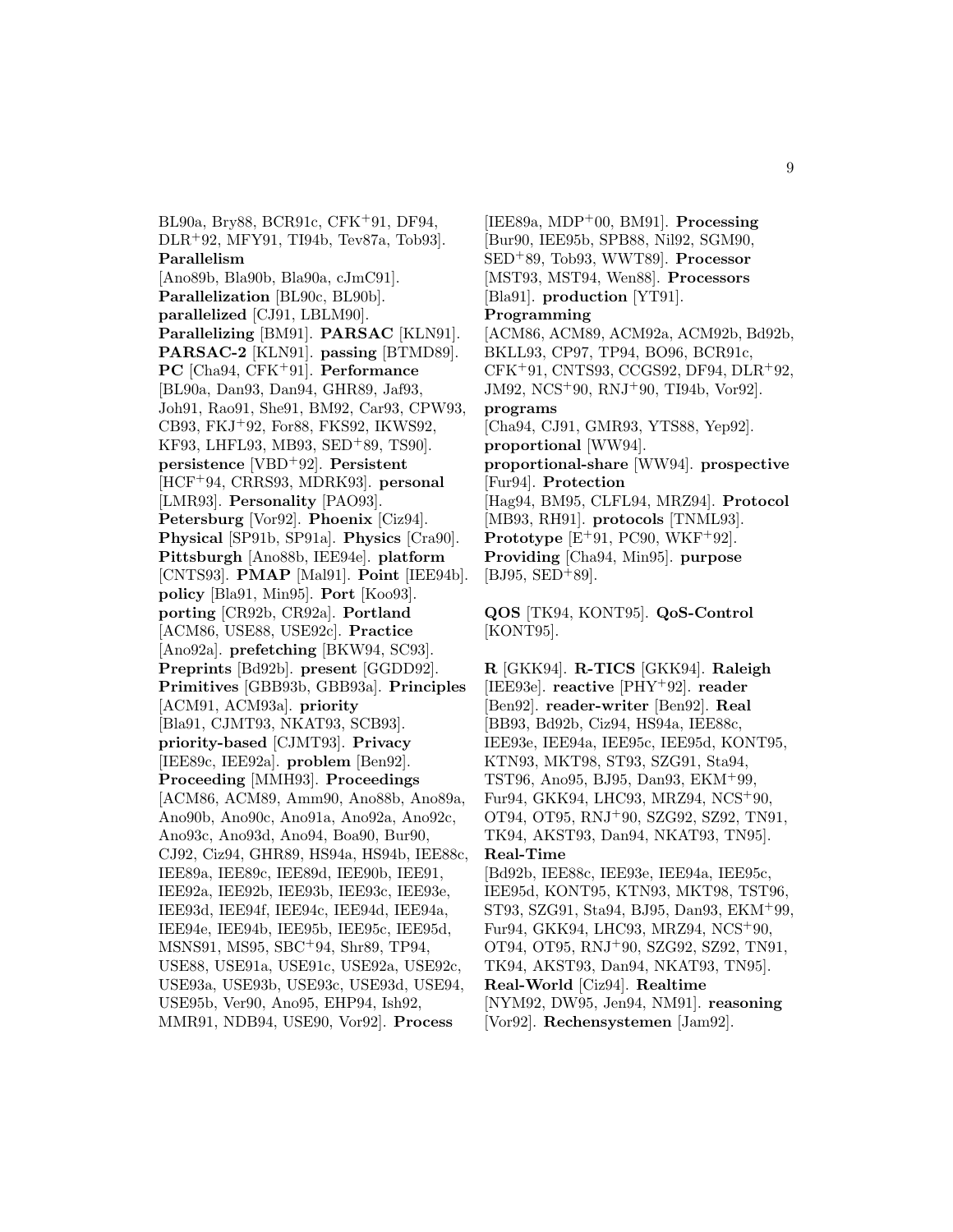**Recoverable** [Pad95, CRRS93]. **recoverable-persistent** [CRRS93]. **Recovery** [Bacxx, Gol90, Red92]. **Redirecting** [Pat93]. **reference** [Dra91]. **refined** [May88]. **refinement** [Bau92]. **Reflection** [OT95]. **Related** [HCF<sup>+</sup>94]. **Reliable** [CLNW90, IEE94b, vRBC<sup>+</sup>92, BHMR91, BHM<sup>+</sup>93, NCS<sup>+</sup>90, RNJ<sup>+</sup>90]. **Remote** [MLB<sup>+</sup>97, MBS95]. **replacement** [Dra91, Saa92]. **Report** [Mit93, Spe87]. **requirement** [BT92]. **Research** [Boa90, IEE92a, Nil92]. **Researches** [Tob93]. **reserves** [MST93, MST94]. **resident** [BJ95, SGM90]. **Resource** [Mit91, MR95, WW94]. **results** [MHP94]. **review** [AG95]. **RIG** [Ras87]. **RISC** [Jaf93]. **RP3** [Bry88, BCR91a, BCR91b, BCR91c, CR92b, CR92a, CJ91]. **RPC** [Duc91, IMP94]. **RT** [EKM<sup>+</sup>99, EKM<sup>+</sup>99, KTN93, McD89, MR95, Tok95]. **RT-IPC** [KTN93]. **RT-Mach** [EKM<sup>+</sup>99, MR95]. **RTOSS** [IEE94a]. **Run** [ACM93c, MDRK93, SS96]. **Run-Time** [ACM93c, SS96, MDRK93]. **running** [GMR93, Yep92]. **Runtime** [TST96]. **Russia** [Vor92].

**Safety** [IEE89a]. **Salt** [USE95a]. **San** [ACM92a, Ano93a, Ano93c, IEE88a, IEE89b, IEE93c, IEE93d, IEE95a, USE93d, USE94]. **Santa** [ACM93b, IEE95b, USE93a, USE93b]. **Scalable** [SS96]. **Scale** [BRS<sup>+</sup>85, CR92b, CR92a, Ros89, WWT89]. **Scaling** [Ciz94]. **Scheduler** [BDMVL93b, BD92a, BDMVL93a, AKST93]. **Scheduling** [Bla90a, Bla90b, WWT89, BAA94, Bla91, PHY<sup>+</sup>92, WW94, Wen88]. **schizophrenic** [SCSK93]. **School** [Ver90]. **Science** [Ciz94]. **Sciences** [HS94b, MSNS91, MMH93, MS95, Shr89]. **Seattle** [IEE94a, USE92a]. **Second** [CJ92, IEE89d, IEE93d, IEE94e, IEE95d, NDB94, Shr89]. **secure** [Ben92]. **securing** [YTS88]. **Security** [Ano95, BTM88, IEE88b,

IEE89a, IEE89c, IEE92a, USE88, USE95a]. **SEDMS** [Ano91b, USE91b, USE92b]. **self** [YTS88]. **self-securing** [YTS88]. **semi** [Saa92]. **semi-Markov** [Saa92]. **September** [ACM86, ACM93c, Ano88b, Ano92b, Ano93b, Ano93c, Bur90, CJ92, GHR89, IEE89d, IEE92b, Mai93, USE93d, Ver90]. **Server** [BST95, MKT98, ACCB93, Bas91, For88, GJ91, GJ92, ES90]. **Servers** [KONT95, SJ95, BHMR91, Dan93, LHFL93, RH91]. **service** [CJMT93, MB93]. **services** [BHSC98, JCS<sup>+</sup>91, Nic91]. **Seventh** [Ano93d, HS94b]. **share** [WW94, Ano92c]. **Shared** [BCCR91, HCF<sup>+</sup>94, BGW89, CR92b, CR92a, CFH<sup>+</sup>93b, For88, Jef94, JM92, cJmC91, Pad95, Rob94, RP94, Ros89, TTG<sup>+</sup>87, WLT93]. **shared-memory** [CR92b, CR92a, cJmC91, Ros89]. **Sharing** [CLFL94]. **SICS** [Nil92]. **Sigmetrics** [ACM93b]. **signal** [BM91]. **SIGPLAN** [ACM92a]. **Silicon** [Mal91]. **Simple** [BFS89]. **simulations** [BL90a]. **single** [CLFL94, Ros94]. **single-address-space** [CLFL94]. **Sint** [HS94a]. **SISAL** [GW90a]. **Sixteenth** [IEE92b]. **Sixth** [MMH93]. **Sizing** [TS90]. **small** [Koo93, WWT89]. **small-scale** [WWT89]. **Smalltalk** [OKID92]. **Society** [IEE88a, IEE89b, IEE92a, Ish92]. **Software** [Ano89b, Ano93b, BKW94, Che93, HS94b, IEE89a, IEE92b, IEE94a, Shr89, TMJY91, Uhl92, Wah90, BRG<sup>+</sup>89, GW90b, NUS<sup>+</sup>93, RJO<sup>+</sup>89, RT90, TI94b, Tof89, UNS<sup>+</sup>94, Voe89, WGR93]. **software-managed** [NUS<sup>+</sup>93, UNS<sup>+</sup>94]. **solution** [Ben92]. **Some** [BBP92]. **sound** [Min93]. **space** [CLFL94, Ros94]. **Spain** [Ano93b, NDB94]. **Spring** [Ano92c, IEE88a, IEE89b]. **Sprite** [Kup93]. **SR** [BO96]. **St** [Vor92]. **Stardust** [CP97]. **status** [JCS<sup>+</sup>91]. **Step** [Bau92]. **stock** [KLN91]. **storage** [MDRK93]. **StrongBox** [YTS88]. **structure** [CB93]. **Structured** [BCCR91]. **Study** [HS94a, MLB<sup>+</sup>97]. **Subjects** [BST95]. **Suite**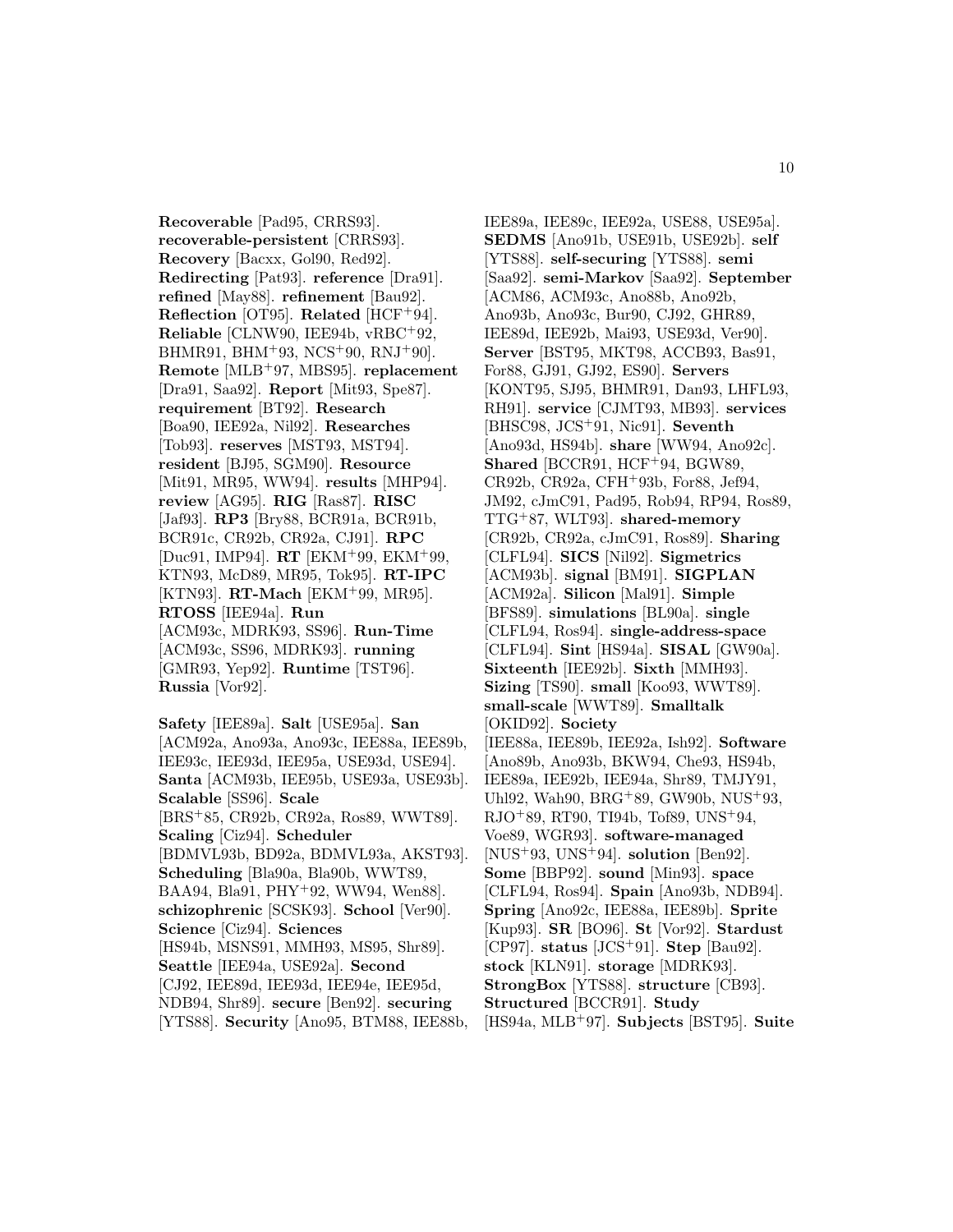[FKL91, KF93]. **suited** [BCF<sup>+</sup>93]. **Summer** [Ano91a]. **Supercomputer** [WGR93]. **Supercomputers** [Ano88b]. **superdatabase** [PC90]. **Superhighway** [IEE95a]. **Support** [ACM89, ACM92b, Bla90b, BJ95, HCF<sup>+</sup>94, Hov91, SBC<sup>+</sup>94, BCF<sup>+</sup>93, BO96, Bla90a, BCR91c, CN92, CFH<sup>+</sup>93b, CRRS93, GMSS94, JR86, MST94, MR95, MDRK93, MBS95, Red92, RH91, RP94, Tok95, YTS88, Yep92]. **Supporting** [BCC<sup>+</sup>91, BCCR91, Imaxx, BJ95, VBD<sup>+</sup>92]. **Switzerland** [Bur90]. **Symposium** [ACM91, ACM93a, Ano90a, Ano91b, Ano93a, Ano93b, Ano93c, Ano94, IEE88c, IEE89c, IEE92a, IEE93a, IEE93e, IEE94f, IEE94b, IEE95b, IEE95c, MMR91, Mit93, NDB94, USE91a, USE91b, USE92b, USE93a, USE93b, USE93c, USE93d, USE95a]. **synchronization** [Ros89, TN91]. **synthesis** [WGR93]. **System** [Ano93b, Bla90b, Chexx, ES90, FGB91a, HCF<sup>+</sup>94, HS94b, Jaf93, MSNS91, MMH93, MS95, Pat93, SBC<sup>+</sup>94, Shr89, SPB88, THKS95, Ano88a, BBP92, BHM<sup>+</sup>93, BCB88, BT92, BHSC98, Bla90a, BGJ<sup>+</sup>91, BGJ<sup>+</sup>92, BJ94, BCC<sup>+</sup>91, BTM88, BL89, BCR91a, BCR91b, BCR91c, CPW93, CLR94, CLFL94, CB93, Che93, CFH<sup>+</sup>93b, DLR<sup>+</sup>92, Dri92, DW95, FKJ<sup>+</sup>92, FGB91b, FKS92, GJ91, Hag94, Imaxx, Joh91, Lac91, LMR93, MST94, MBS95, Min95, Moy93, MHP94, NM91, PLL91, PRK95, PHY<sup>+</sup>92, Rag92, Ras87, RJO<sup>+</sup>89, RT90, RP94, Ros94, SR89, Sha91, SCB93, SCSK93, TS89, Tof89, Tok95, Wel91, WWT89, YT91, E<sup>+</sup>91, SGM90]. **Systems** [ACM86, ACM89, ACM91, ACM92b, ACM93b, ACM93a, Amm90, Ano91b, Ano92b, Ano94, Ano95, GHR89, IEE88c, IEE89a, IEE89d, IEE90b, IEE91, IEE93b, IEE93e, IEE93d, IEE94d, IEE94a, IEE94e, IEE94b, IEE95d, Jam92, She91, SS96, USE91b, USE92b, BCF<sup>+</sup>93, BAA94, Bau92, BJ95, CJ92, CFH<sup>+</sup>93a, CCGS92, DA92, DF94, DBRD91, Fuk93, Fur94,

GGDD92, GAR<sup>+</sup>93, GADV91, GKK94, IMP94, Jal92, Jef94, Jen94, JR86, KLM<sup>+</sup>93, MFY91, MRZ94, NUMS94, Ras89, RBF<sup>+</sup>89, Ras91, Rob90, Sta94]. **systems-supporting** [BJ95]. **systems/Unix/AIX** [Ras91].

**Task** [MZDG93, MBS95]. **Tasking** [MLB<sup>+</sup>97]. **Tasks** [Bacxx, GSR93, BAA94]. **TC2000** [WGR93]. **TCP** [And90, CJMT93, Moy93]. **TCP/IP** [And90, CJMT93, Moy93]. **Technical** [Ano92a, USE92c, USE95b]. **Techniques** [She91, BFS89]. **Technologies** [IEE95a, Mai93]. **Technology** [Ano89a, Ano90a, HS94b, IEE94c, IEE95c, Voe89, BCF<sup>+</sup>93, Ish92, Rag92, TMJY91]. **Telecommunications** [Ano89a]. **Temporal** [MRZ94]. **testbed** [Dan93, SGM90, Dan94]. **Third** [ACM89, IEE88a, IEE93a]. **Thirteenth** [ACM91]. **Thirty** [IEE88a, IEE89b]. **Thirty-Fourth** [IEE89b]. **Thirty-Third** [IEE88a]. **Thread** [DF94, FL94, DBRD91, Lie92, OT95]. **Threads** [Duc91, NCS<sup>+</sup>90, RNJ<sup>+</sup>90, Dea93, OT94, SZG91, SZG92, SZ92, TI94b, TBG<sup>+</sup>87, TK94]. **Three** [GJ94]. **TICS** [GKK94]. **Time** [ACM93c, Bd92b, HS94a, IEE88c, IEE93e, IEE94a, IEE95c, IEE95d, KONT95, KTN93, MKT98, SS96, TST96, BJ95, Dan93, EKM<sup>+</sup>99, Fur94, GKK94, Jef94, LHC93, MRZ94, MDRK93, NCS<sup>+</sup>90, OT94, OT95, RNJ<sup>+</sup>90, ST93, SZG91, SZG92, SZ92, Sta94, TN91, TK94, Wen88, AKST93, Dan94, NKAT93, TN95]. **time-driven** [Wen88]. **time-shared** [Jef94]. **timers** [ST93]. **TLB** [Uhl92]. **TLBs** [NUS<sup>+</sup>93, UNS<sup>+</sup>94]. **TMach** [May88]. **TN** [Ano91a]. **Tokyo** [IEE95d, Ish92]. **Tolerant** [Bab90b, Chexx, IEE93a, ACCB93, Bab89, Bab90a, BHMR91, EKM<sup>+</sup>99, Nan91, RSS93]. **tool** [CFH<sup>+</sup>93a, TI94b]. **Tools** [Ano89b]. **top** [CLR94, CNTS93, FKS92, MGZ93, MZDG93]. **Toulouse** [IEE93a]. **tracing** [Che93, GAR<sup>+</sup>93]. **Track** [Shr89]. **tradeoffs**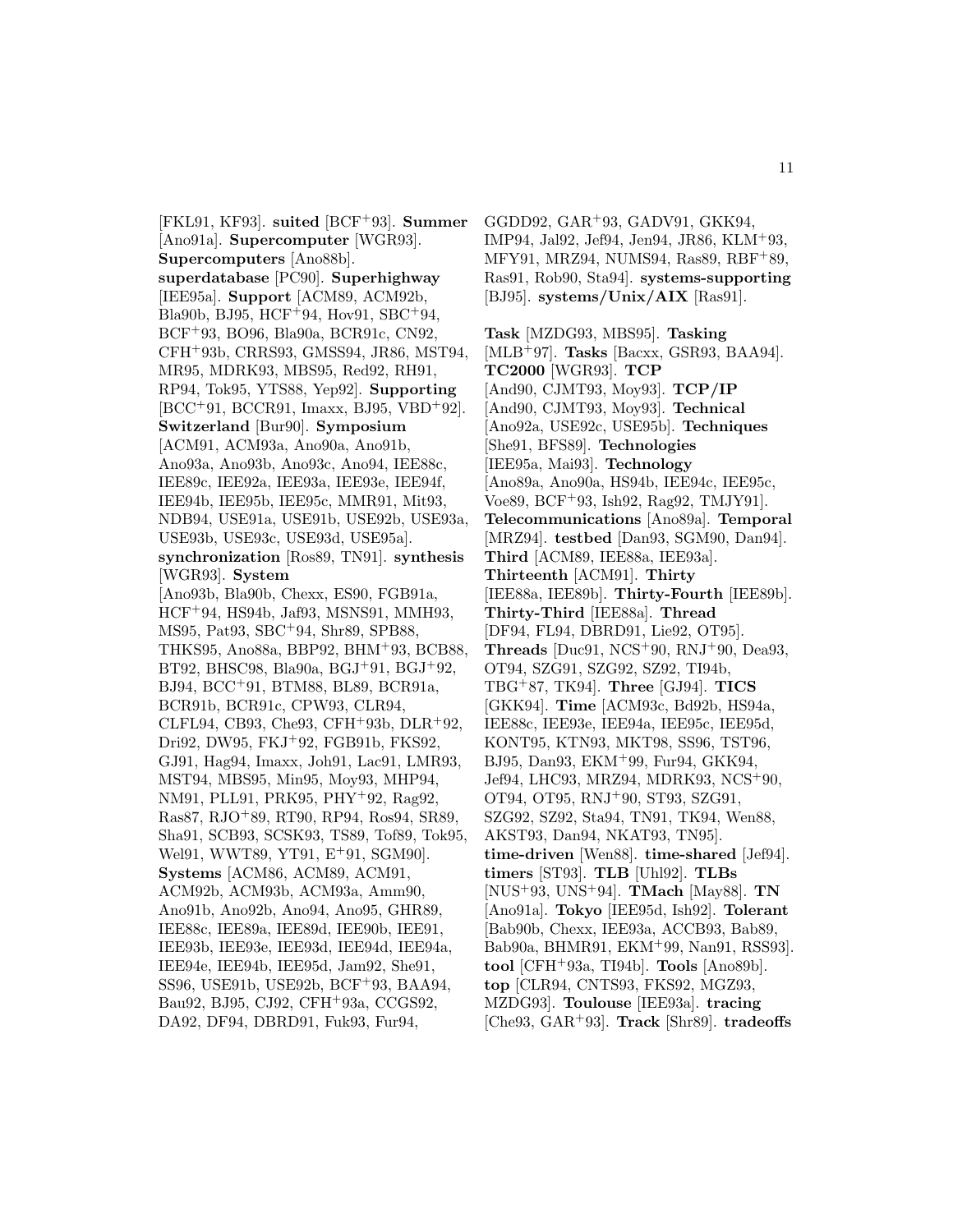[NUS<sup>+</sup>93, UNS<sup>+</sup>94]. **train** [EKM<sup>+</sup>99]. **Transaction** [GHR89, Nan91, SPB88, SGM90, Spe87, SED<sup>+</sup>89]. **Translation** [BRG<sup>+</sup>89, BKW94, Ros89]. **Transparent** [Gol90, RSS93, RS95]. **Transputer** [Ano89a, Boa90]. **transputers** [SR89]. **treatment** [IMP94]. **Troy** [IEE94c, SS96]. **Trusted** [BST95, E<sup>+</sup>91, FM93, Seb91b, Seb91a, BCB88, BTM88, BL89, ES90]. **Twenty** [HS94b, IEE93a, MSNS91, MMH93, MS95, Shr89]. **Twenty-Eighth** [MS95]. **Twenty-Fifth** [MSNS91]. **Twenty-Second** [Shr89]. **Twenty-Seventh** [HS94b]. **Twenty-Sixth** [MMH93]. **Twenty-Third** [IEE93a]. **TX** [IEE93c, USE91c].

**UK** [Ano89b, SBC<sup>+</sup>94]. **uniprocessors** [BRE92]. **universal** [CCGS92, Dri92]. **Unix** [Imaxx, ABG<sup>+</sup>86, Ano88b, Bas91, Jal92, Mor96, SJ95, Tev87b, TBG<sup>+</sup>87, TTG<sup>+</sup>87, USE88, USE95a, Ano88a, Ano92d, BCC<sup>+</sup>91, Dri92, Rao91, Ras91, Roy93, TS89]. **USA** [ACM86, ACM89, ACM91, ACM92a, ACM92b, ACM93b, ACM93a, ACM93c, Amm90, Ano88b, Ano90a, Ano90c, Ano91a, Ano91b, Ano93a, Ano93c, Ano93d, Ano94, Boa90, Ciz94, GHR89, HS94b, IEE88b, IEE88c, IEE89a, IEE89b, IEE89c, IEE89d, IEE90a, IEE90b, IEE91, IEE92a, IEE92b, IEE93b, IEE93c, IEE93e, IEE93d, IEE94f, IEE94c, IEE94d, IEE94a, IEE94e, IEE94b, IEE95a, IEE95b, IEE95c, Mai93, MMR91, MSNS91, MMH93, MS95, Shr89, SS96, USE88, USE91a, USE91c, USE92a, USE92b, USE92c, USE93a, USE93b, USE93c, USE93d, USE94, USE95b]. **usage** [MST93]. **USENIX** [USE90, Ano88b, Ano90c, Ano91a, Ano93c, Ano94, USE92c]. **User** [Ano89a, GSR93, OT94, SP91a, SP91b, Dea93, Mac91, Mac92, McD89, Moy93, OT95, PRK95, ST93, TNML93]. **User-Level** [GSR93, SP91b, OT94, SP91a, Dea93, OT95].

**Users** [Boa90]. **Using** [Dea93, DBRD91,

GBB93a, GBB93b, BHMR91, BM95, FKS92, KF93, Nic91, WKF<sup>+</sup>92]. **UT** [USE95a]. **Utrecht** [Ano92a]. **UX** [RS95].

**V** [ACM92b]. **validation** [AKST93]. **VAPP** [Bur90]. **Variants** [Mor96]. **Vector** [Bur90]. **Vehicles** [Ano90a]. **Venezuela** [Gir94]. **Vermont** [USE90]. **version** [OKID92]. **versus** [PM18]. **Victoria** [Ano89a]. **Video** [SBC<sup>+</sup>94]. **view** [BJ94]. **Virtual** [Bit90, BCCR91, BCF<sup>+</sup>91, CRRS93, IKWS92, Joh91, Red92, Saa92, Tev87a]. **Virtually** [CMS90, IKWS92, WB92]. **VMS** [WKF<sup>+</sup>92, Wie92]. **vnode** [LBLM90]. **Vol** [HS94b]. **Vol.II** [Shr89]. **volumes** [Koo93].

**WA** [IEE94a, USE92a]. **Wailea** [HS94b, MMH93, MS95]. **WARASA** [JM92]. **Washington** [Ano90a, Ano90c]. **well** [BCF<sup>+</sup>93]. **West** [Ver90]. **WG10.3** [Gir94]. **Whitewater** [Ano93d]. **Who** [Ano92d]. **WI** [Ano93d]. **Window** [ES90, E<sup>+</sup>91]. **windows** [Ano92d, GMR93]. **Winter** [Ano90c, USE91c, USE94]. **within** [BJ95]. **without** [Lie92]. **Work** [HCF<sup>+</sup>94]. **Working** [Gir94]. **Workshop** [ACM93c, Ano88b, Ano92b, Bd92b, CJ92, GHR89, IEE89d, IEE90b, IEE91, IEE93b, IEE94a, IEE94e, IEE95d, SBC<sup>+</sup>94, USE88, USE92a, USE90]. **Workstation** [Ano92b, IEE89d, IEE93b, BM92, Sha91, SCSK93]. **Workstations** [CP97, AG95, Mal91]. **World** [Ciz94]. **WPI** [FKL91, KF93]. **wrappers** [KD95]. **writer** [Ben92]. **Writing** [GJ92, Dan93]. **WRTP** [Bd92b]. **WWOS** [IEE89d]. **WWOS-II** [IEE89d].

**X** [ES90, E<sup>+</sup>91]. **X11** [And90, GBB93a, GBB93b].

**York** [Amm90].

**Zurich** [Bur90].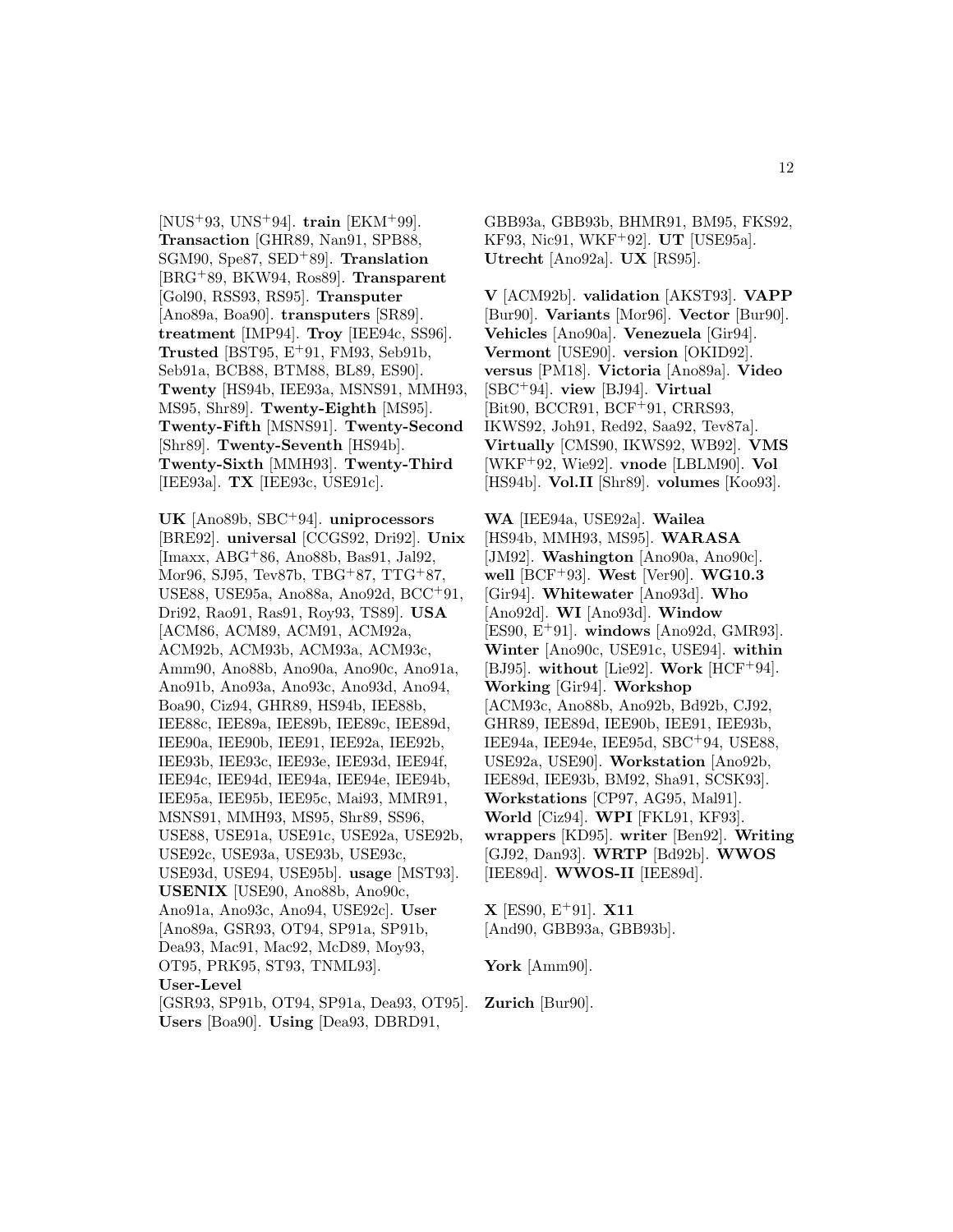# **References**

# **Accetta:1986:MNK**

[ABG<sup>+</sup>86] Mike Accetta, Robert Baron, David Golub, Richard Rashid, Avadis Tevanian, and Michael Young. MACH: a new kernel foundation for UNIX development. Technical report, Carnegie Mellon University, Computer Science Dept., Pittsburgh, PA, USA, 1986. 18 pp. URL https://www.cs.ubc. ca/~norm/508/2009W1/mach\_ usenix86.pdf.

# **Arevalo:1993:FSM**

[ACCB93] S. Arevalo, J. Carretero, J. L. Castellanos, and F. Barco. A fault-tolerant server on MACH. In Anonymous [Ano93b], pages 793–800. CODEN MMICDT. ISSN 0165-6074.

# **ACM:1986:OOO**

[ACM86] ACM, editor. *OOPSLA '86*. Object-Orientated Programming Systems, Languages and Applications. Conference Proceedings. Portland, OR, USA, 29 September–2 October 1986, volume  $21(11)$  of  $ACM$  SIG-PLAN Notices. ACM Press, New York, NY 10036, USA, November 1986. CODEN SIN-ODQ. ISSN 0362-1340 (print), 1523-2867 (print), 1558-1160 (electronic).

# **ACM:1989:APT**

[ACM89] ACM, editor. ASPLOS-III Proceedings. Third International Conference on Architectural

Support for Programming Languages and Operating Systems, Boston, MA, USA, April 3– 6, 1989. ACM Press, New York, NY 10036, USA, 1989. ISBN 0-89791-300-0. LCCN QA76.9.A73I565 1989. ACM order number 556890. Also published as Computer architecture news, v. 17, no. 2 (Apr. 1989), Operating systems review, v. 23, special issue (Apr. 1989), and SIGPLAN notices, v. 24, special issue (May 1989).

# **ACM:1991:TAS**

[ACM91] ACM, editor. Thirteenth ACM Symposium on Operating Systems Principles, Pacific Grove, CA, USA, October 13–16, 1991, volume 25(5) of Operating Systems Review. ACM Press, New York, NY 10036, USA, 1991. CODEN OSRED8. ISSN 0163-5980. ACM order number 534910.

# **ACM:1992:ASC**

[ACM92a] ACM, editor. ACM SIGPLAN '92 Conference on Programming Language Design and Implementation, San Francisco, CA, USA, June 17–19, 1992, volume 27(7) of ACM SIG-PLAN Notices. ACM Press, New York, NY 10036, USA, July 1992. CODEN SINODQ. ISSN 0362-1340 (print), 1523- 2867 (print), 1558-1160 (electronic).

# **ACM:1992:FIC**

[ACM92b] ACM, editor. Fifth International Conference on Ar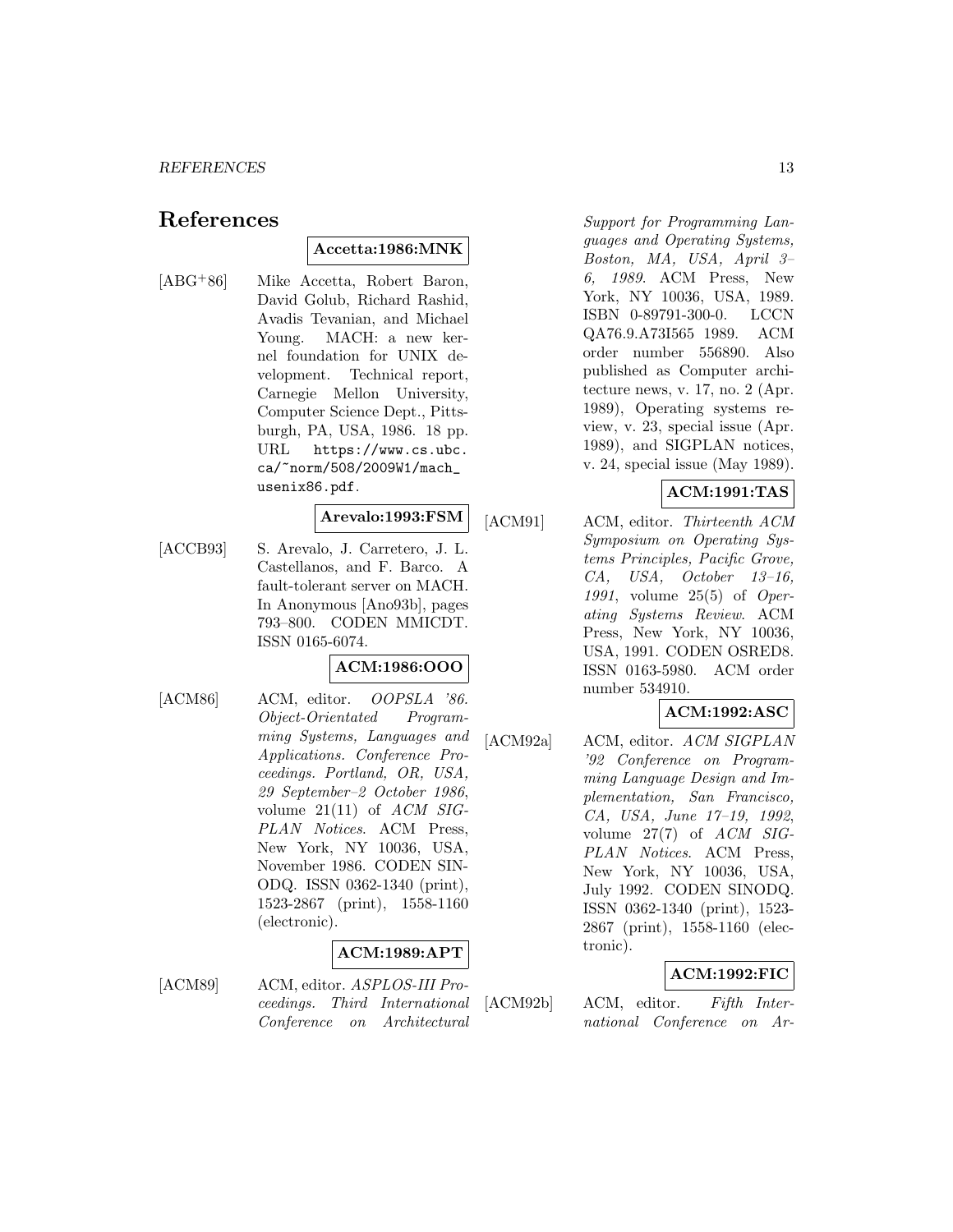chitectural Support for Programming Languages and Operating Systems (ASPLOS-V), Boston, MA, USA, October 12– 15, 1992, volume 27(9) of ACM SIGPLAN Notices. ACM Press, New York, NY 10036, USA, September 1992. CODEN SIN-ODQ. ISSN 0362-1340 (print), 1523-2867 (print), 1558-1160 (electronic).

# **ACM:1993:ASO**

[ACM93a] ACM, editor.  $14$ th ACM Symposium on Operating Systems Principles, Ashville, NC, USA, December 5–8, 1993, volume 27(5) of Operating Systems Review. ACM Press, New York, NY 10036, USA, December 1993. CODEN OSRED8. ISSN 0163-5980.

# **ACM:1993:ASC**

[ACM93b] ACM, editor. 1993 ACM Siqmetrics Conference on Measurement and Modeling of Computer Systems, Santa Clara, CA, USA, May 17–21, 1993, volume 21(1) of Performance Evaluation Review. ACM Press, New York, NY 10036, USA, June 1993. CO-DEN PEREDN. ISSN 0163- 5999 (print), 1557-9484 (electronic).

# **ACM:1993:WLC**

[ACM93c] ACM, editor. Workshop on Languages, Compilers and Run-Time Environments for Distributed Memory Multiprocessors, Boulder, CO, USA, 30

September – 2 October 1992, volume 28(1). ACM Press, New York, NY 10036, USA, January 1993. CODEN SINODQ. ISSN 0362-1340 (print), 1523- 2867 (print), 1558-1160 (electronic).

# **Apiki:1995:FNW**

[AG95] S. Apiki and R. Grehan. Fastest NT workstations (midrange workstations review). Byte Magazine, 20(3):115–120, 122, March 1995. CODEN BYT-EDJ. ISSN 0360-5280.

# **Arakawa:1993:MVR**

[AKST93] H. Arakawa, D. I. Katcher, J. K. Strosnider, and H. Tokuda. Modeling and validation of the Real-Time Mach Scheduler. In ACM [ACM93b], pages 195– 206. CODEN PEREDN. ISSN 0163-5999 (print), 1557-9484 (electronic).

#### **Ammar:1990:PII**

[Amm90] R. A. Ammar, editor. *Proceed*ings of the ISMM International Conference Parallel and Distributed Computing, and Systems, New York, NY, USA, October 10–12, 1990. Acta Press, Anaheim, CA, USA, 1990. ISBN 0-88986-162-5. LCCN QA76.9.D5 I86 1990.

# **Anderson:1990:IDC**

[And90] David P. Anderson. Integrated digital continuous media: a framework based on Mach, X11, and TCP/IP. Report UCB/CSD 90/566, Uni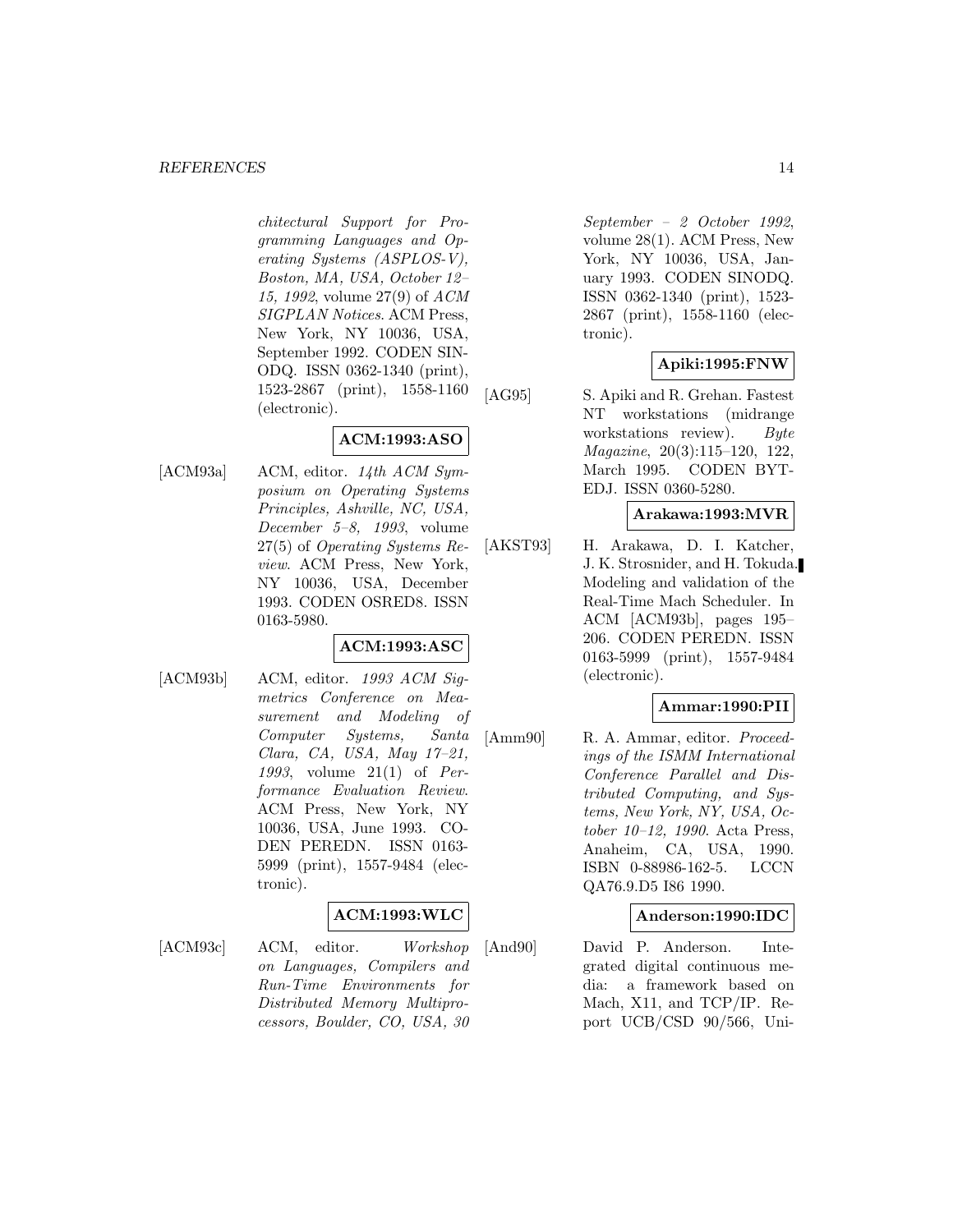versity of California, Berkeley, Computer Science Division, Berkeley, CA, USA, March 22, 1990. 22 pp.

#### **Anonymous:1988:DOS**

[Ano88a] Anonymous. Distributed operating system is expected to follow Unix. Nikkei Electronics, 456:169–178, ???? 1988. CODEN NIERE4. ISSN 0385- 1680.

#### **Anonymous:1988:UPW**

[Ano88b] Anonymous, editor. USE-NIX Proceedings. Workshop on UNIX and Supercomputers, Pittsburgh, PA, USA, September 26–27, 1988. USENIX, Berkeley, CA, USA, 1988.

#### **Anonymous:1989:CAT**

[Ano89a] Anonymous, editor. Centre for Advanced Technology in Telecommunications Australian Transputer and OCCAM User Group Conference Proceedings, Melbourne, Victoria, Australia, July 6–7, 1989. Centre for Adv. Technol. Telecommun, Melbourne, Vic., Australia, 1989.

#### **Anonymous:1989:SPC**

[Ano89b] Anonymous, editor. Software for Parallel Computers. Exploiting Parallelism Through Software Environments, Tools, Algorithms and Application Libraries, Hammersmith, UK, June 12–15, 1989. Unicom Seminars, Uxbridge, UK, 1989.

## **Anonymous:1990:CTF**

[Ano90a] Anonymous, editor. Computational Technology for Flight Vehicles Symposium, Washington, DC, USA, November 5–7, 1990, volume  $1(2-4)$  of *Computing* Systems in Engineering. ????, ????, 1990. CODEN COSEEO. ISSN 0956-0521.

# **Anonymous:1990:PAE**

[Ano90b] Anonymous, editor. Proceedings of the Autumn 1990 EUUG Conference, Nice, France, October 22–26, 1990. European UNIX Users Group, Buntingford, Herts, UK, 1990. ISBN 0-9513181-8-7. LCCN ????

#### **Anonymous:1990:PWU**

[Ano90c] Anonymous, editor. Proceedings of the Winter 1990 USENIX Conference, Washington, DC, USA, January 22– 26, 1990. USENIX, Berkeley, CA, USA, 1990.

### **Anonymous:1991:PSU**

[Ano91a] Anonymous, editor. Proceedings of the Summer 1991 USE-NIX Conference, Nashville, TN, USA, June 10–14, 1991. USENIX, Berkeley, CA, USA, 1991.

### **Anonymous:1991:SIS**

[Ano91b] Anonymous, editor. SEDMS II. Symposium on Experiences with Distributed and Multiprocessor Systems, Atlanta, GA, USA, March 21–22, 1991. USE-NIX, Berkeley, CA, USA, 1991.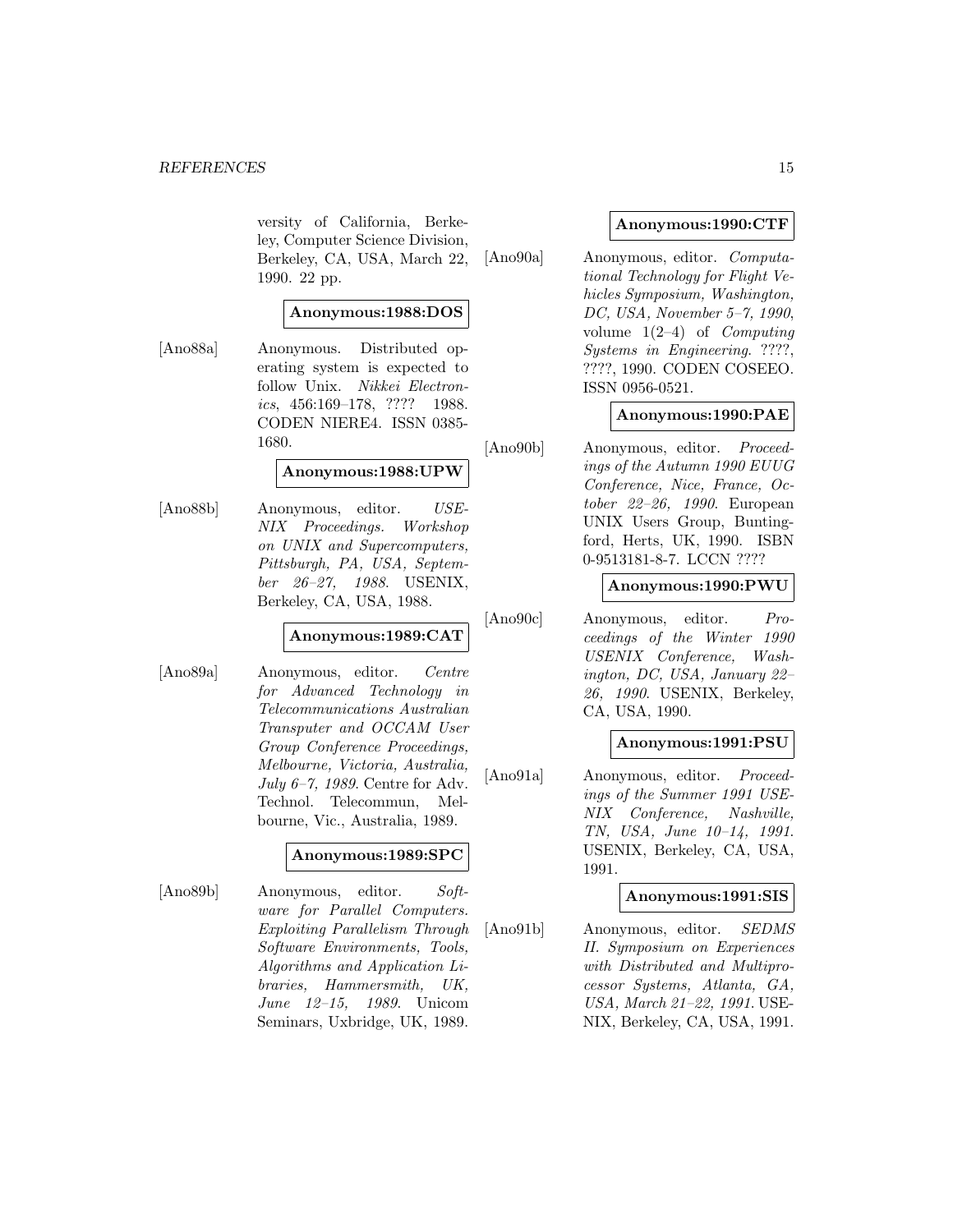#### **Anonymous:1992:DCP**

[Ano92a] Anonymous, editor. Distributed Computing, Practice and Experience Proceedings of the Autumn 1992 Open-Forum Technical Conference, Utrecht, Netherlands, Netherlands, November 25–27, 1992. EurOpen, Buntingford, Herts, UK, 1992.

# **Anonymous:1992:PDW**

[Ano92b] Anonymous, editor. Parallel and Distributed Workstation Systems Workshop, Florence, Italy, September 1991, volume  $8(1-3)$  of Future Generation Computer Systems. Elsevier Science Publishers, Amsterdam, The Netherlands, July 1992. CODEN FGSEVI. ISSN 0167-739X (print), 1872-7115 (electronic).

#### **Anonymous:1992:PSE**

[Ano92c] Anonymous, editor. Proceedings. SHARE Europe Spring Meeting: Managing Communications in a Global Marketplace, Cannes, France, 30 March–3 April 1992. SHARE Europe (SEAS), Geneva, Switzerland, 1992.

#### **Anonymous:1992:WEW**

[Ano92d] Anonymous. Who has the edge in windows, Apple, Microsoft or Unix. Wharton Report, 171: 1–6, November 1992. CODEN WHREEK. ISSN 0950-1800.

#### **Anonymous:1993:AIS**

[Ano93a] Anonymous, editor. 20th Annual International Symposium on Computer Architecture ISCA '20, San Diego, CA, USA, May 16–19, 1993, volume 21(2). IEEE Computer Society Press, 1109 Spring Street, Suite 300, Silver Spring, MD 20910, USA, May 1993. CO-DEN CANED2. ISBN 0-8186- 3810-9 (paper), 0-8186-3811- 7 (microfiche), 0-8186-3812-5 (case). ISSN 0163-5964 (print), 1943-5851 (electronic). LCCN QA76.9.A73 I58 1993. ACM order number 415930. IEEE catalog number 93CH3284-7. IEEE Computer Society Press order number 3810-02.

#### **Anonymous:1993:NES**

[Ano93b] Anonymous, editor. Nineteenth EUROMICRO Symposium on Microprocessing and Microprogramming (EUROMI-CRO 93). Open System Design: Hardware. Software and Applications, Barcelona, Spain, September 6–9, 1993, volume  $38(1-5)$  (or  $38(2-5)$ ??) of Microprocessing and Microprogramming. North-Holland, Amsterdam, The Netherlands, September 1993. CODEN MMICDT. ISSN 0165-6074.

#### **Anonymous:1993:PUS**

[Ano93c] Anonymous, editor. Proceedings of the USENIX Symposium on Microkernels and Other Kernel Architectures, San Diego, CA, USA, Septem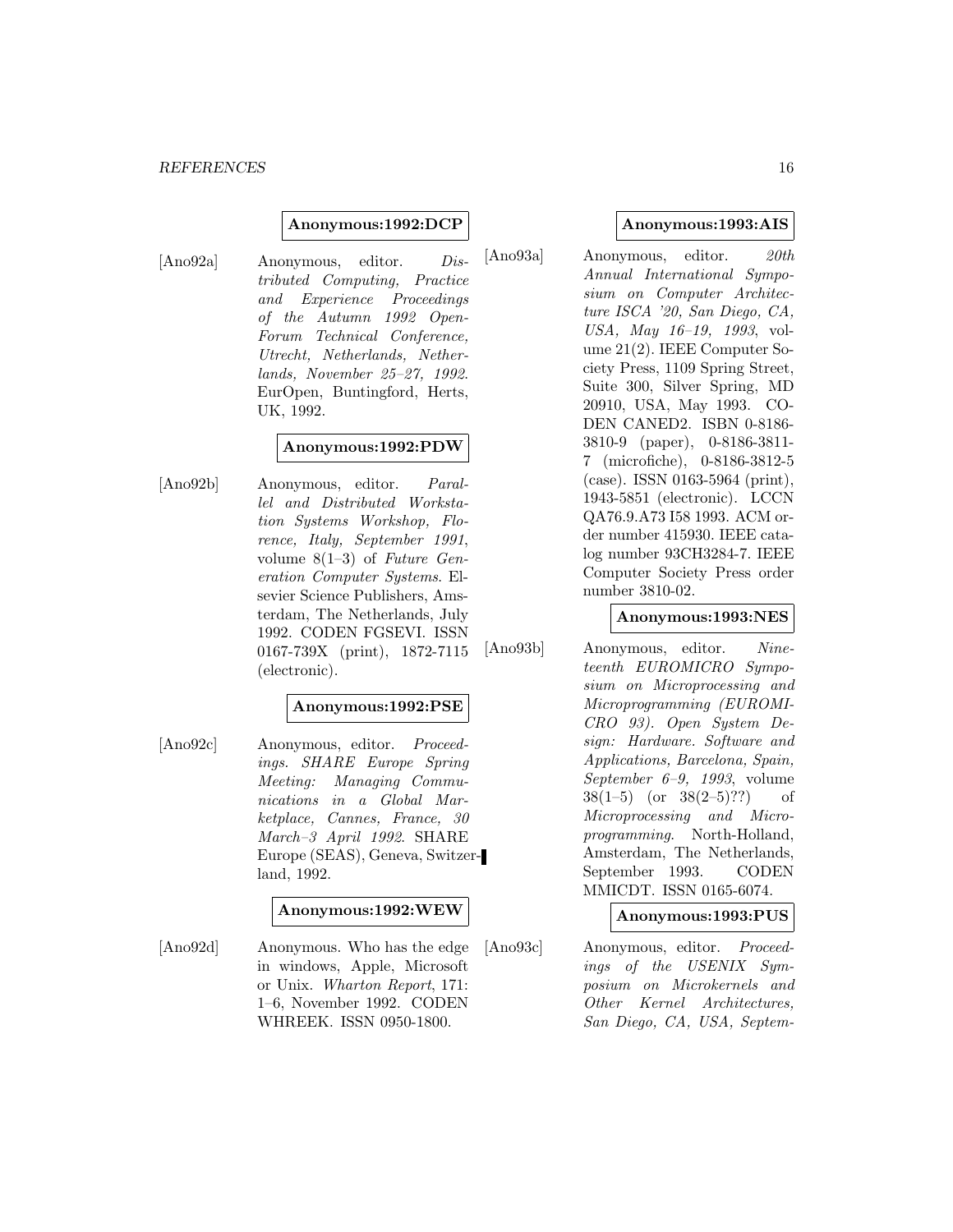ber 20–21, 1993. USENIX, Berkeley, CA, USA, 1993.

# **Anonymous:1993:SAM**

[Ano93d] Anonymous, editor. Seventh Annual Midwest Computer Conference. Proceedings Manual, Whitewater, WI, USA, March 26, 1993. Univ. Wisconsin-Whitewater, Whitewater, WI, USA, 1993.

#### **Anonymous:1994:PFU**

[Ano94] Anonymous, editor. Proceedings of the First USENIX Symposium on Operating Systems Design and Implementation (OSDI), Monterey, CA, USA, November 14–17, 1994. USENIX, Berkeley, CA, USA, 1994.

# **Anonymous:1995:NIS**

[Ano95] Anonymous, editor. 18th National Information Systems Security Conference: October 10– 13, 1995, Baltimore Convention Center, Baltimore, Maryland, proceedings, making security real. National Institute for Standards and Technology, Gaithersburg, MD, USA, 1995. LCCN QA76.9.A25 N38 1995. Two volumes.

# **Bataineh:1994:ESA**

[BAA94] S. Bataineh and B. Al-Asir. Efficient scheduling algorithm for divisible and indivisible tasks in loosely coupled multiprocessor systems. Software Engineering Journal, 9(1):13–18, January 1994. CODEN SEJOED. ISSN 0268-6961.

# **Babaoglu:1989:FTC**

[Bab89] Ozalp Babao˘glu. Fault-tolerant computing based on Mach. Technical report TR 89-1032, Cornell University, Dept. of Computer Science, Ithaca, NY, USA, August 1989. 20 pp.

# **Babaoglu:1990:FCBa**

[Bab90a] Özalp Babaoğlu. Fault-tolerant computing based on Mach. Operating Systems Review, 24(1): 27–39, January 1990. CODEN OSRED8. ISSN 0163-5980.

#### **Babaoglu:1990:FCBb**

[Bab90b] Ozalp Babao˘glu. Fault-tolerant computing based on Mach. In USENIX [USE90], pages 185– 199. LCCN QA76.9.M45 M33 1990.

#### **Bacon:19xx:OOR**

[Bacxx] David F. Bacon. OptiMach: Optimistic recovery of Mach tasks. In ????, page ?? USE-NIX, Berkeley, CA, USA, 19xx. ISBN ???? LCCN ????

#### **Barrera:1991:FMN**

[Bar91] Joseph S. Barrera, III. A fast Mach network IPC implementation. In USENIX [USE91a], pages 1–12. LCCN QA76.8.U65 U83 1991.

### **Basavaiah:1991:MIC**

[Bas91] Muralidhar Basavaiah. Mach interprocess communication server and network server on Berkeley UNIX. Thesis (m.s.), Arizona State Univer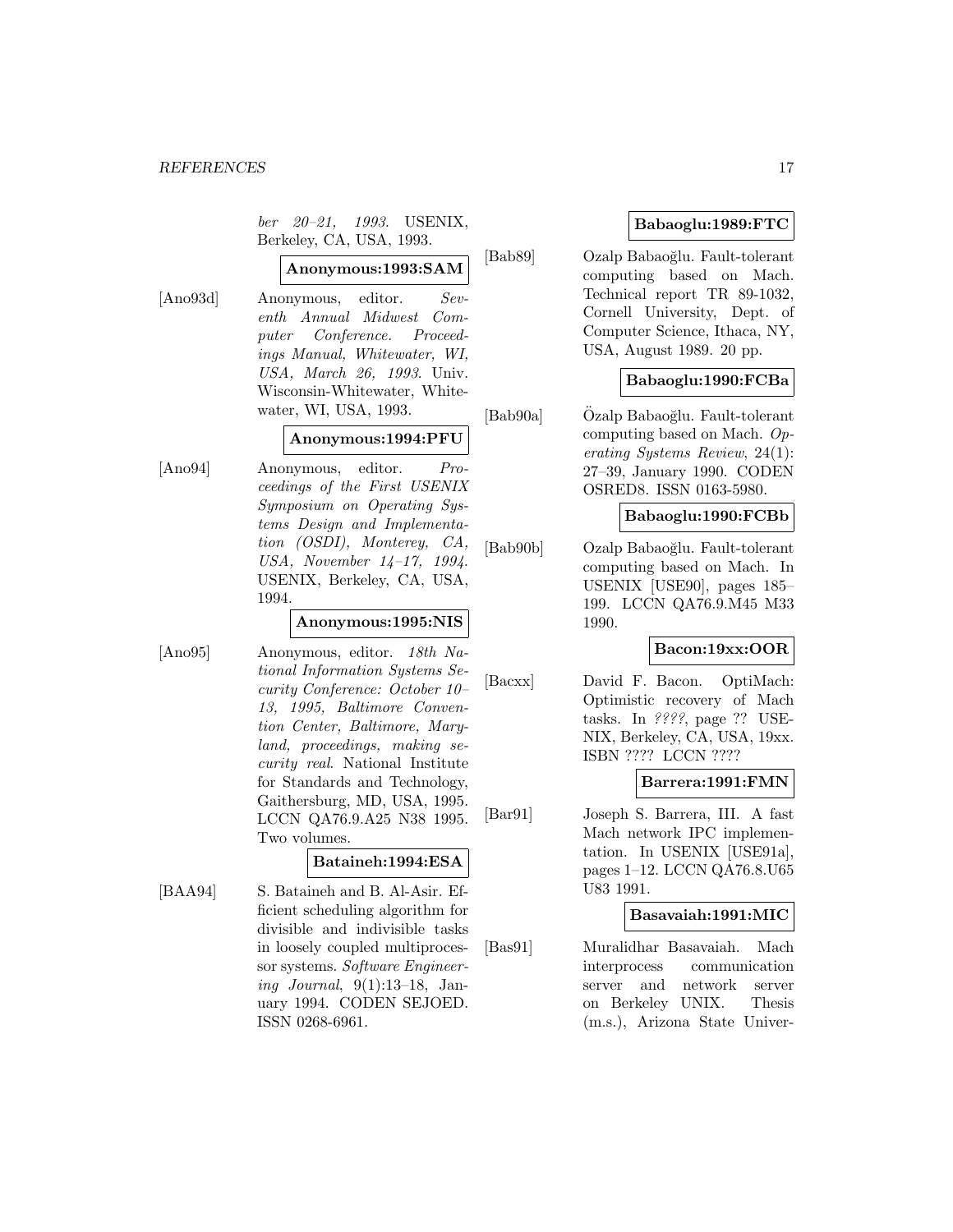sity, Tempe, AZ, USA, 1991. viii  $+91$  pp.

# **Baumgarten:1992:SSR**

[Bau92] U. Baumgarten. Step by step refinement of conceptsdesign of distributed systems with OlDiLa and Mach examples. In Jammel [Jam92], pages 262–273. ISBN 3-540-55340- 1 (Berlin), 0-387-55340-1 (New York). LCCN QA76.9.A73G5 1992.

#### **Bernadat:1993:RMM**

[BB93] Philippe Bernadat and David Black. Real memory Mach. In USENIX [USE93a], pages 235–251. ISBN 1-880446-49-9. LCCN QA 76.76 O63 U85 1993.

#### **Banatre:1992:SFG**

[BBP92] M. Banatre, Y. Belhamissi, and I. Puaut. Some features of Gothic: a distributed objectbased system. In Cabrera and Jul [CJ92], pages 117–123. ISBN 0-8186-3015-9. LCCN QA76.76.O63 I59 1992. IEEE catalog number 92TH0477-0. IEEE Computer Society Press order number 3015.

# **Barker:1988:ECT**

[BCB88] W. C. Barker, P. Cochrane, and M. Branstad. Embedding cryptography into a Trusted Mach system. In IEEE [IEE88b], pages 379–383. ISBN 0- 8186-0895-1. LCCN TL787 .A471 1988; QA76.9.A25 A39 1988. IEEE catalog number 88CH2629-5. IEEE Computer Society order number 895.

# **Boyer:1991:SOD**

[BCC<sup>+</sup>91] F. Boyer, J. Cayuela, P. Y. Chevalier, A. Freyssinet, and D. Hagimont. Supporting an object-oriented distributed system: experience with Unix, Mach and Chorus. In Anonymous [Ano91b], pages 283–299.

#### **Bryant:1991:SSS**

[BCCR91] R. Bryant, P. Carini, H.-Y. Chang, and B. Rosenburg. Supporting structured shared virtual memory under Mach. In USENIX [USE91a], pages 59– 76. LCCN QA76.8.U65 U83 1991.

#### **Black:1991:OVM**

[BCF<sup>+</sup>91] D. Black, J. Carter, G. Feinberg, R. MacDonald, S. Mangalat, E. Shienbrood, J. Van Sciver, and Ping Wang. OSF/1 virtual memory improvements. In USENIX [USE91a], pages 87–103. LCCN QA76.8.U65 U83 1991.

# **Balter:1993:MTW**

[BCF<sup>+</sup>93] R. Balter, P. Y. Chevalier, A. Freyssinet, D. Hagimont, S. Lacourte, and X. Rousset de Pina. Is the microkernel technology well suited for the support of object-oriented operating systems: the Guide experience. In Anonymous [Ano93c], pages 1–11.

# **Bryant:1991:EDRa**

[BCR91a] R. Bryant, Hung-Yang Chang, and B. Rosenburg. Experience developing the RP3 oper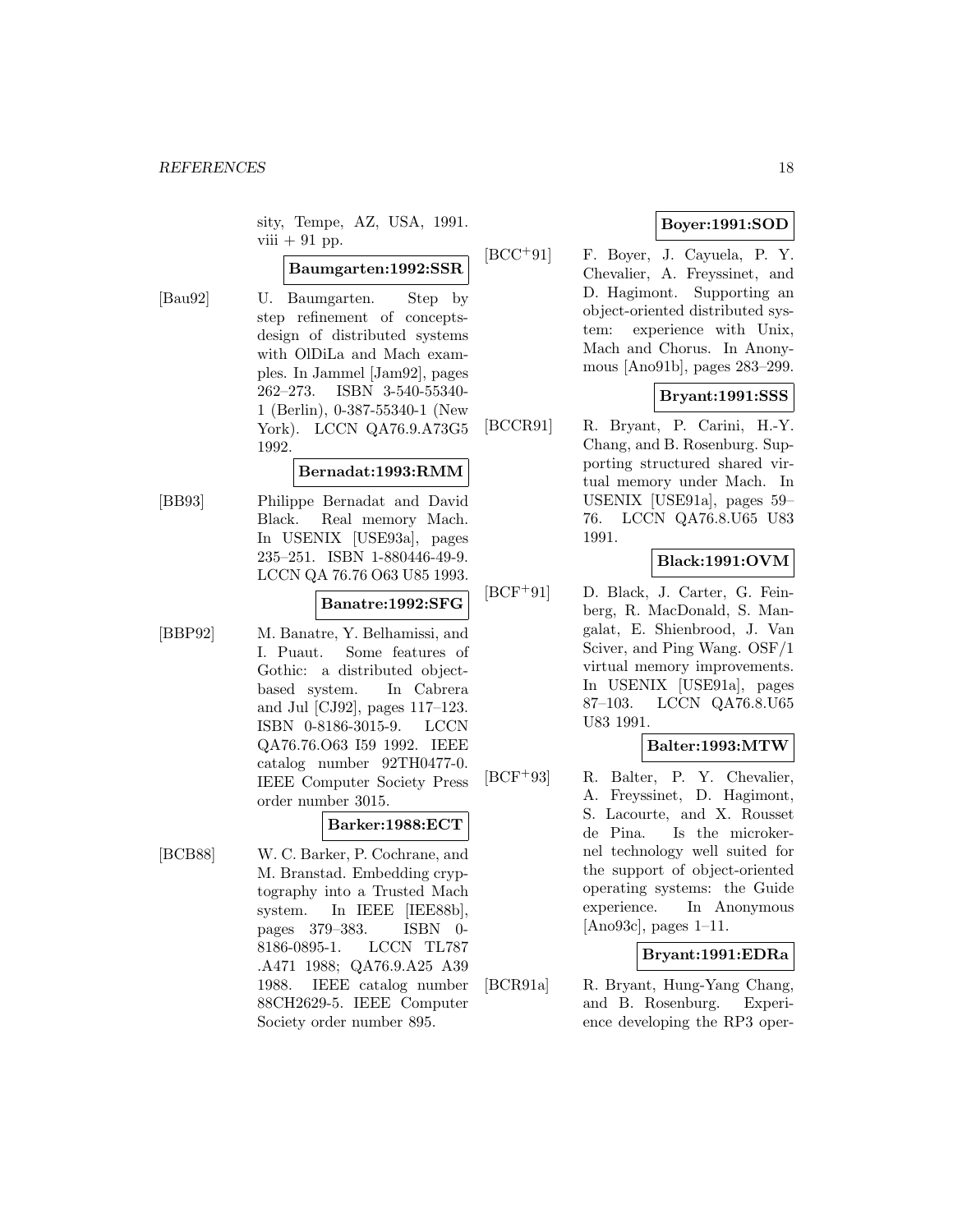ating system. Computing Systems, 4(3):183–216, Summer 1991. CODEN CMSYE2. ISSN 0895-6340.

# **Bryant:1991:EDRb**

[BCR91b] R. Bryant, Hung-Yang Chang, and B. Rosenburg. Experience developing the RP3 operating system. In Anonymous [Ano91b], pages 1–18.

# **Bryant:1991:OSS**

[BCR91c] R. M. Bryant, H.-Y. Chang, and B. S. Rosenburg. Operating system support for parallel programming on RP3. IBM Journal of Research and Development, 35(5/6):617–634, September/November 1991. CODEN IBMJAE. ISSN 0018- 8646 (print), 2151-8556 (electronic).

#### **Barton-Davis:1992:ASA**

[BD92a] Paul Barton-Davis. Adding scheduler activations to Mach 3.0. Technical report 92- 08-03, University of Washington, Dept. of Computer Science and Engineering, Seattle, WA, USA, August 1992. 30 pp. Revised October 1992.

#### **Boullart:1992:RPW**

[Bd92b] L. Boullart and J. A. de la Puente, editors. Real-Time Programming (WRTP '92). Preprints of the IFAC Workshop, Bruges, Belgium, June 23–26, 1992. Pergamon Press, Oxford, UK, 1992. ISBN 0-08-041894-5. LCCN QA76.54.R423 1992.

#### **BartonDavis:1993:ASA**

[BDMVL93a] P. Barton-Davis, D. McNamee, R. Vaswani, and E. D. Lazowska. Adding scheduler activations to Mach 3.0. In USE-NIX [USE93a], pages 119–136. ISBN 1-880446-49-9. LCCN QA 76.76 O63 U85 1993.

#### **Barton-Davis:1993:ASA**

[BDMVL93b] Paul Barton-Davis, Dylan Mc-Namee, Raj Vaswani, and Edward Lazowska. Adding scheduler activations to Mach 3.0. In USENIX [USE93a], pages 119–136. ISBN 1-880446-49-9. LCCN QA 76.76 O63 U85 1993.

# **Benson:1992:OSS**

[Ben92] G. Benson. An optimal solution to the secure reader-writer problem. In IEEE [IEE92a], pages 251–258. ISBN 0-8186- 2825-1. LCCN QA 76.9 A25 I34 1992. IEEE catalog number 92CH3157-5. IEEE Computer Society Press order number 2825.

#### **Bolosky:1989:SET**

[BFS89] W. J. Bolosky, R. P. Fitzgerald, and M. L. Scott. Simple but effective techniques for NUMA memory management. Operating Systems Review, 23(5):19– 31, ???? 1989. CODEN OS-RED8. ISSN 0163-5980.

#### **Black:1989:MEH**

[BGH<sup>+</sup>89] David L. Black, David B. Golub, Karl Hauth, Avadis Tevanian, and Richard Sanzi. The Mach exception handling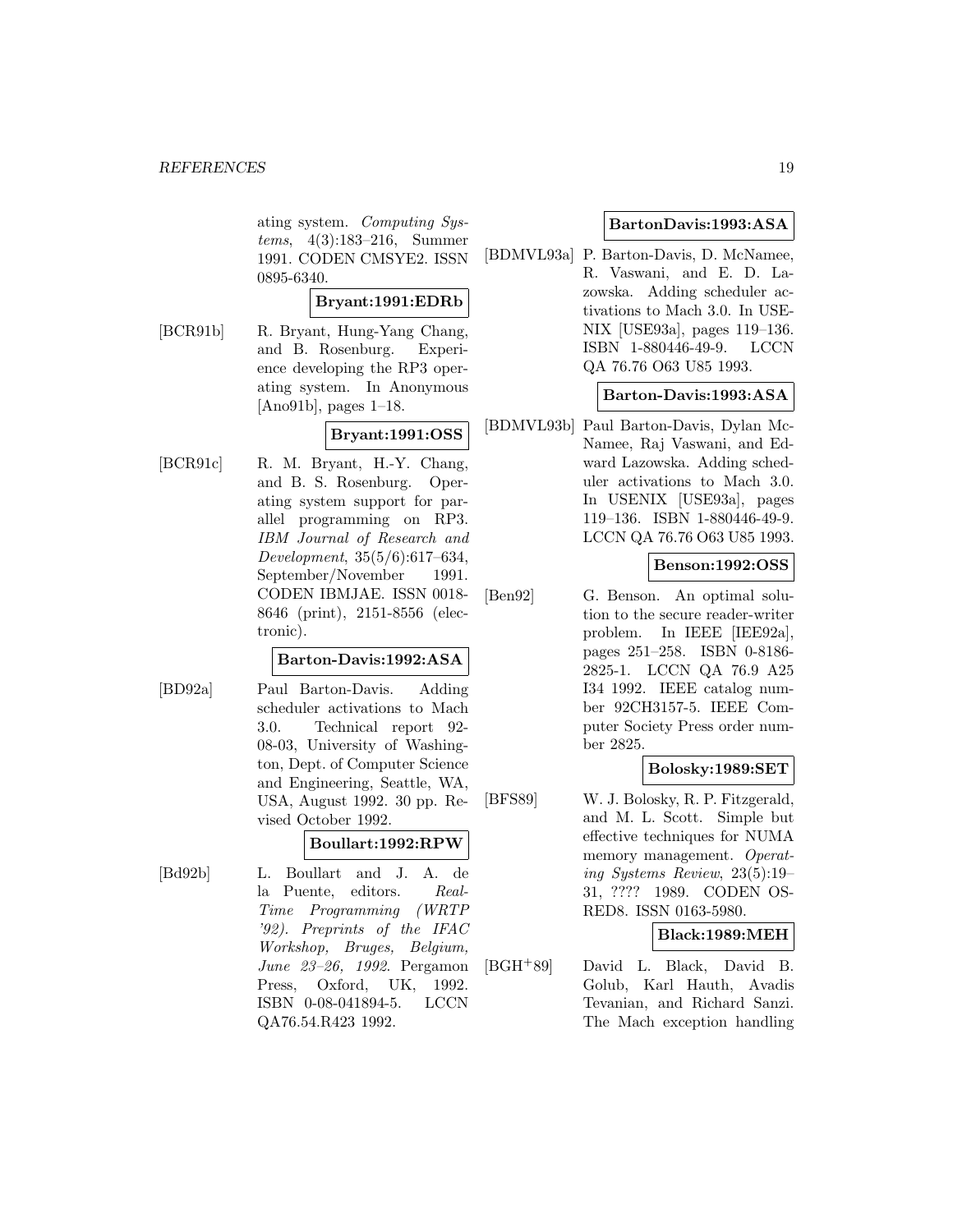facility. ACM SIGPLAN Notices,  $24(1):45-56$ , January 1989. CODEN SINODQ. ISSN 0362-1340 (print), 1523-2867 (print), 1558-1160 (electronic).

# **Black:1991:MOS**

 $[BGJ+91]$  D. L. Black, D. B. Golub, D. P. Julin, R. F. Rashid, R. P. Draves, R. W. Dean, A. Forin, J. Barrera, H. Tokuda, G.-R. Malan, and D. Bohman. Microkernel operating system architecture and Mach. Journal of Information Processing, 14(4): 442–453, ???? 1991. CODEN JIPRDE. ISSN 0387-6101.

# **Black:1992:MOS**

[BGJ<sup>+</sup>92] David L. Black, David B. Golub, Daniel P. Julin, Richard F. Rashid, Richard P. Draves, Randall W. Dean, Alessandro Forin, Joseph Barrera, Hideyuki Tokuda, Gerald Malan, and David Bohman. Microkernel operating system architecture and Mach. In USENIX [USE92a], pages 11– 30. ISBN 1-880446-42-1. LCCN QAX 32.

# **Black:1989:CMD**

[BGW89] D. L. Black, A. Gupta, and W.- D. Weber. Competitive management of distributed shared memory. In IEEE [IEE89b], pages 184–190. ISBN 0-8186- 1909-0 (paperback), 0-8186- 5909-2 (microfiche), 0-8186- 9909-4 (case). LCCN QA75.5 .C58 1989. IEEE catalog number 89CH2686-4.

# **Banatre:1993:EDR**

[BHM<sup>+</sup>93] M. Banatre, P. Heng, G. Muller, N. Peyrouze, and B. Rochat. An experience in the design of a reliable object based system. In IEEE [IEE93d], pages 187–190. ISBN 0-8186-3330-1. LCCN QA76.58 .I54 1993. IEEE catalog number 93TH0493-7.

#### **Banatre:1991:HDR**

[BHMR91] M. Banatre, P. Heng, G. Muller, and B. Rochat. How to design reliable servers using fault tolerant micro-kernel mechanisms. In USENIX [USE91a], pages 223–231. LCCN QA76.8.U65 U83 1991.

# **Bhatti:1998:CSC**

[BHSC98] Nina T. Bhatti, Matti A. Hiltunen, Richard D. Schlichting, and Wanda Chiu. Coyote: a system for constructing fine-grain configurable communication services. ACM Transactions on Computer Systems, 16(4):321–366, November 1998. CODEN AC-SYEC. ISSN 0734-2071. URL http://www.acm.org: 80/pubs/citations/journals/ tocs/1998-16-4/p321-bhatti/

#### **Bitar:1990:MVM**

[Bit90] Nawaf Bitar. Mach Virtual Memory Internals. UNIX-AT&T, Washington, DC, USA, 1990. various pp.

.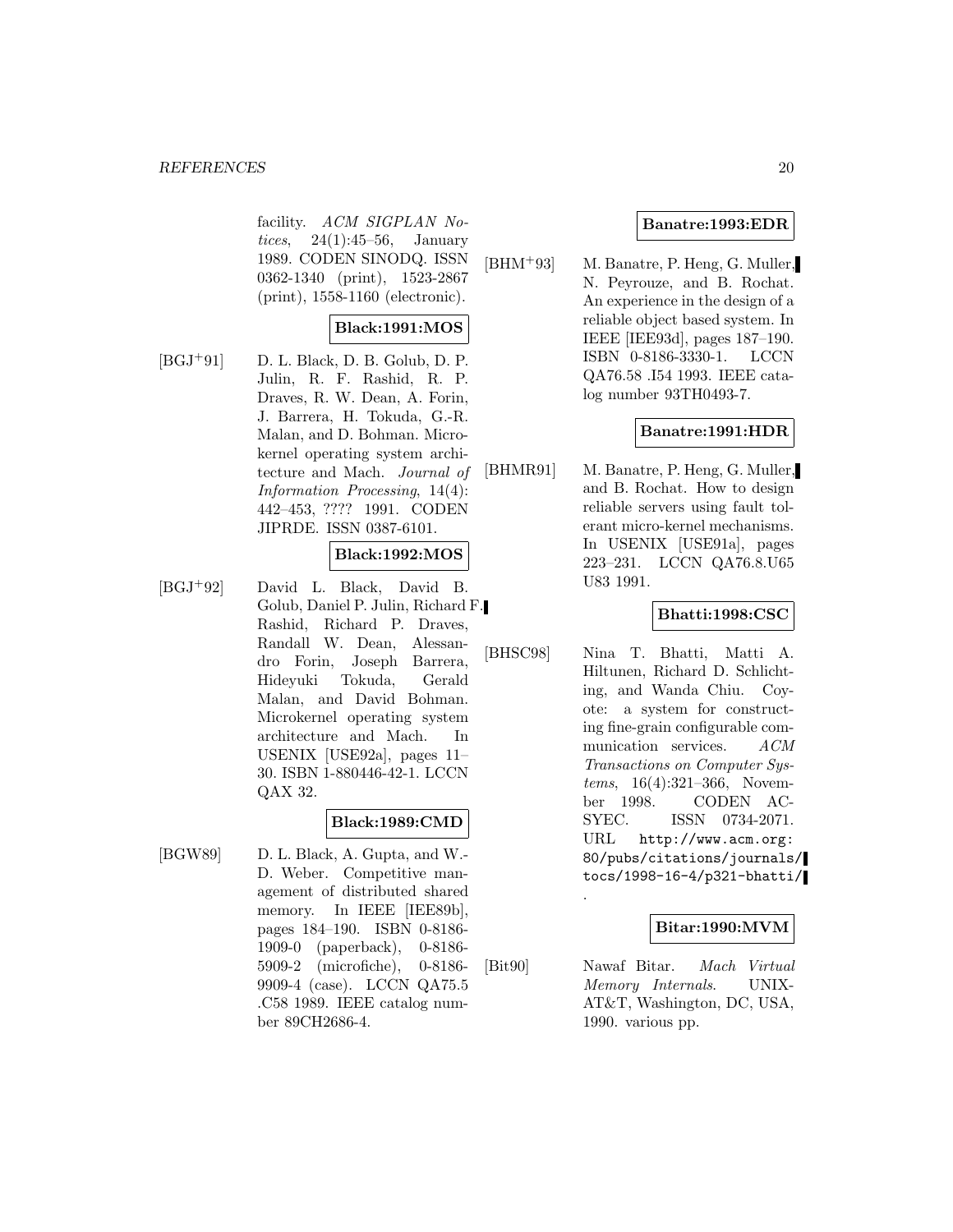# **Bitar:1992:MOC**

[Bit92] Nawaf Bitar. Mach: the OSF/1 core kernel: November 2-4, 1992, Engineering 819.238: lecture notes. University of California, Los Angeles, University Extension Dept. of Business, Engineering, and Management, Short Course Program, Los Angeles, CA, USA, 1992. various pp.

# **Bodorik:1994:MAC**

[BJ94] P. Bodorik and D. N. Jutla. Multi-view access control memory computer system. In Cizmar [Ciz94], pages 241–248. ISBN 0-89791-634-4. LCCN QA76.7 A849 1994.

# **Bollella:1995:SRC**

[BJ95] G. Bollella and K. Jeffay. Support for real-time computing within general purpose operating systems-supporting coresident operating systems. In IEEE [IEE95c], pages 4–14. ISBN 0-8186-6980-2. LCCN QA76.54.S95 1995. IEEE catalog number 95TH8055.

# **Boykin:1993:PUM**

[BKLL93] Joseph Boykin, David Kirschan, Alan Langerman, and Susan LoVerso. Programming under Mach. Addison-Wesley, Reading, MA, USA, 1993. ISBN 0-  $201-52739-1$ . xvii  $+490$  pp. LCCN QA76.8.N49 P76 1993.

# **Bala:1994:SPC**

[BKW94] K. Bala, M. Frans Kaashoek, and W. E. Weihl. Software

prefetching and caching for translation lookaside buffers. In Anonymous [Ano94], pages 243–253.

# **Branstad:1989:ATM**

[BL89] M. Branstad and J. Landauer. Assurance for the Trusted Mach operating system. In IEEE [IEE89a], pages 103– 108. IEEE catalog number 89CH2656-7.

# **Board:1990:PPN**

[BL90a] J. A. Board, Jr. and J. Shue-Jen Lu. Performance of parallel neural network simulations. In Board [Boa90], pages 185–200.

# **Boykin:1990:MCA**

[BL90b] J. Boykin and A. Langerman. Mach/4.3BSD: a conservative approach to parallelization. Computing Systems, 3(1): 69–99, Winter 1990. CODEN CMSYE2. ISSN 0895-6340.

# **Boykin:1990:MAC**

[BL90c] Joseph Boykin and Alan Langerman. Mach/4.3BSD: a conservative approach to parallelization. Computing Systems, 3(1):69–100, 1990. CO-DEN CMSYE2. ISSN 0895- 6340.

# **Black:1988:MEH**

[Bla88] David L. Black. The Mach exception handling facility. Research paper CMU-CS-88-129, Carnegie Mellon University, Computer Science Dept., Pittsburgh, PA, USA, 1988. 12 pp.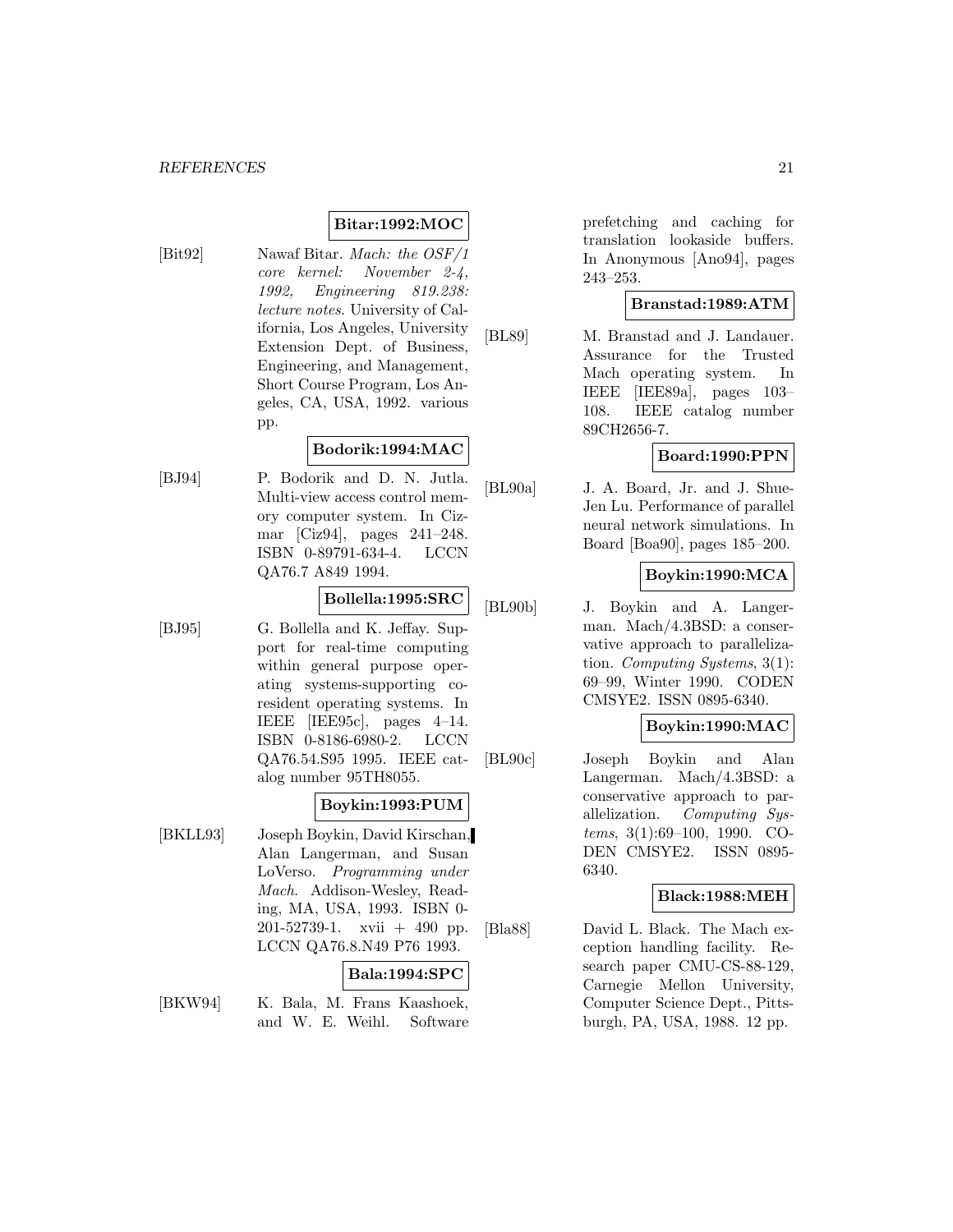# **Black:1990:SSCa**

- 
- [Bla90a] David L. Black. Scheduling support for concurrency and parallelism in the Mach operating system. Research paper CMU-CS-90-125, Carnegie Mellon University, Computer Science Dept., Pittsburgh, PA, USA, April 1990. 16 pp. A revised version of this paper appears in the May 1990 issue of IEEE Computer [Bla90b].

#### **Black:1990:SSCb**

[Bla90b] David L. Black. Scheduling support for concurrency and parallelism in the Mach operating system. Computer, 23 (5):35–43, May 1990. CO-DEN CPTRB4. ISSN 0018- 9162 (print), 1558-0814 (electronic). See [Bla90a].

#### **Black:1991:PPP**

[Bla91] D. L. Black. Processors, priority, and policy: Mach scheduling for new environments. In USENIX [USE91c], pages 1–12.

# **Bolinger:1991:PSH**

[BM91] D. Bolinger and S. Mangalat. Parallelizing signal handling and process management in OSF/1. In USE-NIX [USE91a], pages 105–122. LCCN QA76.8.U65 U83 1991.

### **Bisiani:1992:DHW**

[BM92] R. Bisiani and O. Martin. A distributed-memory, highperformance workstation. In Anonymous [Ano92b], pages

83–91. CODEN FGSEVI. ISSN 0167-739X (print), 1872-7115 (electronic).

# **Bryce:1995:MMM**

[BM95] G. Bryce and G. Muller. Matching micro-kernels to modern applications using finegrained memory protection. In IEEE [IEE95d], pages 272–279. ISBN 0-8186-7106-8. LCCN QA76.54.I59 1995. IEEE catalog number 95TB100002.

# **Benson:1996:DMS**

[BO96] G. D. Benson and R. A. Olsson. The design of microkernel support for the SR concurrent programming language. In Szymanski and Sinharoy [SS96], pages 227–240. ISBN 0-7923- 9635-9. LCCN QA76.58.L37 1996.

# **Board:1990:TRA**

[Boa90] J. A. Board, editor. Transputer Research and Applications 2. NATUG-2 Proceedings of the North American Transputer Users Group, Durham, NC, USA, October 18–19, 1989. IOS Press, Amsterdam, The Netherlands, 1990.

#### **Bolmarcich:1989:IME**

[Bol89] A. S. Bolmarcich. An introduction to Mach/EPEX. Research report RC 14369 (#64355), IBM T.J. Watson Research Center, Yorktown Heights, NY, USA, 1989. 13 pp.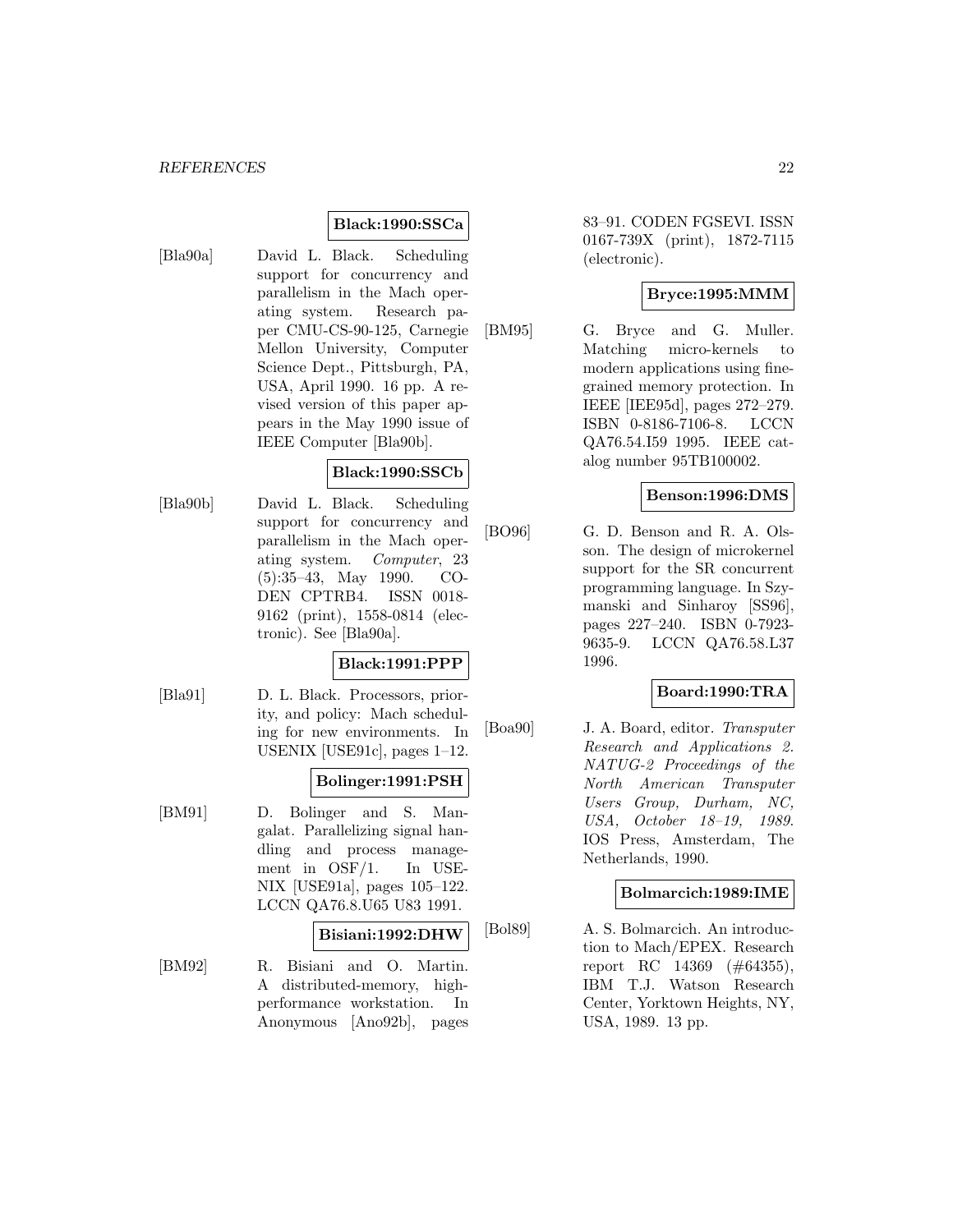#### **Bershad:1992:FME**

[BRE92] B. N. Bershad, D. D. Redell, and J. R. Ellis. Fast mutual exclusion for uniprocessors. In ACM [ACM92b], pages 223–233. CODEN SINODQ. ISSN 0362-1340 (print), 1523- 2867 (print), 1558-1160 (electronic).

# **Black:1989:TLB**

 $[BRG+89]$  D. L. Black, R. F. Rashid, D. B. Golub, C. R. Hill, and R. V. Baron. Translation lookaside buffer consistency: a software approach. In ACM [ACM89], pages 113–122. ISBN 0-89791- 300-0. LCCN QA76.9.A73I565 1989. ACM order number 556890. Also published as Computer architecture news, v. 17, no. 2 (Apr. 1989), Operating systems review, v. 23, special issue (Apr. 1989), and SIG-PLAN notices, v. 24, special issue (May 1989).

#### **Brown:1997:LMM**

[Bro97] Victoria L. Brown. Linux? on the Macintosh? with Mach? Linux Journal, 37:??, May 1997. CODEN LIJOFX. ISSN 1075-3583 (print), 1938- 3827 (electronic). URL http: //noframes.linuxjournal. com/lj-issues/2093.html.

#### **Baron:1985:MOE**

[BRS<sup>+</sup>85] Robert Baron, Richard Rashid, Ellen Siegel, Avadis Tevanian, and Michael Young. Mach-1: An operating environment for

large-scale multiprocessor applications. IEEE Software, 2 (4):65–67, July 1985. CO-DEN IESOEG. ISSN 0740-7459 (print), 0740-7459 (electronic).

# **Bryant:1988:RPC**

[Bry88] R. Bryant. The RP3 parallel computing environment. In Anonymous [Ano88b], pages 69–92.

# **Bitar:1991:MAI**

[BS91] Nawaf Bitar and Eric R. Shienbrood, editors. Mach, architecture and implementation: November 4-7, 1991, Engineering 819.221: lecture notes. University of California, Los Angeles, University Extension Dept. of Business, Engineering, and Management, Short Course Program, Los Angeles, CA, USA, 1991.

#### **Benzel:1995:ISO**

[BST95] T. C. V. Benzel, E. J. Sebes, and H. Tajalli. Identification of subjects and objects in a trusted extensible client server architecture. In Anonymous [Ano95], pages 83–99. LCCN QA76.9.A25 N38 1995. Two volumes.

#### **Bevier:1992:OSC**

[BT92] W. R. Bevier and T. Taylor. Operating system correctness is a mission critical requirement. In A. K. Agrawala, K. D. Gordon, and P. Hwang, editors, Mission critical operating systems, pages 21–23. IOS Press,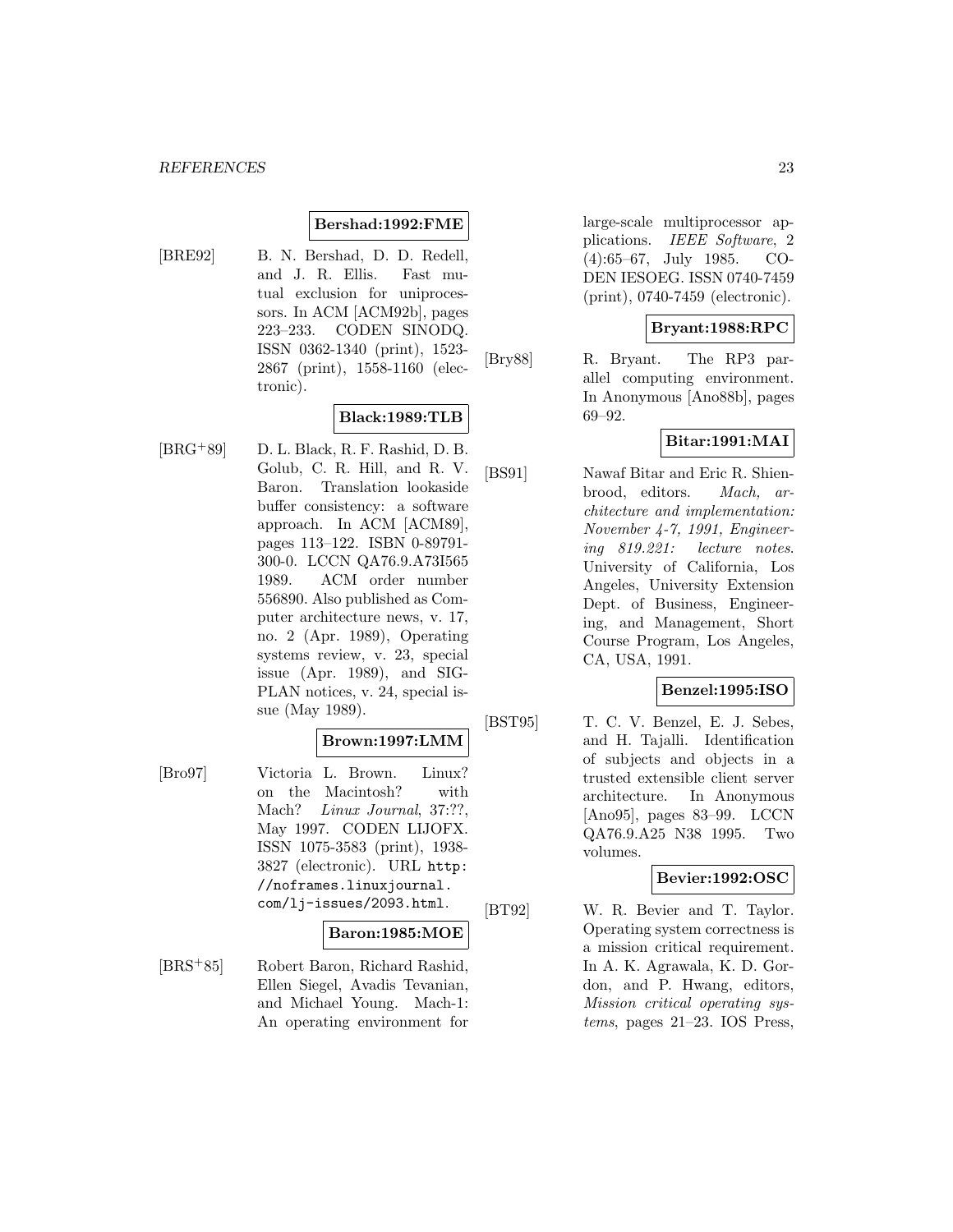Amsterdam, The Netherlands, 1992.

# **Baron:1988:MKI**

[BTG<sup>+</sup>88] Robert V. Baron, Avadis Tevanian, David Golub, Richard Rashid, William Bolosky, Richard P. Draves, Jonathan Chew, David Black, and Michael Young. MACH kernel interface manual. Research paper, Carnegie Mellon University, Computer Science Dept., Pittsburgh, PA, USA, 1988. 81 pp.

# **Branstad:1988:SIT**

[BTM88] M. Branstad, H. Tajalli, and F. Mayer. Security issues of the Trusted Mach system. In IEEE [IEE88b], pages 362–367. ISBN 0-8186-0895-1. LCCN TL787 .A471 1988; QA76.9.A25 A39 1988. IEEE catalog number 88CH2629-5. IEEE Computer Society order number 895.

#### **Branstad:1989:AMM**

[BTMD89] M. Branstad, H. Tajalli, F. Mayer, and D. Dalva. Access meditation in a message passing kernel. In IEEE [IEE89c], pages 66–72. ISBN 0-8186- 1939-2. LCCN QA 76.9 A25 I43 1989. IEEE catalog number 89CH2703-7.

# **Burkhart:1990:CIJ**

[Bur90] H. Burkhart, editor. CON-PAR 90-VAPP IV. Joint International Conference on Vector and Parallel Processing. Proceedings, Zurich, Switzerland, September 10–13, 1990.

Springer-Verlag, Berlin, Germany / Heidelberg, Germany / London, UK / etc., 1990. ISBN 3-540-53065-7. LCCN QA76.58.J65 1990.

#### **CaraDonna:1993:LPA**

[Car93] Joseph P. CaraDonna. A lock performance analysis of the Mach 3.0 micro-kernel. Thesis (m.s.), Worcester Polytechnic Institute, Worcester, MA, USA, 1993. 156 pp.

# **Caswell:1989:IMD**

[CB89] Deborah L. Caswell and David L. Black. Implementing a Mach debugger for multithreaded applications. Research paper CMU-CS-89-154, Carnegie Mellon University, Computer Science Dept., Pittsburgh, PA, USA, November 1989. 13 pp. To appear in the Conference Proceedings of Winter 1990 USENIX Technical Conference and Exhibition, Washington, DC, January, 1990.

#### **Caswell:1990:IMD**

[CB90] D. Caswell and D. Black. Implementing a Mach debugger for multithreaded applications. In Anonymous [Ano90c], pages 25–39.

### **Chen:1993:IOS**

[CB93] J. B. Chen and B. N. Bershad. The impact of operating system structure on memory system performance. In ACM [ACM93a], pages 120–133. CO-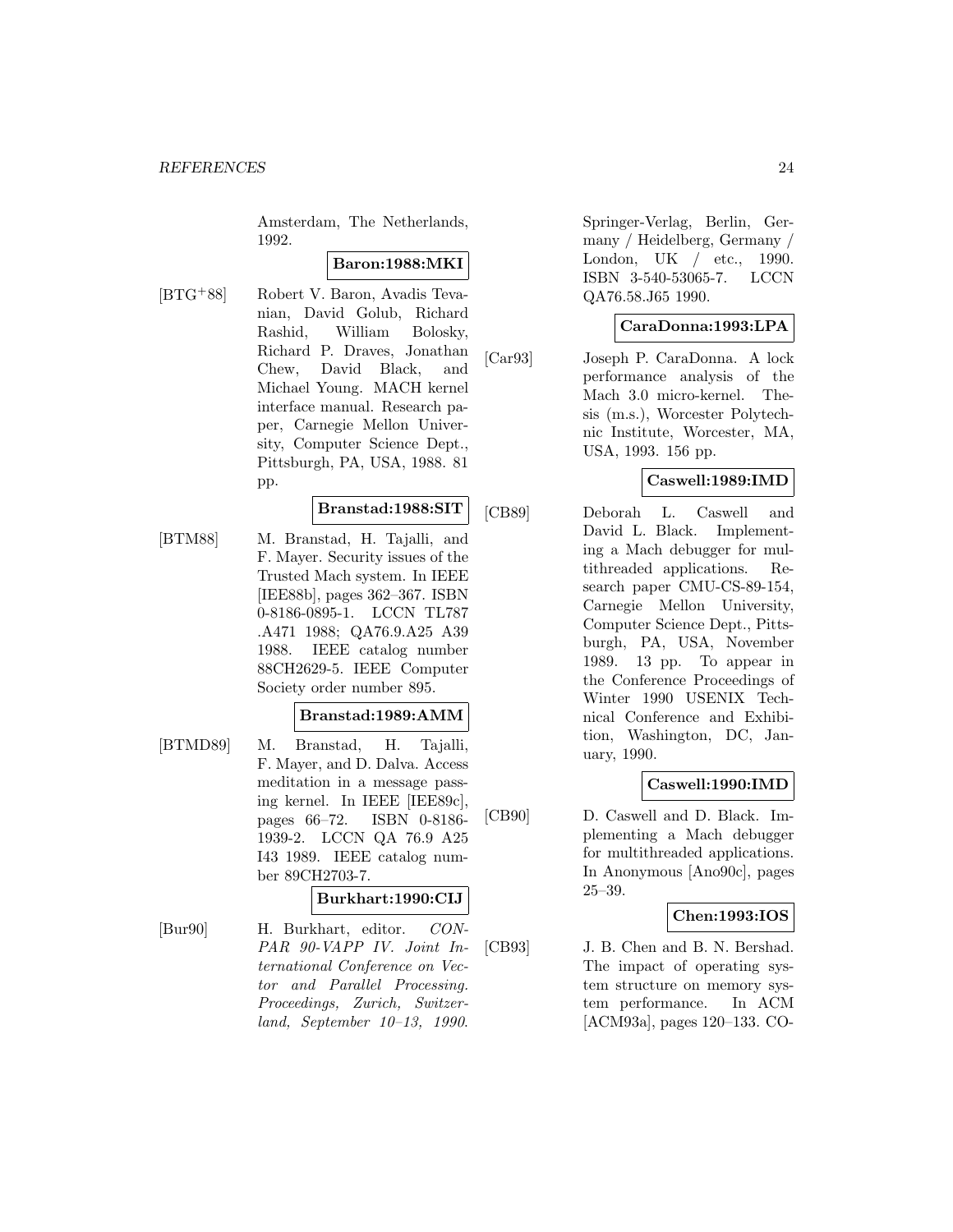DEN OSRED8. ISSN 0163- 5980.

# **Cohn:1992:UDP**

[CCGS92] D. L. Cohn, M. R. Casey, P. M. Greenawalt, and J. E. Saldanha. A universal distributed programming paradigm for multiple operating systems. In USENIX [USE92b], pages 191– 203.

# **Carter:1993:FTB**

[CFH<sup>+</sup>93a] J. B. Carter, B. Ford, M. Hibler, R. Kuramkote, J. Law, J. Lepreau, D. B. Orr, L. Stoller, and M. Swanson. FLEX: a tool for building efficient and flexible systems. In IEEE [IEE93b], pages 198–202. ISBN 0-8186-4000-6. LCCN QA76.76.O63W667 1993. IEEE catalog number 93TH0553-8.

# **Chevalier:1993:ESO**

- 
- [CFH<sup>+</sup>93b] P. Y. Chevalier, A. Freyssinet, D. Hagimont, S. Krakowiak, S. Lacourte, and X. Rousset de Pina. Experience with shared object support in the Guide system. In Anonymous [Ano93c], pages 157–173.

# **Canetti:1991:PCP**

[CFK<sup>+</sup>91] R. Canetti, L. P. Fertig, S. A. Kravitz, D. Malki, R. Y. Pinter, S. Porat, and A. Teperman. The parallel C (pC) programming language. IBM Journal of Research and Development, 35(5/6):727–741, September/ November 1991. CODEN IBM-JAE. ISSN 0018-8646 (print), 2151-8556 (electronic).

#### **Chandranmenon:1994:PEE**

[Cha94] Girish P. Chandranmenon. Providing an execution environment for  $C^*$  programs on a Mach-based PC cluster. Thesis (m.s.), University of New Hampshire, Durham, NH 03824, USA, 1994. ix + 34 pp.

# **Chen:1993:SMS**

[Che93] J. B. Chen. Software methods for system address tracing. In IEEE [IEE93b], pages 178–185. ISBN 0-8186-4000-6. LCCN QA76.76.O63W667 1993. IEEE catalog number 93TH0553-8.

# **Chen:19xx:BFS**

[Chexx] Rong Chen. Building A faulttolerant system based on Mach. In ????, page ?? USE-NIX, Berkeley, CA, USA, 19xx. ISBN ???? LCCN ????

#### **Cizmar:1994:AAC**

[Ciz94] Dawn Cizmar, editor. 22nd Annual 1994 ACM Computer Science Conference. Scaling Up: Meeting the Challenge of Complexity in Real-World Computing Applications. Proceedings, Phoenix, AZ, USA, March 8– 10, 1994. ACM Press, New York, NY 10036, USA, 1994. ISBN 0-89791-634-4. LCCN QA76.7 A849 1994.

#### **Ching:1991:EAP**

[CJ91] W.-M. Ching and D. Ju. Execution of automatically parallelized APL programs on RP3. IBM Journal of Research and Development, 35(5/6):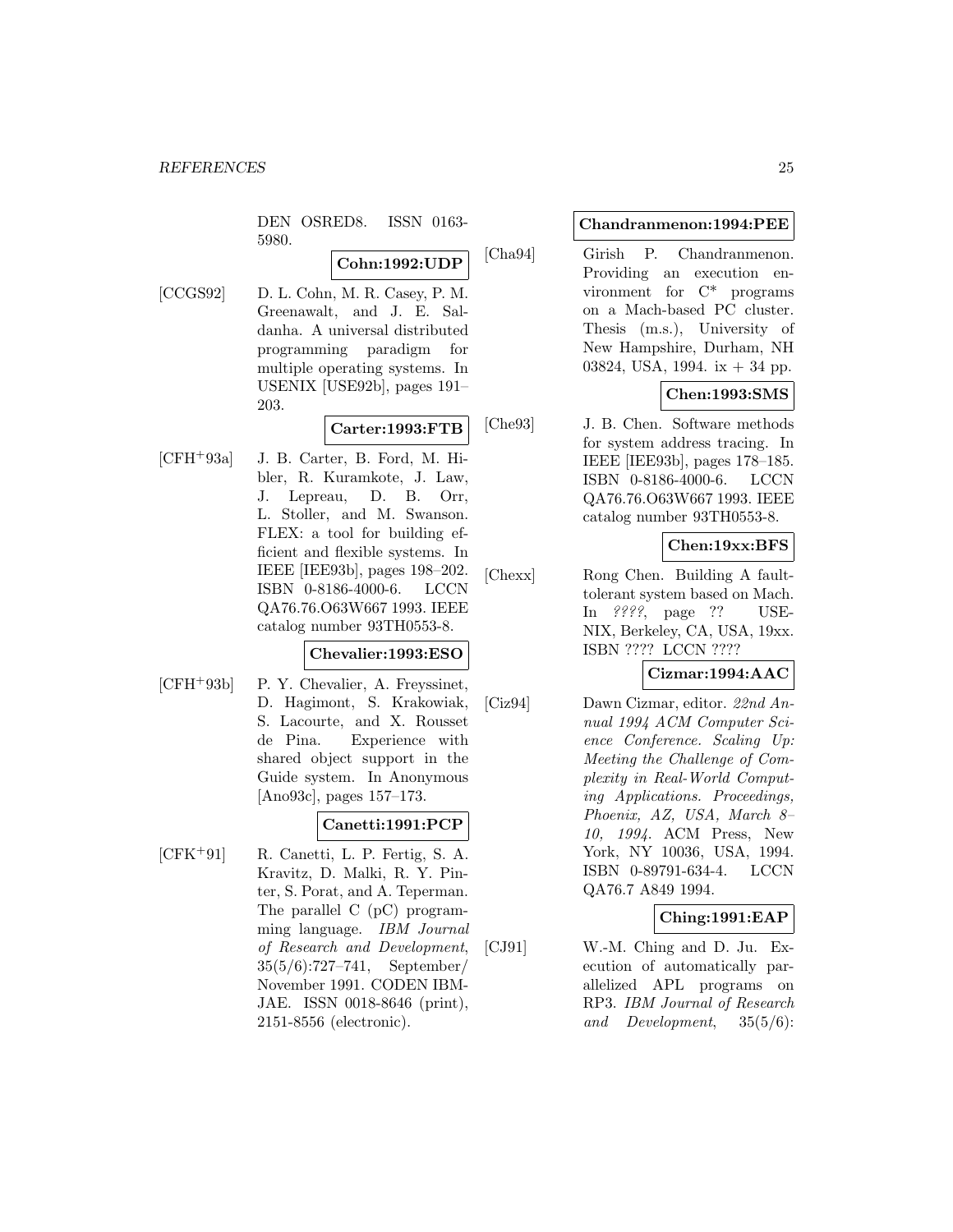767–777, September/November 1991. CODEN IBMJAE. ISSN 0018-8646 (print), 2151-8556 (electronic).

# **Cabrera:1992:PSI**

[CJ92] Luis-Felipe Cabrera and Eric Jul, editors. Proceedings of the Second International Workshop on Object Orientation in Operating systems, Dourdan, France, September 24–25, 1992. IEEE Computer Society Press, 1109 Spring Street, Suite 300, Silver Spring, MD 20910, USA, 1992. ISBN 0-8186- 3015-9. LCCN QA76.76.O63 I59 1992. IEEE catalog number 92TH0477-0. IEEE Computer Society Press order number 3015.

# **Ju:1991:EAD**

[cJmC91] Dz ching Ju and Wai mee Ching. Exploitation of APL data parallelism on a sharedmemory MIMD machine. In ACM [ACM91], pages 61–72. CODEN SINODQ. ISSN 0362- 1340 (print), 1523-2867 (print), 1558-1160 (electronic). ACM order number 534910.

# **Chen:1993:PMS**

[CJMT93] P.-F. Chen, J.-Y. Juang, G.-K. Ma, and R.-L. Tsai. A prioritybased multi-class service TCP/ IP on Mach microkernel. Asia-Pacific Engineering Journal, Part A [Electrical Engineering], 3(3–4):347–363, September– December 1993. CODEN APE-JEM. ISSN 0129-5411.

# **Carr:1993:DC**

[CKS93] H. Carr, R. Kessler, and M. Swanson. Distributed C++. In ACM [ACM93c], page 81. CODEN SINODQ. ISSN 0362- 1340 (print), 1523-2867 (print), 1558-1160 (electronic).

# **Chase:1994:SPS**

[CLFL94] J. S. Chase, H. M. Levy, M. J. Feeley, and E. D. Lazowska. Sharing and protection in a single-address-space operating system. ACM Transactions on Computer Systems, 12(4):271– 307, November 1994. CODEN ACSYEC. ISSN 0734-2071.

# **Clamen:1990:RDC**

[CLNW90] S. M. Clamen, L. D. Leibengood, S. M. Nettles, and J. M. Wing. Reliable distributed computing with Avalon/Common Lisp. In IEEE [IEE90a], pages 169–179. ISBN 0-8186-2036-6. LCCN QA76.7 .I576 1990. IEEE catalog number 90CH2854-8. IEEE Computer Society Press order number 2036.

#### **Card:1994:DMD**

[CLR94] R. Card, H. Le Van Gong, and P.-G. Raverdy. Design of the Masix distributed operating system on top of the Mach micro-kernel. In Girault [Gir94], pages 277–286. CODEN ITATEC. ISBN 0- 444-81870-7. ISSN 0926-5473. LCCN QA76.58 .I4447 1994.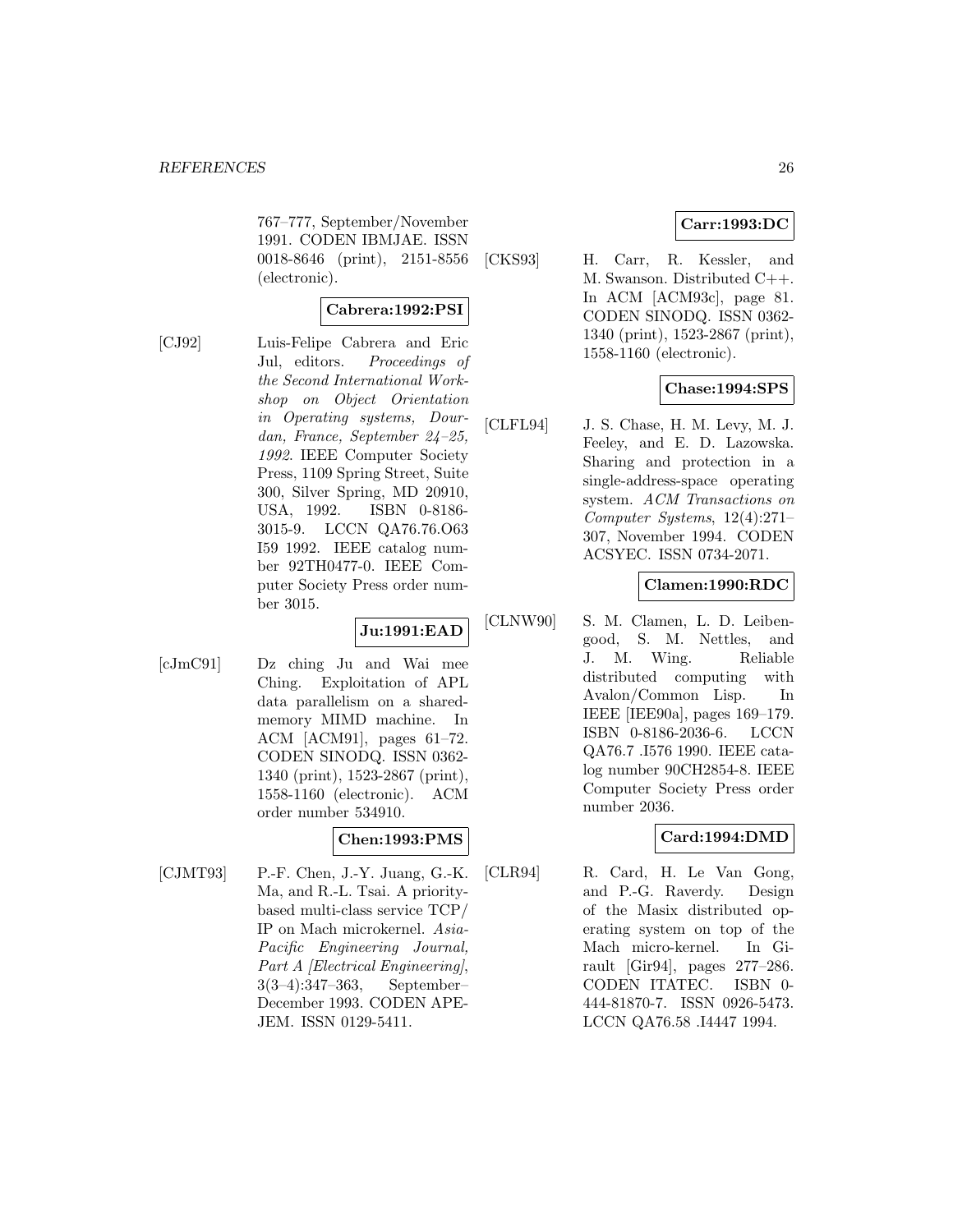# **Chao:1990:MVA**

[CMS90] Chia Chao, Milon Mackey, and Bart Sears. Mach on a virtually addressed cache architecture. In USENIX [USE90], pages 31– ?? LCCN QA76.9.M45 M33 1990.

#### **Chen:1992:MSC**

[CN92] Rong Chen and T. P. Ng. Microkernel support for checkpointing. In Anonymous [Ano92a], pages 35–43.

#### **Castro:1993:MDO**

[CNTS93] M. Castro, N. Neves, P. Trancoso, and P. Sousa. MIKE: a distributed object-oriented programming platform on top of the Mach microkernel. In USE-NIX [USE93c], pages 253–272. ISBN 1-880446-51-0. LCCN QA 76.76 O63 U86 1993.

#### **Cabillic:1997:SEP**

[CP97] Gilbert Cabillic and Isabelle Puaut. Stardust: An environment for parallel programming on networks of heterogeneous workstations. Journal of Parallel and Distributed Computing,  $40(1):65-80$ , January 10, 1997. CODEN JPDCER. ISSN 0743-7315 (print), 1096-0848 (electronic). URL http://www. idealibrary.com/links/doi/ 10.1006/jpdc.1996.1271/production; http://www.idealibrary. com/links/doi/10.1006/jpdc. 1996.1271/production/pdf; http://www.idealibrary. com/links/doi/10.1006/jpdc. 1996.1271/production/ref.

# **CaraDonna:1993:MLP**

[CPW93] J. P. CaraDonna, N. Paciorek, and C. E. Wills. Measuring lock performance in multiprocessor operating system kernels. In Anonymous [Ano93c], pages 37–56.

# **Chang:1992:EPMb**

[CR92a] H. H. Y. Chang and B. Rosenburg. Experience porting Mach to the RP3 large-scale sharedmemory multiprocessor. In Ishida [Ish92], pages 259–267. CODEN FGSEVI. ISBN 0- 444-88937-X. ISSN 0167-739X (print), 1872-7115 (electronic). LCCN QA75.I49 1990.

# **Chang:1992:EPMa**

[CR92b] Henry H. Y. Chang and Bryan Rosenburg. Experience porting Mach to the RP3 large-scale shared-memory multiprocessor. Future Generation Computer Systems, 7(2–3):259–267, April 1992. CODEN FGSEVI. ISSN 0167-739X (print), 1872-7115 (electronic).

#### **Crandall:1990:NCP**

[Cra90] Richard E. Crandall. The NeXT computer as physics machine. Computers in Physics, 4 (2):132–141, March–April 1990. CODEN CPHYE2. ISSN 0894- 1866 (print), 1558-4208 (electronic).

## **Chew:1993:KSR**

[CRRS93] Khien-Mien Chew, A. J. Reddy, T. H. Romer, and A. Silberschatz. Kernel support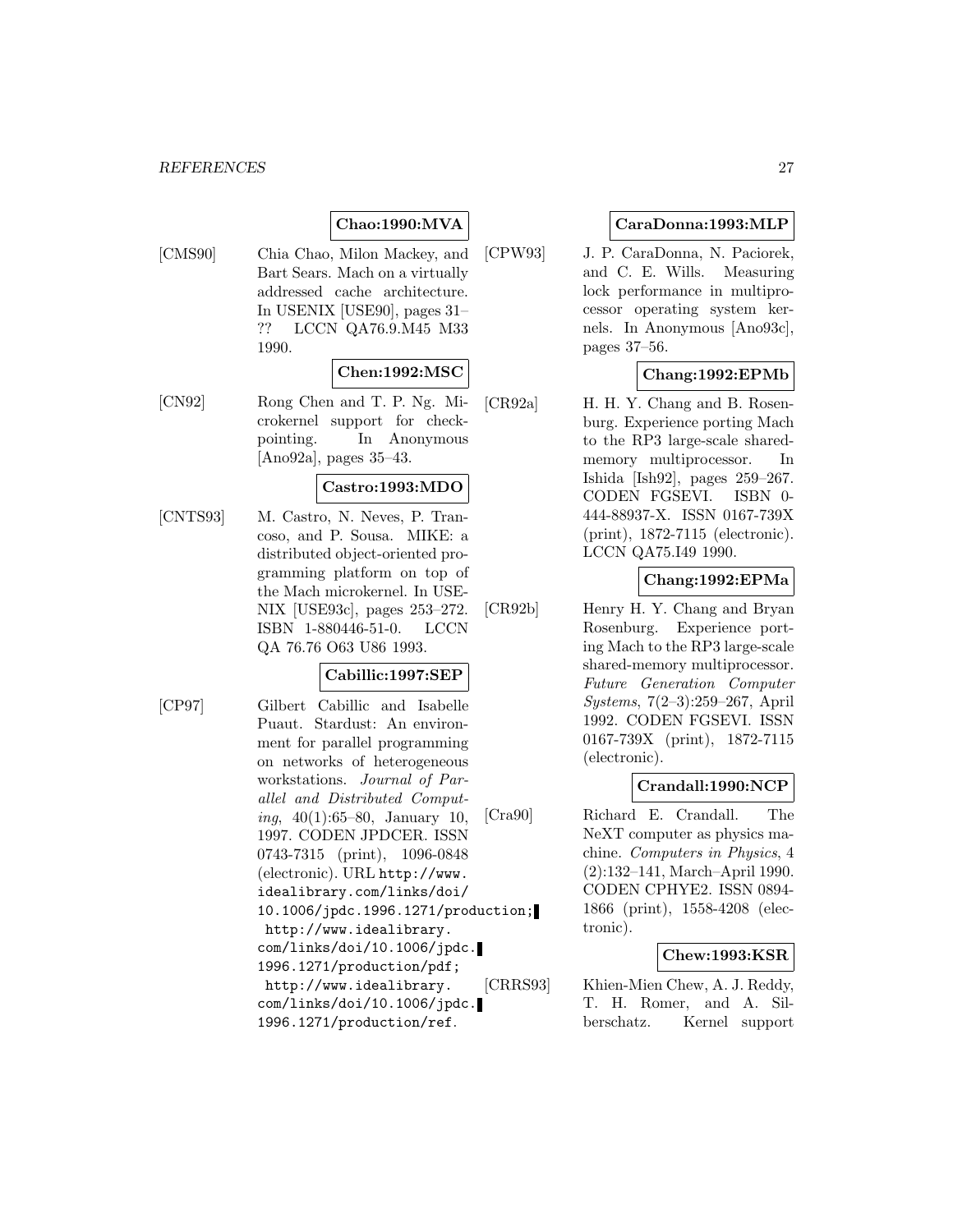for recoverable-persistent virtual memory. In USENIX [USE93c], pages 215–234. ISBN 1-880446-51-0. LCCN QA 76.76 O63 U86 1993.

# **Dean:1992:DMK**

[DA92] R. W. Dean and F. Armand. Data movement in kernelized systems. In USENIX [USE92a], pages 243–261. ISBN 1-880446- 42-1. LCCN QAX 32.

#### **Dannenberg:1993:PMM**

[Dan93] Roger B. Dannenberg. Performance measurements of the multimedia testbed on Mach 3.0: experience writing realtime device drivers, servers, and applications. Research paper CMU-CS-93-205, School of Computer Science, Carnegie Mellon University, Pittsburgh, PA, USA, July 21, 1993. 22 pp.

#### **Dannenberg:1994:PMM**

[Dan94] Roger B. Dannenberg. Performance measurements of the Multimedia Testbed on Real-Time Mach. Research paper CMU-CS-94-141, School of Computer Science, Carnegie Mellon University, Pittsburgh, PA, USA, April 1994. 18 pp.

# **Draves:1991:UCI**

[DBRD91] R. P. Draves, B. N. Bershad, R. F. Rashid, and R. W. Dean. Using continuations to implement thread management and communication in operating systems. In ACM [ACM91], pages 122–136. CODEN OS-

RED8. ISSN 0163-5980. ACM order number 534910.

# **Dean:1993:UCB**

[Dea93] R. W. Dean. Using continuations to build a user-level threads library. In USENIX [USE93c], pages 137–151. ISBN 1-880446-51-0. LCCN QA 76.76 O63 U86 1993.

# **Demeure:1994:TSC**

[DF94] I. Demeure and J. Farhat. Thread systems: concepts and examples (parallel programming). Technique et science informatiques : TSI, 13(6): 765–795, ???? 1994. CO-DEN TTSIDJ. ISSN 0752- 4072, 0264-7419.

#### **Dorochevsky:1992:EPP**

[DLR<sup>+</sup>92] M. Dorochevsky, Liang-Liang Li, M. Reeve, K. Schuerman, and A. Veron. ElipSys: a parallel programming system based on logic. In Voronkov [Vor92], pages 469–471. CO-DEN LNCSD9. ISBN 3-540- 55727-X (Berlin), 0-387-55727- X (New York). ISSN 0302-9743 (print), 1611-3349 (electronic). LCCN QA76.63 .I55 1992.

# **Draves:1991:PRR**

[Dra91] R. P. Draves. Page replacement and reference bit emulation in Mach. In USE-NIX [USE91a], pages 201–212. LCCN QA76.8.U65 U83 1991.

# **Draves:1992:M**

[Dra92] Richard Draves. Mach. In USENIX [USE92a], pages 11–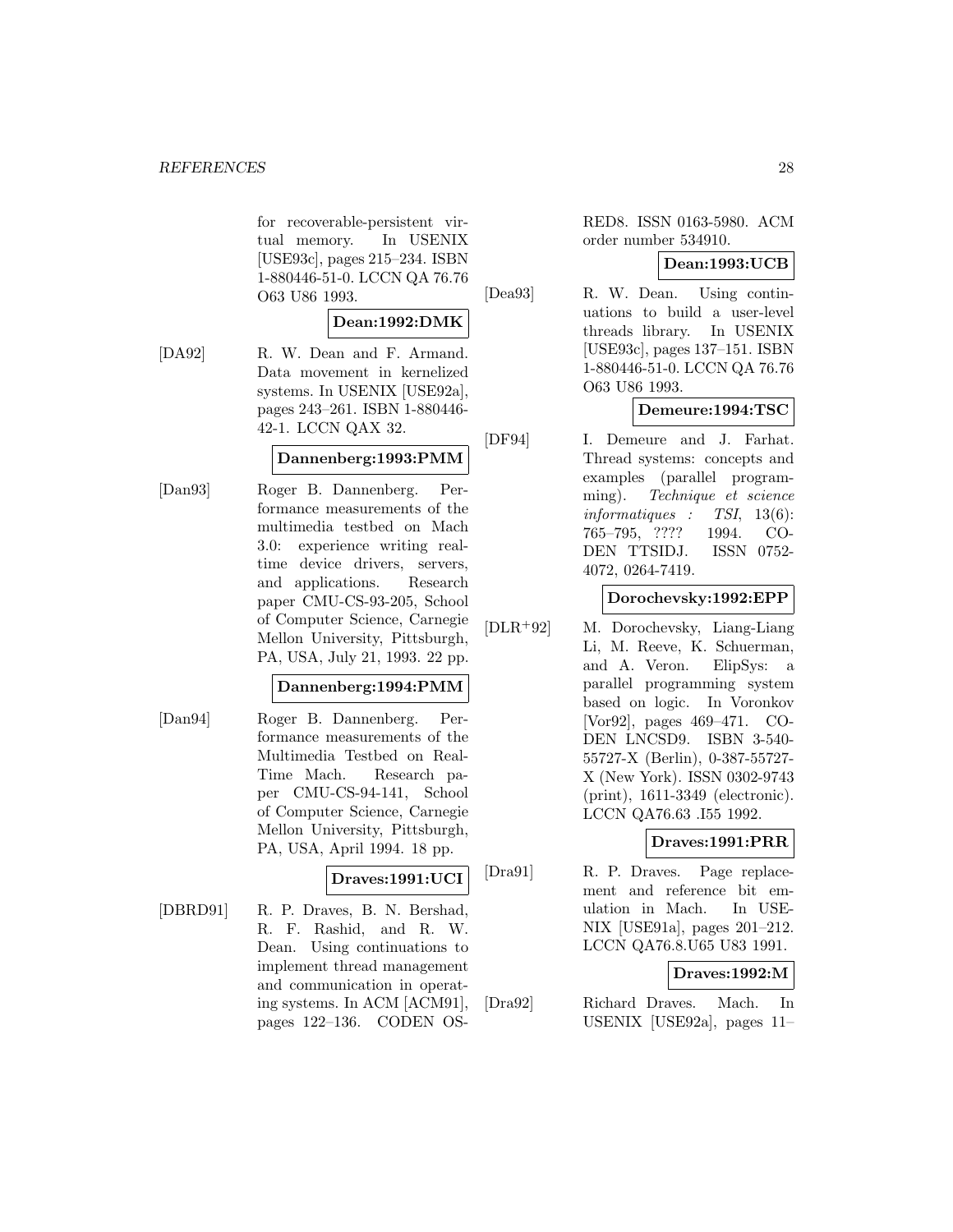30. ISBN 1-880446-42-1. LCCN QAX 32.

# **Dripke:1992:MUU**

[Dri92] A. Dripke. Mach—a universal Unix kernel. object oriented micro-kernel as operating system basis. Elektronik, 41(8): 80, 82–84, April 1992. CODEN EKRKAR. ISSN 0013-5658.

#### **Duchamp:1991:ETR**

[Duc91] Dan Duchamp. Experience with threads and RPC in Mach. In USENIX [USE91b], pages 87–104. LCCN QA76.5 .S948 1991.

# **Drummond:1995:LLA**

[DW95] J. Drummond and M. Wu. A low level analysis of the realtime Mach distributed operating system. In IEEE [IEE95c], pages 46–47. ISBN 0-8186- 6980-2. LCCN QA76.54.S95 1995. IEEE catalog number 95TH8055.

# **Epstein:1991:PSA**

[E<sup>+</sup>91] Jeremy Epstein et al. A prototype B3 Trusted X Window System. In Proceedings of the Seventh Annual Computer Security Applications Conference. IEEE Computer Society Press, 1109 Spring Street, Suite 300, Silver Spring, MD 20910, USA, December 1991. The architecture for TRW's high assurance multi-level secure X prototype. See [ES90].

# **Echtle:1994:DCF**

[EHP94] Klaus Echtle, D. Hammer, and David Powell, editors. Dependable computing — EDCC-1: first European Dependable Computing Conference, Berlin, Germany, October 4–6, 1994: proceedings, volume 852 of Lecture Notes in Computer Science. Springer-Verlag, Berlin, Germany / Heidelberg, Germany / London, UK / etc., 1994. CODEN LNCSD9. ISBN 0-387-58426-9. ISSN 0302-9743 (print), 1611-3349 (electronic). LCCN QA76.9.F38 E33 1994.

# **Egan:1999:FTR**

[EKM<sup>+</sup>99] A. Egan, D. Kutz, D. Mikulin, R. Melhem, and D. Mossé. Fault-tolerant RT-Mach (FT-RT-Mach) and an application to real-time train control. Software—Practice and Experience, 29(4):379–395, April 10, 1999. CODEN SPEXBL. ISSN 0038-0644 (print), 1097- 024X (electronic). URL http:/ /www3.interscience.wiley. com/cgi-bin/abstract?ID= 55001841; http://www3. interscience.wiley.com/cgibin/fulltext?ID=55001841& PLACEBO=IE.pdf.

# **Epstein:1990:PUM**

[ES90] Jeremy Epstein and Marvin Shugerman. A Trusted X Window System Server for Trusted Mach. In Proceedings of the USENIX Mach Conference. ????, Burlington, VT, USA, October 1990. This paper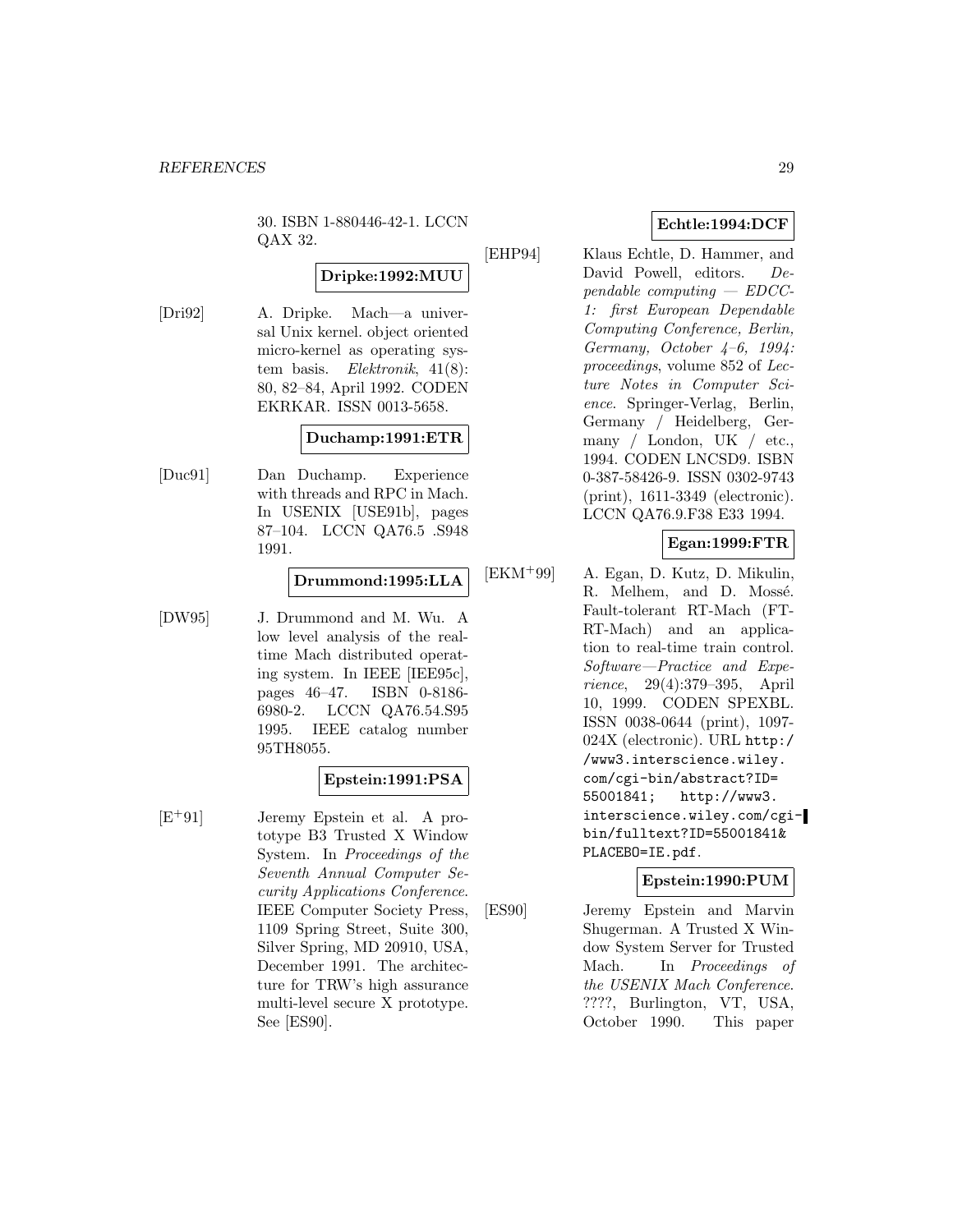describes the initial architecture of the Trusted X Window System prototype developed at TRW. This paper was superseded by the paper at the Seventh Annual Computer Security Applications Conference  $[E+91]$ .

#### **Farncombe:1989:EM**

[Far89] M. Farncombe. Equus computing on the move. In Anonymous [Ano89b], pages 95–96.

# **Forin:1991:ISMb**

[FGB91a] Alessandro Forin, David Golub, and Brian Bershad. An I/O system for Mach 3.0. In USE-NIX [USE91a], pages 163–176. LCCN QA76.8.U65 U83 1991.

# **Forin:1991:ISMa**

[FGB91b] Alessandro Forin, David Golub, and Brian N. Bershad. An I/O system for Mach 3.0. Research paper CMU-CS-91-191, School of Computer Science, Carnegie Mellon University, Pittsburgh, PA, USA, October 1991. 11 pp.

# **Finkel:1992:DBM**

[FKJ<sup>+</sup>92] David Finkel, Robert Kinicki, Aju John, Bradford Nichols, and Somesh S. Rao. Developing benchmarks to measure the performance of the Mach operating system. Technical report 92-1, Worcester Polytechnic Institute, Computer Science Dept., Worcester, MA, USA, January 1992. 18 pp.

# **Finkel:1991:OWB**

[FKL91] D. Finkel, R. E. Kinicki, and J. A. Lehmann. An overview of the WPI Benchmark Suite. Performance evaluation review: a quarterly publication of the Special Interest Committee on Measurement and Evaluation, 19(2):33–35, August 1991. CO-DEN PEREDN. ISSN 0163- 5999 (print), 1557-9484 (electronic).

# **Fujinaga:1992:IMF**

[FKS92] M. Fujinaga, T. Kato, and K. Suzuki. An implementation method of IN functional entities on top of distributed operating system and its performance evaluation using experimental system. IEICE Transactions on Communications, E75-B(10):1043–1051, October 1992. CODEN ITCMEZ. ISSN 0916-8516.

# **Ford:1994:EMM**

[FL94] Bryan Ford and Jay Lepreau. Evolving Mach 3.0 to A migrating thread model. In USENIX [USE94], pages 97–114. ISBN 1-880446-58-8. LCCN QA 76.76 O63 U84 1994.

# **Fine:1993:ADT**

[FM93] T. Fine and S. E. Minear. Assuring Distributed Trusted Mach. In IEEE [IEE93c], pages 206–217. ISBN 0-7803-1298-8. LCCN TJ 217 I11c 1993. Four volumes. IEEE catalog number 93CH3307-6.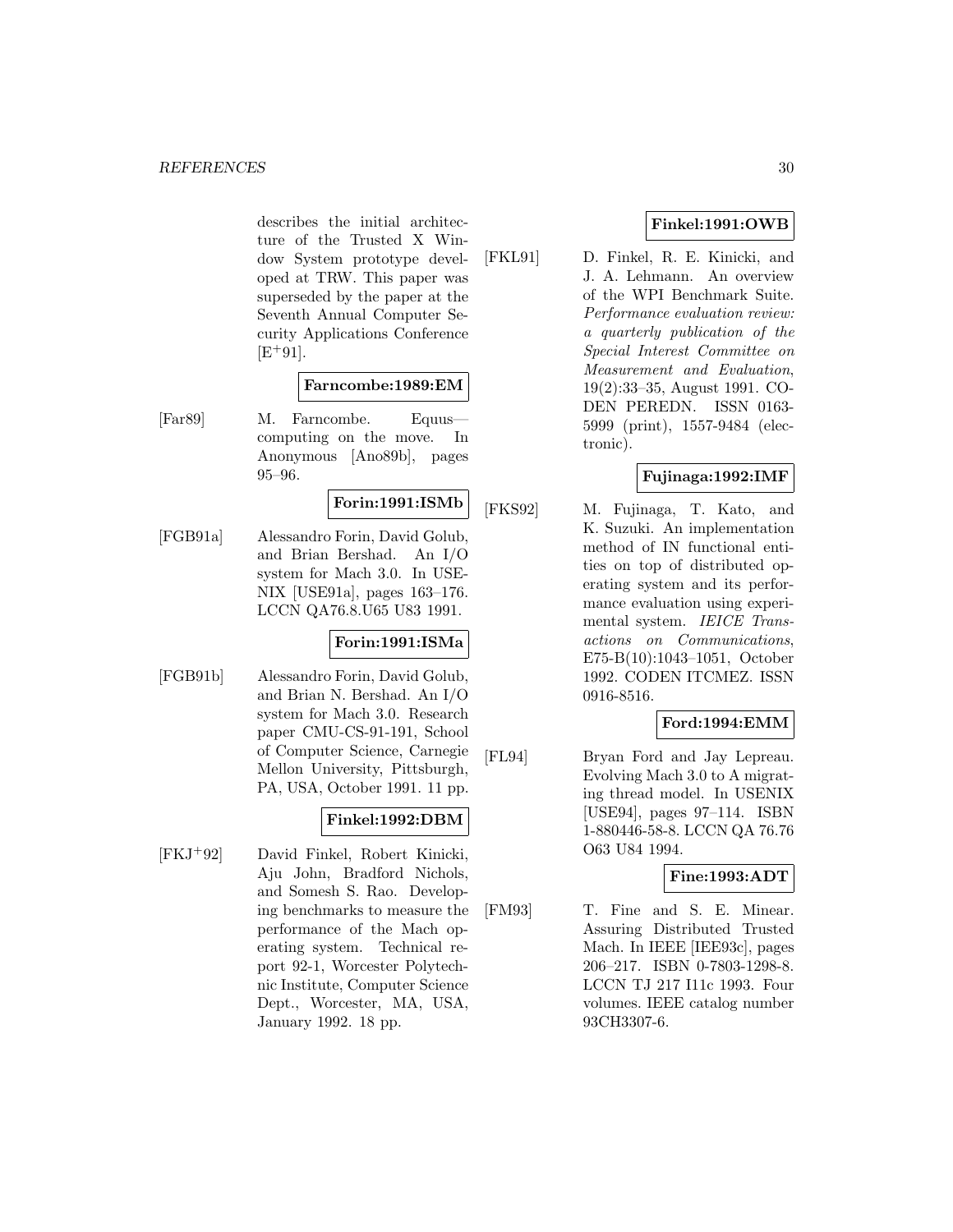# **Forin:1988:DIP**

[For88] Alessandro Forin. Design, implementation, and performance evaluation of a distributed shared memory server for Mach. Research paper CMU-CS-88-165, Carnegie Mellon University, Computer Science Dept., Pittsburgh, PA, USA, 1988. v + 22 pp.

# **Fukuda:1993:POS**

[Fuk93] A. Fukuda. Parallel operating systems. Joho-Shori (J. Information Processing Soc. Japan), 34(9):1139–1149, September 1993. CODEN JOSHA4. ISSN 0447-8053.

# **Furht:1994:NGR**

[Fur94] B. Furht. Next generation of real-time operating systems: industrial prospective. In Halang and Stoyenko [HS94a], pages 595–596. ISBN 3-540- 57558-8. LCCN QA76.54.R4216 1994.

# **Gruber:1991:EEO**

[GADV91] O. Gruber, L. Amsaleg, L. Daynes, and P. Valduriez. Eos, an environment for objectbased systems. In Milutinovic et al. [MSNS91], pages 757– 768 (vol. 1). ISBN 0-8186- 2420-5. LCCN ???? Four volumes. IEEE catalog number 91TH0394-7.

## **Grimsrud:1993:BHM**

[GAR<sup>+</sup>93] K. Grimsrud, J. Archibald, M. Ripley, K. Flanagan, and

B. Nelson. BACH: a hardware monitor for tracing microprocessor-based systems. Microprocessors and Microsystems, 17(8):443–459, October 1993. CODEN MIMID5. ISSN 0141-9331.

# **Ginsberg:1993:UMCa**

[GBB93a] Michael Ginsberg, Robert V. Baron, and Brian N. Bershad. Using the Mach communication primitives in X11. Research paper CMU-CS-93-121, School of Computer Science, Carnegie Mellon University, Pittsburgh, PA, USA, March 1993. 8 pp.

#### **Ginsberg:1993:UMCb**

[GBB93b] Michael Ginsberg, Robert V. Baron, and Brian N. Bershad. Using the Mach communication primitives in X11. In USENIX [USE93a], pages 103–110. ISBN 1-880446-49-9. LCCN QA 76.76 O63 U85 1993.

# **Golub:1991:MDM**

[GD91] D. B. Golub and R. P. Draves. Moving the default memory manager out of the Mach kernel. In USE-NIX [USE91a], pages 177–188. LCCN QA76.8.U65 U83 1991.

#### **Giraud:1992:DOS**

[GGDD92] M. Giraud, M. Gabassi, I. Demeure, and B. Dupouy. Distributed operating systems present and future. Technical Report 93NJ00003, EDF— Electricité de France, Clamart, France, December 1992. 21 pp.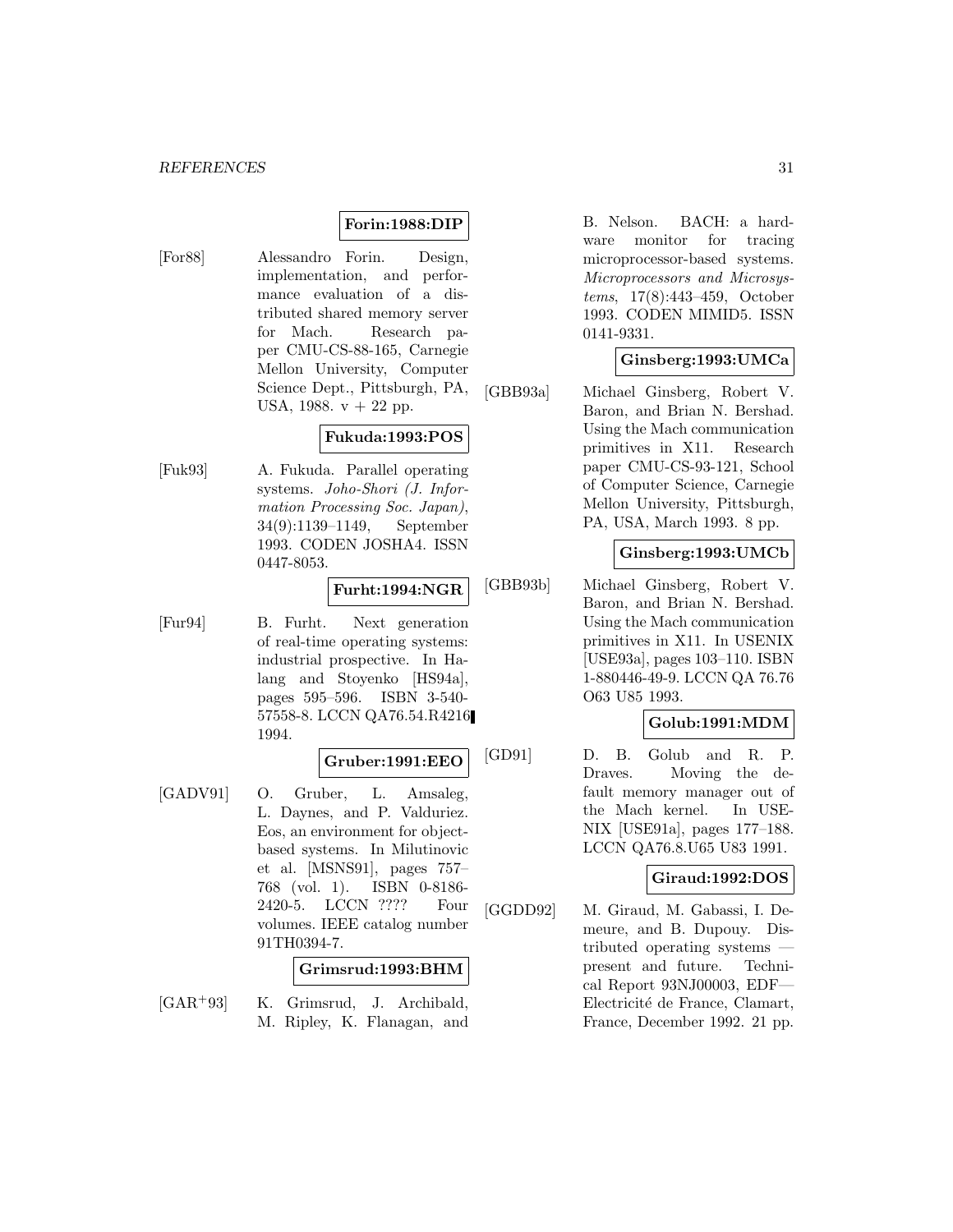## **Gawlick:1989:HPT**

[GHR89] D. Gawlick, M. Haynie, and A. Reuter, editors. High Performance Transaction Systems. 2nd International Workshop Proceedings, Pacific Grove, CA, USA, September 28–30, 1987. Springer-Verlag, Berlin, Germany / Heidelberg, Germany / London, UK / etc., 1989. ISBN 3-540-51085-0. LCCN ????

## **Girault:1994:APD**

[Gir94] Claude Girault, editor. Applications in Parallel and Distributed Computing. IFIP WG10.3 Working Conference, Caracas, Venezuela, April 18– 22, 1994, volume A-44 of IFIP Transactions. A. Computer Science and Technology. North-Holland, Amsterdam, The Netherlands, 1994. CODEN ITATEC. ISBN 0- 444-81870-7. ISSN 0926-5473. LCCN QA76.58 .I4447 1994.

# **Guedes:1991:OIM**

[GJ91] P. Guedes and D. P. Julin. Object-oriented interfaces in the Mach 3.0 multi-server system. In IEEE [IEE91], pages 114–117. ISBN 0-8186- 2265-2. LCCN QA76.64 .I56 1991. IEEE catalog number 91TH0392-1. IEEE Computer Society Press order number 2265.

#### **Guedes:1992:WCA**

[GJ92] P. Guedes and D. Julin. Writing a client-server application in C++. In USENIX [USE92c], pages 279–293.

#### **Guttman:1994:TAF**

[GJ94] J. D. Guttman and D. M. Johnson. Three applications of formal methods at MITRE. In Naftalin et al. [NDB94], pages 55–65. CO-DEN LNCSD9. ISBN 0- 387-58555-9. ISSN 0302-9743 (print), 1611-3349 (electronic). LCCN QA76.76.D47 I593 1994.

# **Gu:1994:RRI**

[GKK94] G. Gu, B. Krogh, and J. Kindy. R-TICS: a real-time infrastructure for control systems. In IEEE [IEE94c], pages 358–363. ISBN 0-8186-6510-6. LCCN TS155.63.I57 1994.

### **Golub:1993:MER**

[GMR93] D. B. Golub, R. Manikundalam, and F. L. Rawson. MVM—an environment for running multiple DOS, Windows and DPMI programs on the microkernel. In USENIX [USE93c], pages 173–190. ISBN 1-880446-51-0. LCCN QA 76.76 O63 U86 1993.

### **Gheith:1994:KKS**

[GMSS94] A. Gheith, B. Mukherjee, D. Silva, and K. Schwan. KTK: kernel support for configurable objects and invocations. In IEEE [IEE94e], pages 92–103. ISBN 0-8186-5390-6. LCCN QA76.9.D5I595 1994. IEEE catalog number 94TH0651-0.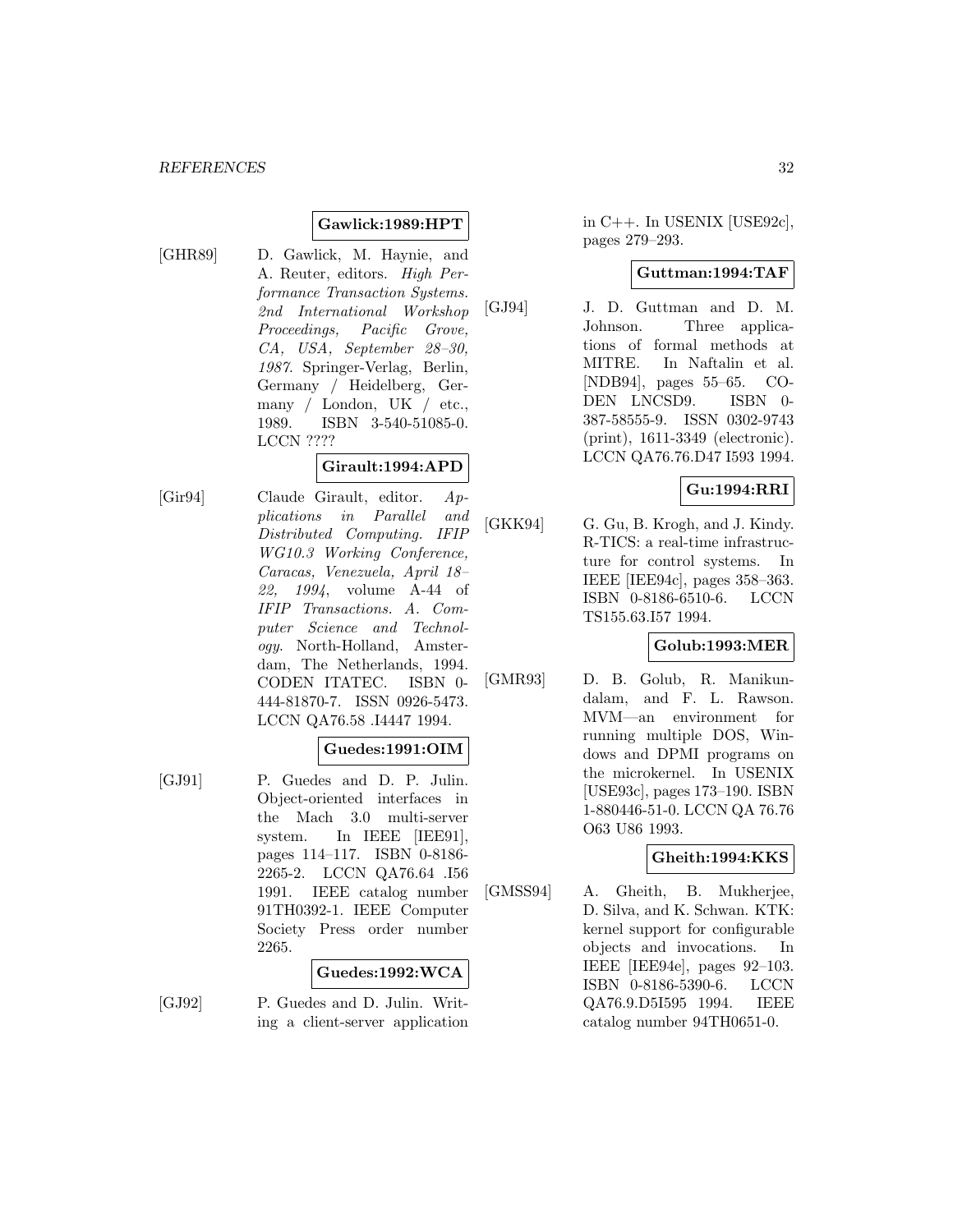#### *REFERENCES* 33

#### **Goldberg:1990:TRM**

[Gol90] Arthur Goldberg. Transparent recovery of Mach applications. In USENIX [USE90], pages 169–184. LCCN QA76.9.M45 M33 1990.

# **Golub:1993:ADD**

[GSR93] D. B. Golub, G. G. Sotomayor, and F. L. Rawson. An architecture for device drivers executing as user-level tasks. In USE-NIX [USE93b], pages 153–172. ISBN 1-880446-49-9. LCCN QA 76.76 O63 U85 1993.

#### **Garsden:1990:CMI**

[GW90a] H. Garsden and A. L. Wendelborn. A comparison of microtasking implementations of the applicative language SISAL. In Burkhart [Bur90], pages 697– 708. ISBN 3-540-53065-7. LCCN QA76.58.J65 1990.

# **Gould:1990:MSD**

[GW90b] E. Gould and B. White. The 2.6 MSD software development environment. In Anonymous [Ano90b], pages 65–70. ISBN 0-9513181-8-7. LCCN ????

#### **Hagimont:1994:PGO**

[Hag94] D. Hagimont. Protection in the Guide object-oriented distributed system. In Tokoro and Pareschi [TP94], pages 280–298. ISBN 3-540-58202-9. LCCN QA76.64.E95 1994.

#### **Hagimont:1994:PSO**

[HCF<sup>+</sup>94] Daniel Hagimont, P.-Y. Chevalier, A. Freyssinet, S. Krakowiak, S. Lacourte, J. Mossière, and X. Rousset de Pina. Persistent shared object support in the Guide system: Evaluation and related work. ACM SIGPLAN Notices, 29(10):129–144, October 1994. CODEN SINODQ. ISSN 0362-1340 (print), 1523- 2867 (print), 1558-1160 (electronic).

#### **Hoven:1991:MIS**

[Hov91] Rand A. Hoven. Mach interfaces to support guest O.S. debugging. In USENIX [USE91a], pages 131–148 (or 131–147??). LCCN QA76.8.U65 U83 1991.

#### **Halang:1994:RTC**

[HS94a] Wolfgang A. Halang and Alexander D. Stoyenko, editors. Real Time Computing. Proceedings of the NATO Advanced Study Institute, Sint Maarten, Dutch Antilles, October 5–17, 1992, volume 127 of NATO ASI series. Series F, Computer and systems sciences. Springer-Verlag, Berlin, Germany / Heidelberg, Germany / London, UK / etc., 1994. ISBN 3-540-57558-8. LCCN QA76.54.R4216 1994.

#### **Hesham:1994:PTH**

[HS94b] E.-R. Hesham and B. D. Shriver, editors. Proceedings of the Twenty-Seventh Hawaii International Conference on System Sciences. Vol. II: Software Technology, Wailea, HI, USA, January 4–7, 1994. IEEE Computer Society Press, 1109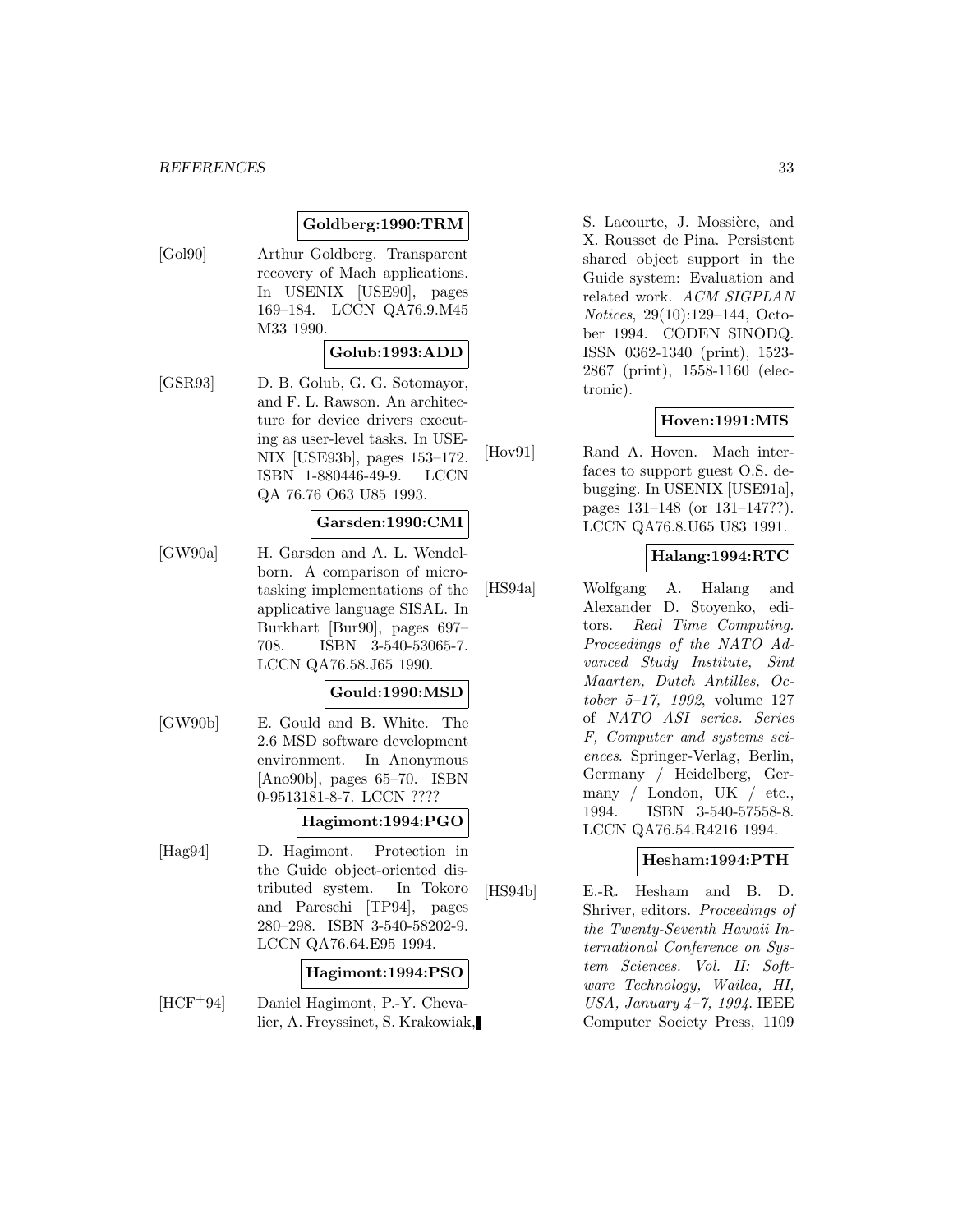Spring Street, Suite 300, Silver Spring, MD 20910, USA, 1994. ISBN 0-8186-5060-5. LCCN ???? IEEE catalog number 94TH0607-2.

#### **IEEE:1988:DPI**

[IEE88a] IEEE, editor. Digest of papers: intellectual leverage/ COMPCON Spring 88, February 29-March 4, 1988, Thirty-Third IEEE Computer Society International Conference, Cathedral Hill Hotel, San Francisco, California. IEEE Computer Society Press, 1109 Spring Street, Suite 300, Silver Spring, MD 20910, USA, 1988. ISBN 0-8186-0828-5 (paperback), 0-8186-4828-7 (microfiche), 0-8186-8828-9 (hardcover). LCCN QA75.5 .C58 1988.

#### **IEEE:1988:FAC**

[IEE88b] IEEE, editor. Fourth Aerospace Computer Security Applications Conference, Orlando, FL, USA, December 12–16, 1988. IEEE Computer Society Press, 1109 Spring Street, Suite 300, Silver Spring, MD 20910, USA, 1988. ISBN 0-8186-0895-1. LCCN TL787 .A471 1988; QA76.9.A25 A39 1988. IEEE catalog number 88CH2629-5. IEEE Computer Society order number 895.

#### **IEEE:1988:PRS**

[IEE88c] IEEE, editor. *Proceedings.* Real-Time Systems Symposium, Huntsville, AL, USA, December 6–8, 1988. IEEE

Computer Society Press, 1109 Spring Street, Suite 300, Silver Spring, MD 20910, USA, 1988. ISBN 0-8186-4894-5. LCCN QA76.54 .R43 1988. IEEE catalog number 88CH2618-7.

# **IEEE:1989:CPF**

[IEE89a] IEEE, editor. *COMPASS '89* Proceedings of the Fourth Annual Conference on Computer Assurance. Systems Integrity, Software Safety and Process Security, Gaithersburg, MD, USA, June 19–23, 1989. IEEE Computer Society Press, 1109 Spring Street, Suite 300, Silver Spring, MD 20910, USA, 1989. IEEE catalog number 89CH2656-7.

# **IEEE:1989:DPC**

[IEE89b] IEEE, editor. Digest of Papers. COMPCON Spring '89. Thirty-Fourth IEEE Computer Society International Conference: Intellectual Leverage, San Francisco, CA, USA, February 27 – March 3, 1989. IEEE Computer Society Press, 1109 Spring Street, Suite 300, Silver Spring, MD 20910, USA, 1989. ISBN 0-8186-1909- 0 (paperback), 0-8186-5909- 2 (microfiche), 0-8186-9909-4 (case). LCCN QA75.5 .C58 1989. IEEE catalog number 89CH2686-4.

#### **IEEE:1989:PIS**

[IEE89c] IEEE, editor. Proceedings 1989 IEEE Symposium on Security and Privacy, Oakland, CA, USA, May 1–3, 1989. IEEE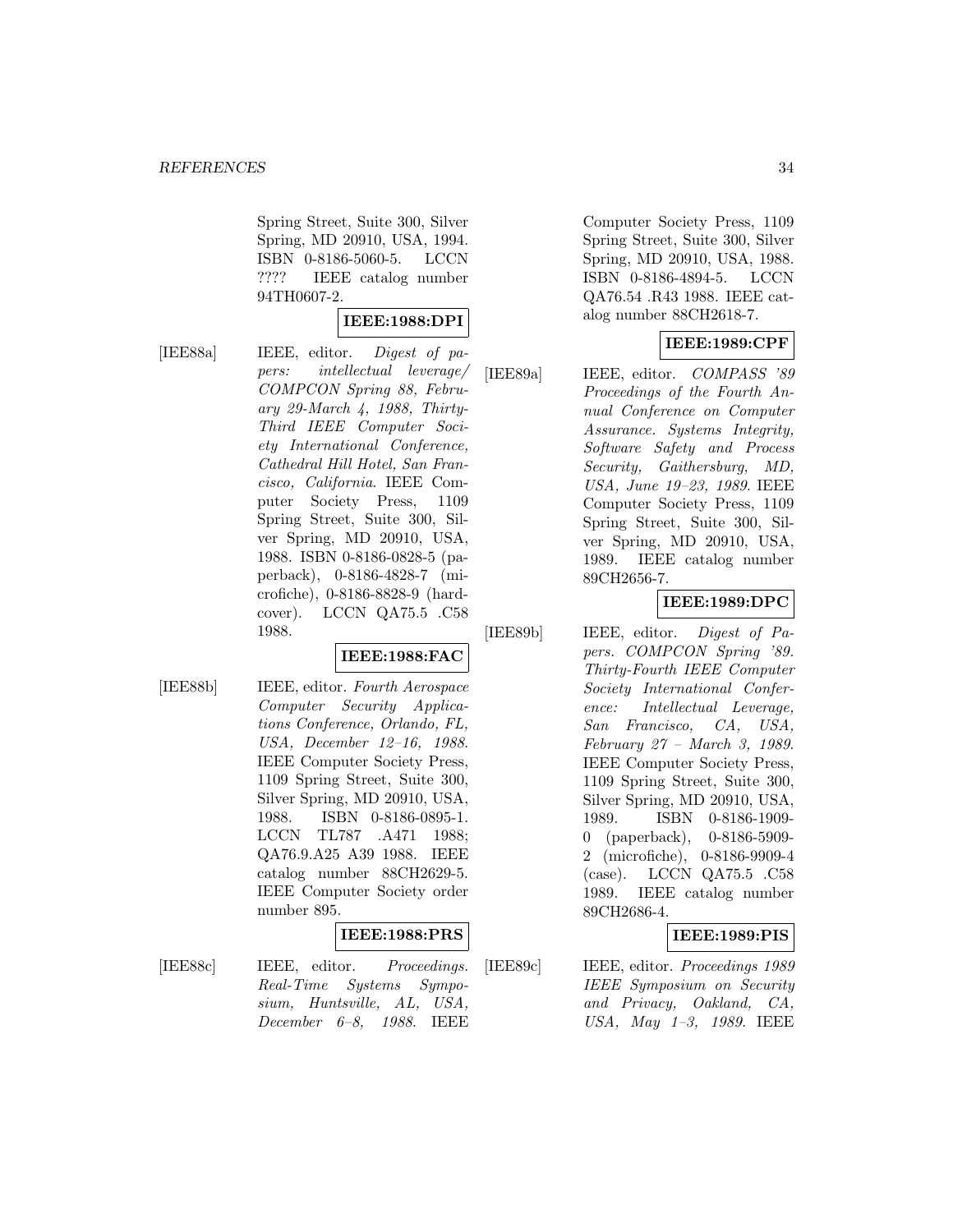Computer Society Press, 1109 Spring Street, Suite 300, Silver Spring, MD 20910, USA, 1989. ISBN 0-8186-1939-2. LCCN QA 76.9 A25 I43 1989. IEEE catalog number 89CH2703-7.

# **IEEE:1989:WOS**

[IEE89d] IEEE, editor. Workstation Operating Systems: Proceedings of the Second Workshop on Workstation Operating Systems (WWOS-II), Pacific Grove, CA, USA, September 27–29, 1989. IEEE Computer Society Press, 1109 Spring Street, Suite 300, Silver Spring, MD 20910, USA, 1989. IEEE catalog number 89TH0281-6.

# **IEEE:1990:ICC**

[IEE90a] IEEE, editor. 1990 International Conference on Computer Languages, New Orleans, LA, USA, March 12– 15, 1990. IEEE Computer Society Press, 1109 Spring Street, Suite 300, Silver Spring, MD 20910, USA, 1990. ISBN 0- 8186-2036-6. LCCN QA76.7 .I576 1990. IEEE catalog number 90CH2854-8. IEEE Computer Society Press order number 2036.

# **IEEE:1990:PIW**

[IEE90b] IEEE, editor. Proceedings. IEEE Workshop on Experimental Distributed Systems, Huntsville, AL, USA, October 11–12, 1990. IEEE Computer Society Press, 1109 Spring Street, Suite 300, Silver Spring,

MD 20910, USA, 1990. IEEE catalog number 90TH0337-6.

#### **IEEE:1991:PIW**

[IEE91] **IEEE**, editor. *Proceedings.* 1991 International Workshop on Object Orientation in Operating Systems, Palo Alto, CA, USA, October 17–18, 1991. IEEE Computer Society Press, 1109 Spring Street, Suite 300, Silver Spring, MD 20910, USA, 1991. ISBN 0-8186-2265-2. LCCN QA76.64 .I56 1991. IEEE catalog number 91TH0392-1. IEEE Computer Society Press order number 2265.

# **IEEE:1992:PIC**

[IEE92a] IEEE, editor. *Proceedings.* 1992 IEEE Computer Society Symposium on Research in Security and Privacy, Oakland, CA, USA, May 4–6, 1992. IEEE Computer Society Press, 1109 Spring Street, Suite 300, Silver Spring, MD 20910, USA, 1992. ISBN 0-8186-2825-1. LCCN QA 76.9 A25 I34 1992. IEEE catalog number 92CH3157-5. IEEE Computer Society Press order number 2825.

# **IEEE:1992:PSA**

[IEE92b] IEEE, editor. Proceedings. The Sixteenth Annual International Computer Software and Applications Conference, Chicago, IL, USA, September 21–25, 1992. IEEE Computer Society Press, 1109 Spring Street, Suite 300, Silver Spring, MD 20910, USA, 1992. ISBN 0-8186-3000- 0. LCCN ????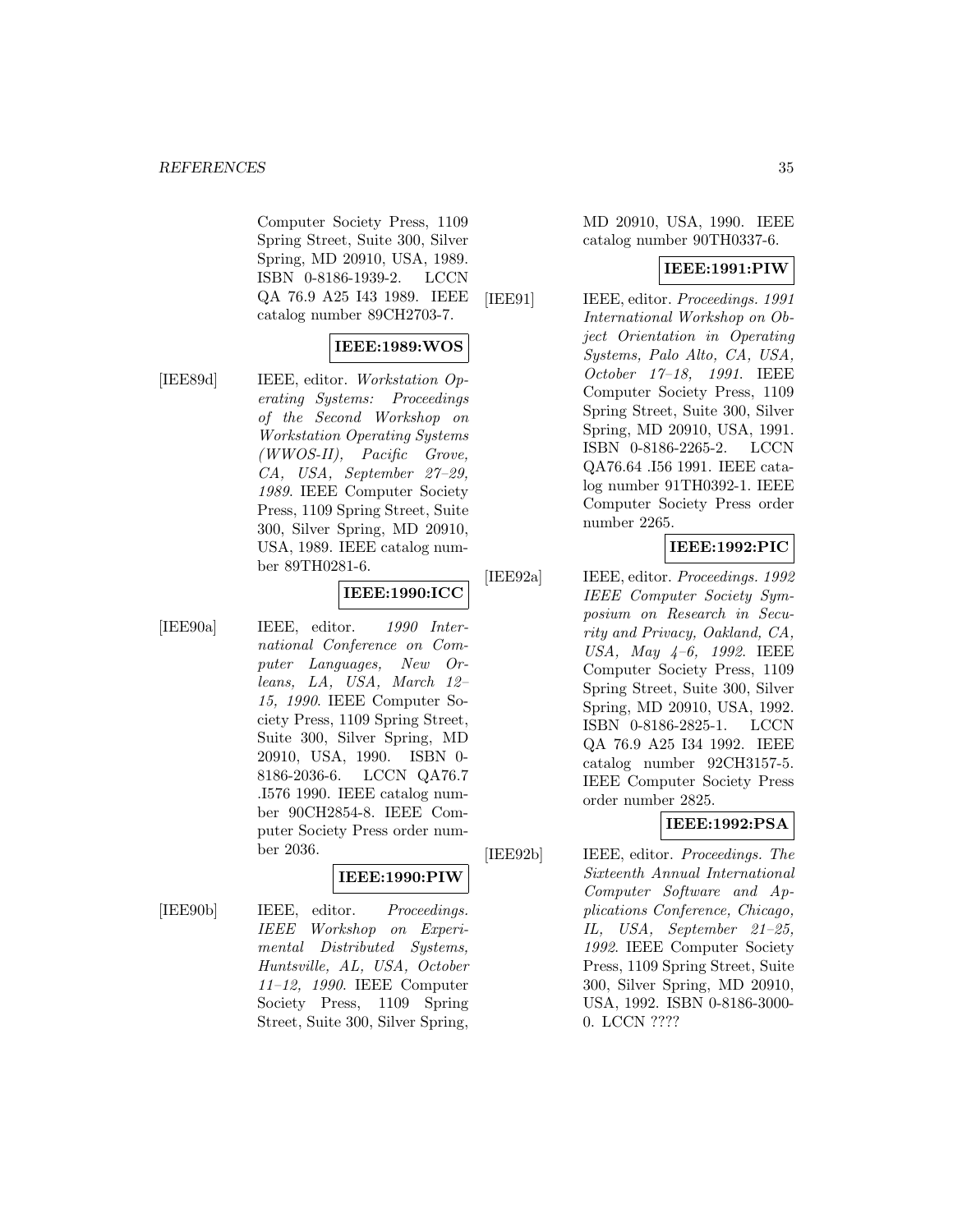#### **IEEE:1993:DPF**

[IEE93a] IEEE, editor. Digest of Papers FTCS-23 The Twenty-Third International Symposium on Fault-Tolerant Computing, Toulouse, France, June 22–24, 1993. IEEE Computer Society Press, 1109 Spring Street, Suite 300, Silver Spring, MD 20910, USA, August 1993. ISBN 0-8186-3680-7. LCCN QA76.5.I58 1993. IEEE catalog number 93CH3267-2. IEEE Computer Society order number 3680-02.

# **IEEE:1993:PFW**

[IEE93b] IEEE, editor. Proceedings. Fourth Workshop on Workstation Operating Systems, Napa, CA, USA, October 14–15, 1993. IEEE Computer Society Press, 1109 Spring Street, Suite 300, Silver Spring, MD 20910, USA, 1993. ISBN 0-8186-4000- 6. LCCN QA76.76.O63W667 1993. IEEE catalog number 93TH0553-8.

#### **IEEE:1993:PIC**

[IEE93c] IEEE, editor. *Proceedings of the* 32nd IEEE Conference on Decision and Control, San Antonio, TX, USA, December 15– 17, 1993. IEEE Computer Society Press, 1109 Spring Street, Suite 300, Silver Spring, MD 20910, USA, 1993. ISBN 0- 7803-1298-8. LCCN TJ 217 I11c 1993. Four volumes. IEEE catalog number 93CH3307-6.

# **IEEE:1993:PSI**

[IEE93d] IEEE, editor. Proceedings of the Second International Conference on Parallel and Distributed Information Systems, San Diego, CA, USA, January 20–22, 1993. IEEE Computer Society Press, 1109 Spring Street, Suite 300, Silver Spring, MD 20910, USA, 1993. ISBN 0-8186-3330-1. LCCN QA76.58 .I54 1993. IEEE catalog number 93TH0493-7.

# **IEEE:1993:PRS**

[IEE93e] IEEE, editor. *Proceedings.* Real-Time Systems Symposium, Raleigh Durham, NC, USA, December 1–3, 1993. IEEE Computer Society Press, 1109 Spring Street, Suite 300, Silver Spring, MD 20910, USA, 1993. ISBN 0-8186-4480- X. LCCN QA76.54.R434 1993. IEEE catalog number 93CH3376-1.

## **IEEE:1994:PIW**

[IEE94a] IEEE, editor. *Proceedings 11th* IEEE Workshop on Real-Time Operating Systems and Software. RTOSS '94, Seattle, WA, USA, 18–19 May 1994. IEEE Computer Society Press, 1109 Spring Street, Suite 300, Silver Spring, MD 20910, USA, 1994. ISBN 0-8186-5710-3. LCCN QA76.54.I173 1994. IEEE catalog number 94TH0639-5.

#### **IEEE:1994:PSR**

[IEE94b] IEEE, editor. Proceedings. 13th Symposium on Reliable Dis-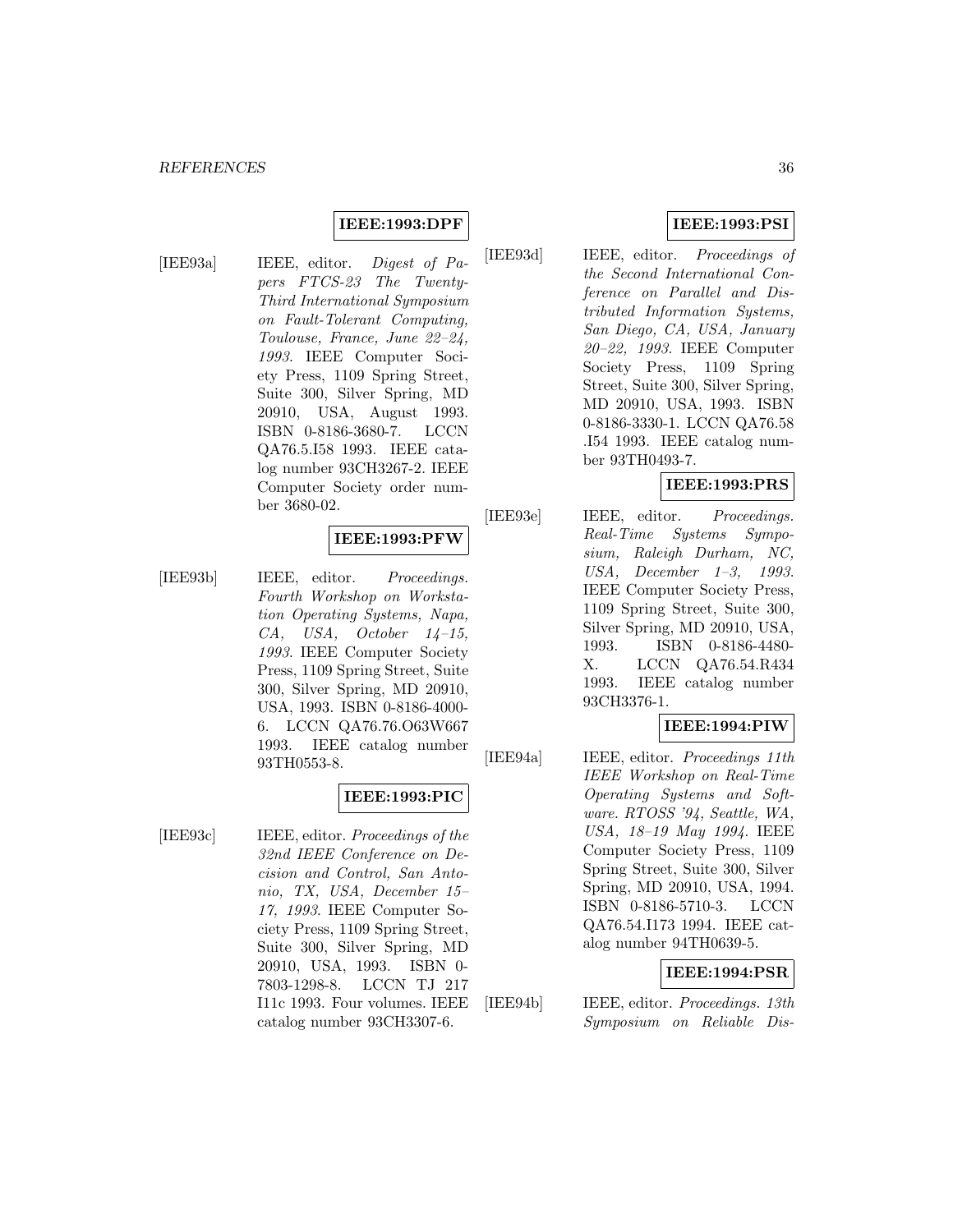#### *REFERENCES* 37

tributed Systems, Dana Point, CA, USA, October 25–27, 1994. IEEE Computer Society Press, 1109 Spring Street, Suite 300, Silver Spring, MD 20910, USA, 1994. ISBN 0-8186-6575- 0. LCCN QA 76.9 D5 S94 1994. IEEE catalog number 94CH35714.

# **IEEE:1994:PFI**

[IEE94c] IEEE, editor. Proceedings of the Fourth International Conference on Computer Integrated Manufacturing and Automation Technology, Troy, NY, USA, October 10–12, 1994. IEEE Computer Society Press, 1109 Spring Street, Suite 300, Silver Spring, MD 20910, USA, 1994. ISBN 0-8186-6510-6. LCCN TS155.63.I57 1994.

## **IEEE:1994:PIC**

[IEE94d] IEEE, editor. Proceedings of the International Conference on Multimedia Computing and Systems, Boston, MA, USA, May 15–19, 1994. IEEE Computer Society Press, 1109 Spring Street, Suite 300, Silver Spring, MD 20910, USA, 1994. ISBN 0-8186-5530-5. LCCN QA76.575.I623 1994. IEEE catalog number 94TH0631-2.

# **IEEE:1994:PSI**

[IEE94e] IEEE, editor. *Proceedings Sec*ond International Workshop on Configurable Distributed Systems, Pittsburgh, PA, USA, March 21–23, 1994. IEEE Computer Society Press, 1109 Spring Street, Suite 300, Silver

Spring, MD 20910, USA, 1994. ISBN 0-8186-5390-6. LCCN QA76.9.D5I595 1994. IEEE catalog number 94TH0651-0.

# **IEEE:1994:PAI**

[IEE94f] IEEE, editor. Proceedings the 21st Annual International Symposium on Computer Architecture, Chicago, IL, USA, April 18–21, 1994. IEEE Computer Society Press, 1109 Spring Street, Suite 300, Silver Spring, MD 20910, USA, 1994. ISBN 0-8186-5510-0. ISSN 0163- 5964 (print), 1943-5851 (electronic). LCCN QA76.9.A73 I58 1994. ACM order number 415940. IEEE catalog number 94CH3397-7. IEEE Computer Society order number 5510-02.

#### **IEEE:1995:DPC**

[IEE95a] IEEE, editor. *Digest of Papers.* COMPCON '95. Technologies for the Information Superhighway, San Francisco, CA, USA, March 5–9, 1995. IEEE Computer Society Press, 1109 Spring Street, Suite 300, Silver Spring, MD 20910, USA, 1995. ISBN 0-8186-7029-0. LCCN QA 75.5 C58 1995. IEEE catalog number 95CH35737.

# **IEEE:1995:PIP**

[IEE95b] IEEE, editor. Proceedings 9th International Parallel Processing Symposium, Santa Barbara, CA, USA, April 25–28, 1995. IEEE Computer Society Press, 1109 Spring Street, Suite 300, Silver Spring, MD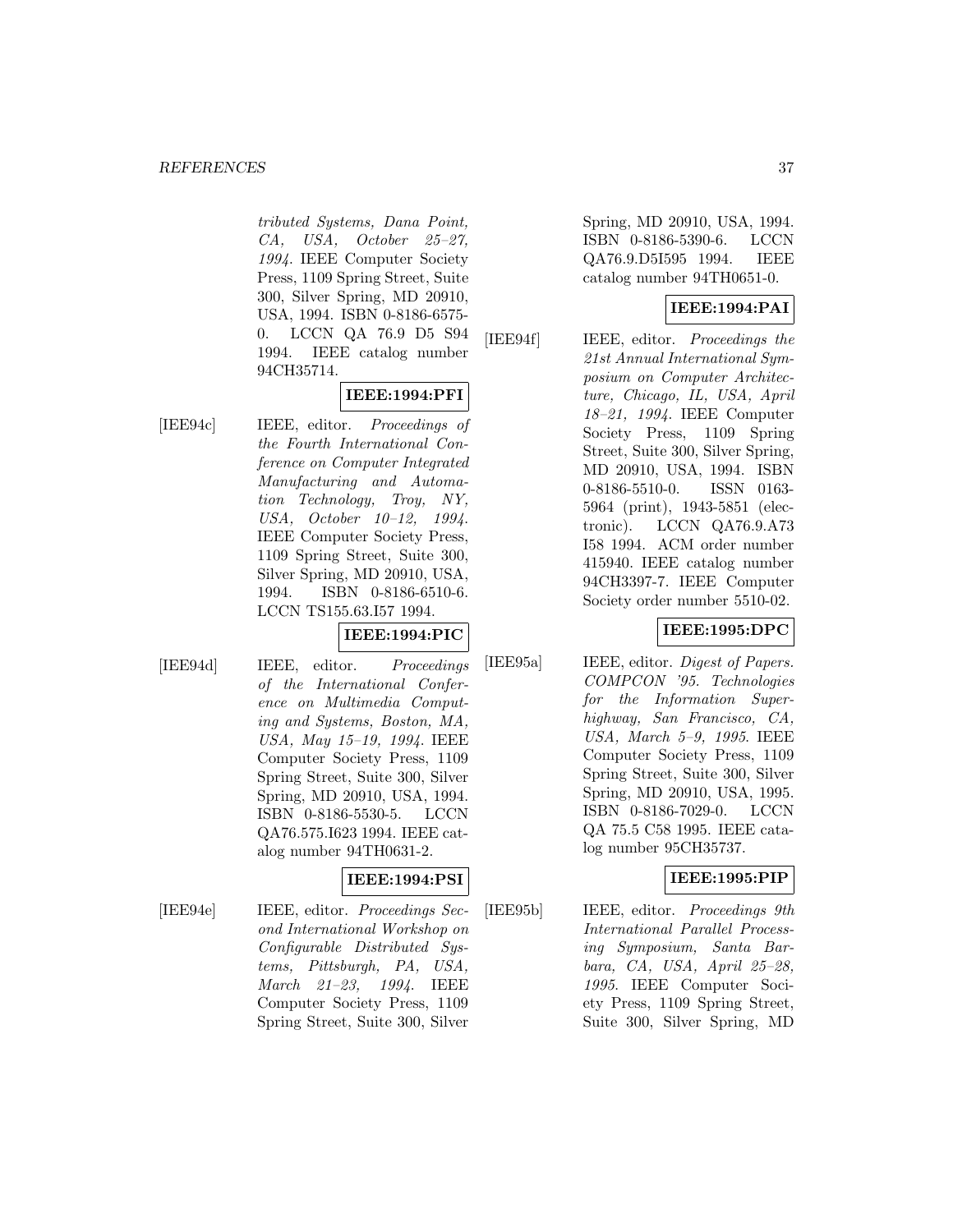20910, USA, 1995. ISBN 0- 8186-7074-6. LCCN QA 76.58 I56 1995. IEEE catalog number 95TH8052.

# **IEEE:1995:PRT**

[IEE95c] IEEE, editor. *Proceedings.* Real-Time Technology and Applications Symposium, Chicago, IL, USA, May 15–17, 1995. IEEE Computer Society Press, 1109 Spring Street, Suite 300, Silver Spring, MD 20910, USA, 1995. ISBN 0-8186- 6980-2. LCCN QA76.54.S95 1995. IEEE catalog number 95TH8055.

# **IEEE:1995:PSI**

[IEE95d] IEEE, editor. Proceedings Second International Workshop on Real-Time Computing Systems and Applications, Tokyo, Japan, October 25–27, 1995. IEEE Computer Society Press, 1109 Spring Street, Suite 300, Silver Spring, MD 20910, USA, 1995. ISBN 0-8186- 7106-8. LCCN QA76.54.I59 1995. IEEE catalog number 95TB100002.

# **Inouye:1992:EVA**

[IKWS92] J. Inouye, R. Konuru, J. Walpole, and B. Sears. The effects of virtually addressed caches on virtual memory design and performance. Operating Systems Review, 26(4):14–29, October 1992. CODEN OSRED8. ISSN 0163-5980.

# **II:19xx:SOD**

[Imaxx] Imag Institute. Supporting an object-oriented distributed system: experience with unix, Mach and Chorus. Technical report, Imag Institute, 19xx. URL ftp://imag. fr/pub/GUIDE/doc/07machchorus.ps.Z.

# **Issarny:1994:ETF**

[IMP94] V. Issarny, G. Muller, and I. Puaut. Efficient treatment of failures in RPC systems. In IEEE [IEE94b], pages 170–180. ISBN 0-8186-6575-0. LCCN QA 76.9 D5 S94 1994. IEEE catalog number 94CH35714.

# **Ishida:1992:IIT**

[Ish92] H. Ishida, editor. InfoJapan'90: information technology harmonizing with society: proceedings of the InfoJapan'90 Computer Conference, October 2– 5, 1990, Tokyo, Japan, volume  $7(2-3)$  of Future Generation Computer Systems. Information Processing Society of Japan and Elsevier Science Publishers, Tokyo, Japan and Amsterdam, The Netherlands, April 1992. CODEN FGSEVI. ISBN 0-444-88937-X. ISSN 0167-739X (print), 1872-7115 (electronic). LCCN QA75.I49 1990.

## **Jaffer:1993:PAM**

[Jaf93] Saeed Nawaz Jaffer. Performance analysis of Mach on the IBM RISC System 6000. Thesis (m.s.), Massachusetts Insti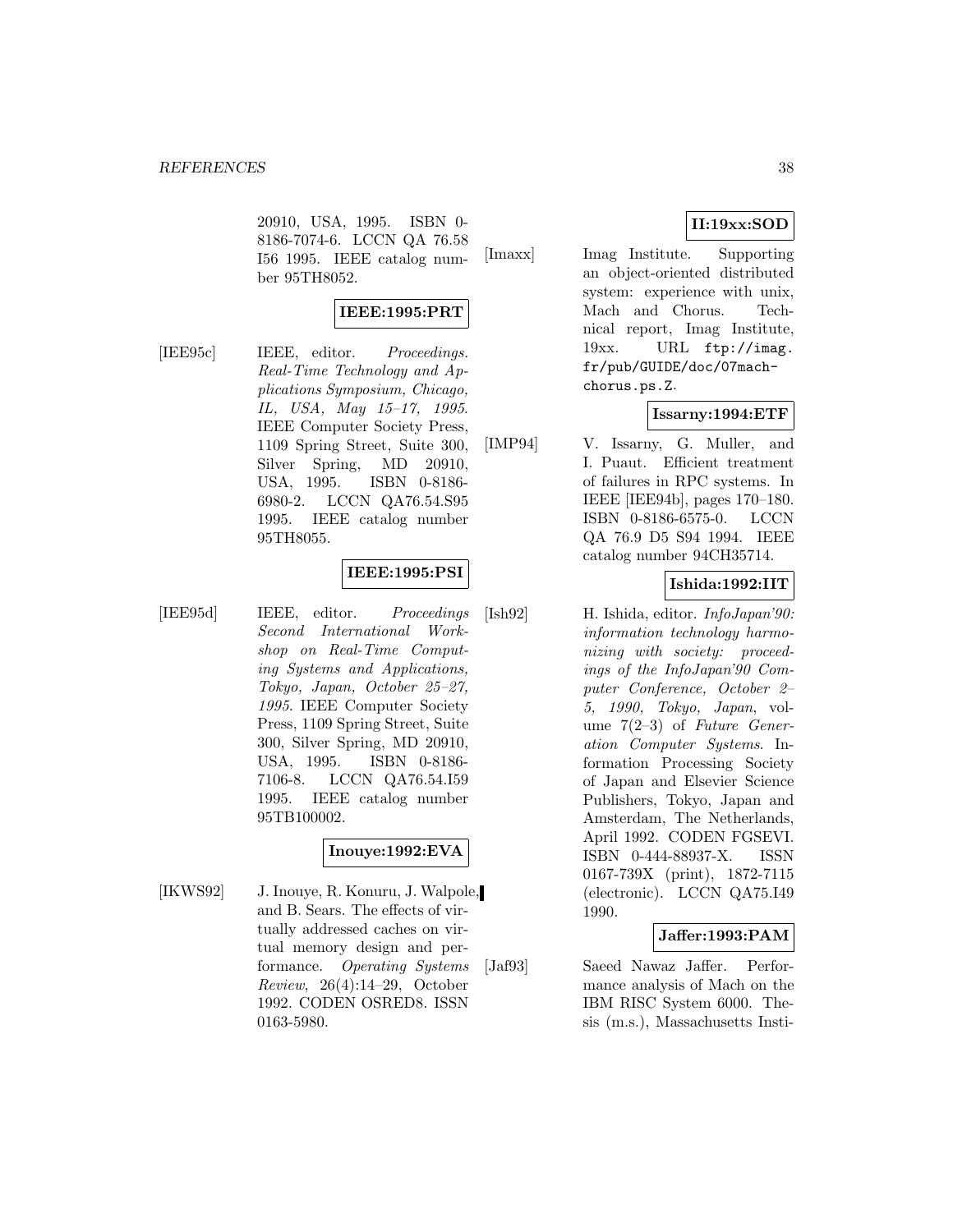tute of Technology, Department of Electrical Engineering and Computer Science, Cambridge, MA, USA, 1993. 88 pp.

## **Jalan:1992:CID**

[Jal92] Ajay Jalan. Comparison and implementation of dynamic load balancing facilities under the UNIX and Mach operating systems. Thesis (m.s.), Worcester Polytechnic Institute, Worcester, MA, USA, 1992. vi  $+ 69$  pp.

# **Jammel:1992:ARG**

[Jam92] Alfons Jammel, editor. Architektur von Rechensystemen. 12. GI-ITG-Fachtagung (Architecture of Computing Systems. 12th GI-ITG-Meeting), Kiel, Germany, March 23–25, 1992. Springer-Verlag, Berlin, Germany / Heidelberg, Germany / London, UK / etc., 1992. ISBN 3-540-55340-1 (Berlin), 0-387-55340-1 (New York). LCCN QA76.9.A73G5 1992.

#### **Julin:1991:GES**

 $[JCS<sup>+</sup>91]$  D. P. Julin, J. J. Chew, J. M. Stevenson, P. Guedes, P. Neves, and P. Roy. Generalized emulation services for Mach 3.0 overview, experiences and current status. In USENIX [USE91a], pages 13–26. LCCN QA76.8.U65 U83 1991.

#### **Jeffay:1994:LMT**

[Jef94] K. Jeffay. On latency management in time-shared operating systems. In IEEE [IEE94a],

pages 86–90. ISBN 0-8186- 5710-3. LCCN QA76.54.I173 1994. IEEE catalog number 94TH0639-5.

# **Jensen:1994:ADR**

[Jen94] E. D. Jensen. Asynchronous decentralized realtime computer systems. In Halang and Stoyenko [HS94a], pages 347– 371. ISBN 3-540-57558-8. LCCN QA76.54.R4216 1994.

# **Jiang:1992:WEC**

[JM92] Y. Jiang and A. Makinouchi. WARASA: an enhanced C++ for concurrent programming on shared memory multiprocessor computers. In IEEE [IEE92b], pages 257–262. ISBN 0-8186- 3000-0. LCCN ????

# **John:1991:PEV**

[Joh91] Aju John. Performance evaluation of the virtual memory management and interprocess communication features of the Mach operating system. Thesis (m.s.), Worcester Polytechnic Institute, Worcester, MA, USA, 1991. xiv + 139 pp.

# **Jones:1986:MMK**

[JR86] Michael B. Jones and Richard F. Rashid. MACH and Matchmaker: Kernel and language support for object-oriented distributed systems. Research paper CMU-CS-87-150, Carnegie Mellon University, Computer Science Dept., Pittsburgh, PA, USA, 1986. 11 pp.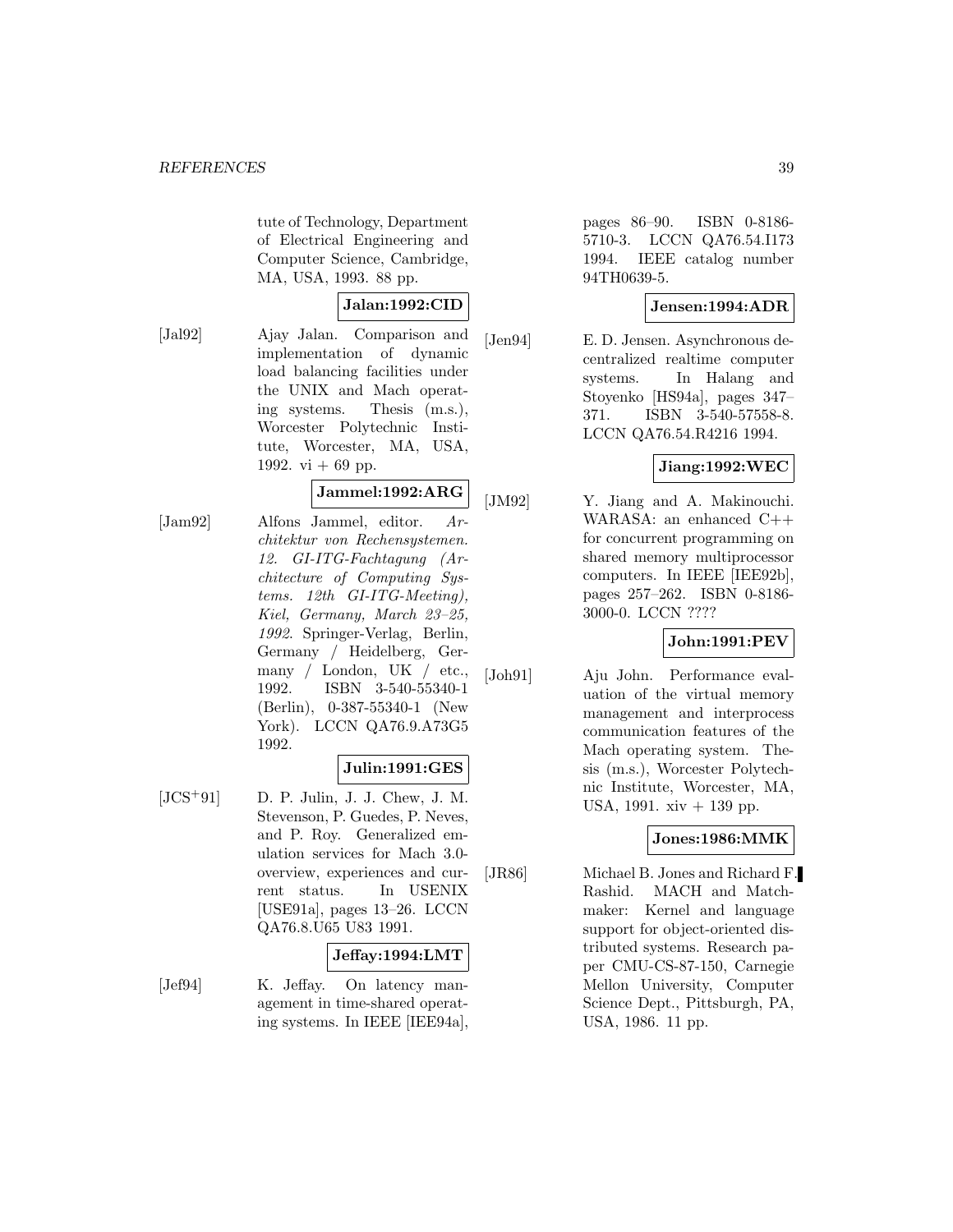# **Kurtzman:1995:DGO**

[KD95] S. Kurtzman and K. Dattatri. Design goals of objectoriented wrappers for the Mach microkernel. In IEEE [IEE95a], pages 367–372. ISBN 0-8186- 7029-0. LCCN QA 75.5 C58 1995. IEEE catalog number 95CH35737.

#### **Kinicki:1993:CMD**

[KF93] R. E. Kinicki and D. Finkel. Comparisons of Mach distributed performance using the WPI Benchmark Suite. In Mudge et al. [MMH93], pages 40–49 (vol. 2). ISBN 0-8186- 3230-5. LCCN ???? Four volumes. IEEE catalog number 93TH0501-7.

#### **Kiczales:1993:NCO**

[KLM<sup>+</sup>93] G. Kiczales, J. Lamping, C. Maeda, D. Keppel, and D. NcManee. The need for customizable operating systems. In IEEE [IEE93b], pages 165–169. ISBN 0-8186-4000- 6. LCCN QA76.76.O63W667 1993. IEEE catalog number 93TH0553-8.

#### **Kuechlin:1991:IMP**

[KLN91] W. Kuechlin, D. Lutz, and N. Nevin. Integer multiplication in PARSAC-2 on stock microprocessors. In Mattson et al. [MMR91], pages 206–217. CO-DEN LNCSD9. ISBN 3-540- 54522-0 (Berlin), 0-387-54522-0 (New York). ISSN 0302-9743 (print), 1611-3349 (electronic). LCCN QA268 .A35 1991.

# **Khalidi:1993:FEP**

[KN93] Y. A. Khalidi and M. N. Nelson. A flexible external paging interface. In Anonymous [Ano93c], pages 127–140.

#### **Kawachiya:1995:EQS**

[KONT95] K. Kawachiya, M. Ogata, N. Nishio, and H. Tokuda. Evaluation of QoS-Control servers on real-time mach. Lecture Notes in Computer Science, 1018:117–??, 1995. CO-DEN LNCSD9. ISSN 0302- 9743 (print), 1611-3349 (electronic).

# **Koontz:1993:PBM**

[Koo93] K. W. Koontz. Port buffers: a Mach IPC optimization for handling large volumes of small messages. In USENIX [USE93c], pages 89–102. ISBN 1-880446-51-0. LCCN QA 76.76 O63 U86 1993.

#### **Kitayama:1993:RIE**

[KTN93] Takuro Kitayama, Hideyuki Tokuda, and Tatsuo Nakajima. RT-IPC: An IPC extension for real-time Mach. In USE-NIX [USE93d], pages 91–104. ISBN 1-880446-52-9. LCCN QA76.9.A73 U83 1993.

#### **Kupfer:1993:SM**

[Kup93] Michael D. Kupfer. Sprite on Mach. In USENIX [USE93a], pages 307–322. ISBN 1-880446- 49-9. LCCN QA 76.76 O63 U85 1993.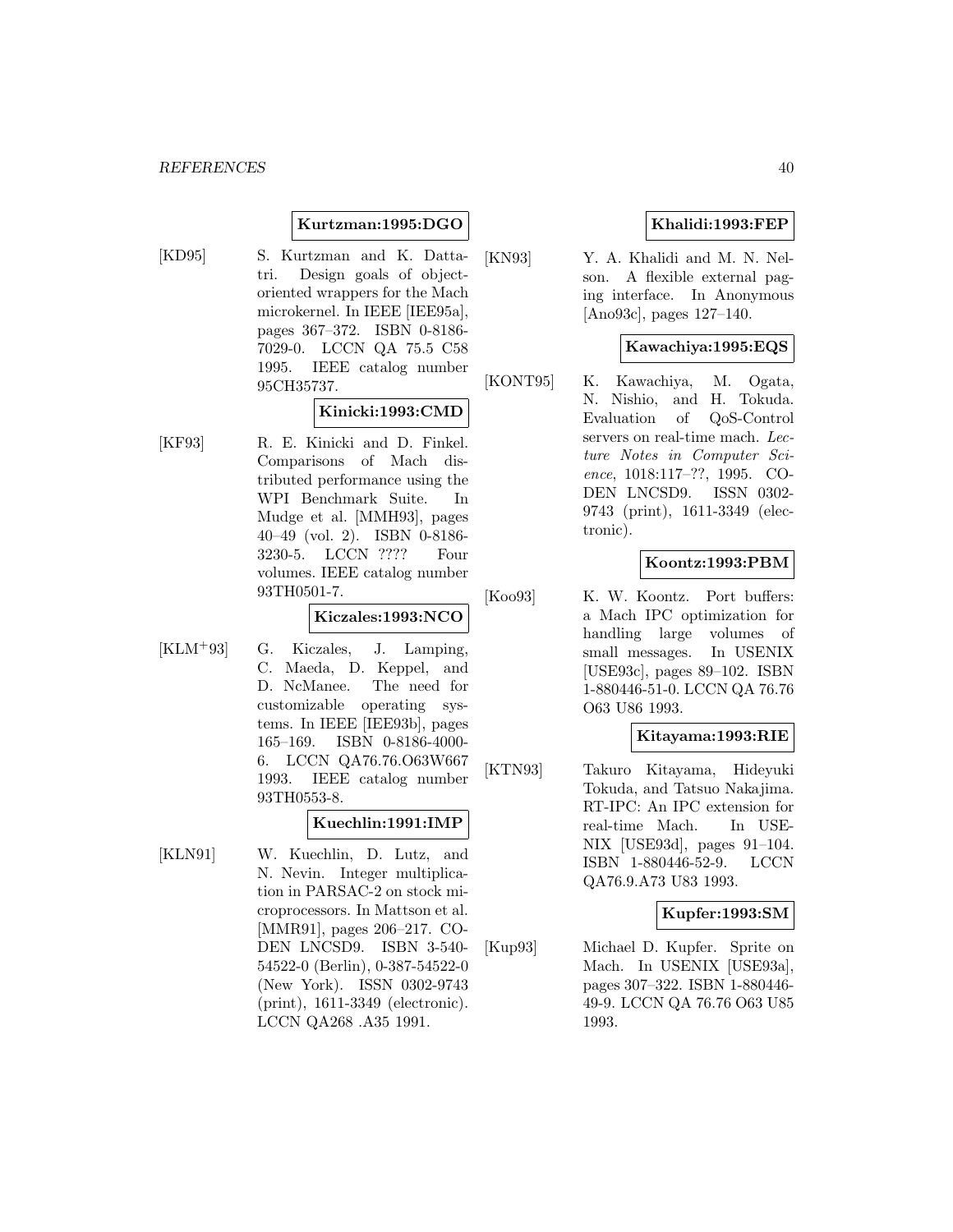# **Lacapra:1991:MOS**

[Lac91] F. Lacapra. The MACH operating system. Elettrotecnica, 78 (6):539–543, June 1991. CO-DEN ETRTAF. ISSN 0013- 6131.

### **Langerman:1990:HMV**

[LBLM90] A. Langerman, J. Boykin, S. LoVerso, and S. Mangalat. A highly-parallelized Mach-based vnode filesystem. In Anonymous [Ano90c], pages 297–312.

# **Lehr:1989:MMK**

[Leh89] Theodore F. Lehr. MKM: Mach Kernel Monitor description, examples and measurements. Research paper CMU-CS-89-131, Carnegie Mellon University, Computer Science Dept., Pittsburgh, PA, USA, March 1989. iii  $+20$  pp.

# **Lo:1993:ACD**

[LHC93] S. L. A. Lo, N. C. Hutchinson, and S. T. Chanson. Architectural considerations in the design of real-time kernels. In IEEE [IEE93e], pages 138–147. ISBN 0-8186-4480-X. LCCN QA76.54.R434 1993. IEEE catalog number 93CH3376-1.

#### **Lepreau:1993:ISM**

[LHFL93] J. Lepreau, M. Hibler, B. Ford, and J. Law. In-kernel servers on Mach 3.0: implementation and performance. In USENIX [USE93a], pages 39–55. ISBN 1-880446-49-9. LCCN QA 76.76 O63 U85 1993.

# **Liedtke:1992:FTM**

[Lie92] J. Liedtke. Fast thread management and communication without continuations. In USENIX [USE92a], pages 213–221. ISBN 1-880446-42-1. LCCN QAX 32.

# **Loucks:1993:MOS**

[LMR93] L. Loucks, R. Manikundalam, and Iii Rawson, F. L. . A microkernel-based operating system for personal digital assistants. In IEEE [IEE93b], pages 9–13. ISBN 0-8186-4000- 6. LCCN QA76.76.O63W667 1993. IEEE catalog number 93TH0553-8.

#### **MacLachlan:1991:CCL**

[Mac91] Rob MacLachlan. CMU Common Lisp user's manual. Research paper CMU-CS-91-108, School of Computer Science, Carnegie Mellon University, Pittsburgh, PA, USA, February 1991. vi  $+$  168 pp. This is a revised version of Technical Report CMU-CS-87-156.

## **MacLachlan:1992:CCL**

[Mac92] Rob MacLachlan. CMU Common Lisp user's manual. Research paper CMU-CS-92-161, School of Computer Science, Carnegie Mellon University, Pittsburgh, PA, USA, July 1992.  $v + 142$  pp. Supersedes Technical Reports CMU-CS-87-156 and CMU-CS-91-108.

# **Maitan:1993:ETH**

[Mai93] Jacek Maitan, editor. Enabling Technologies for High-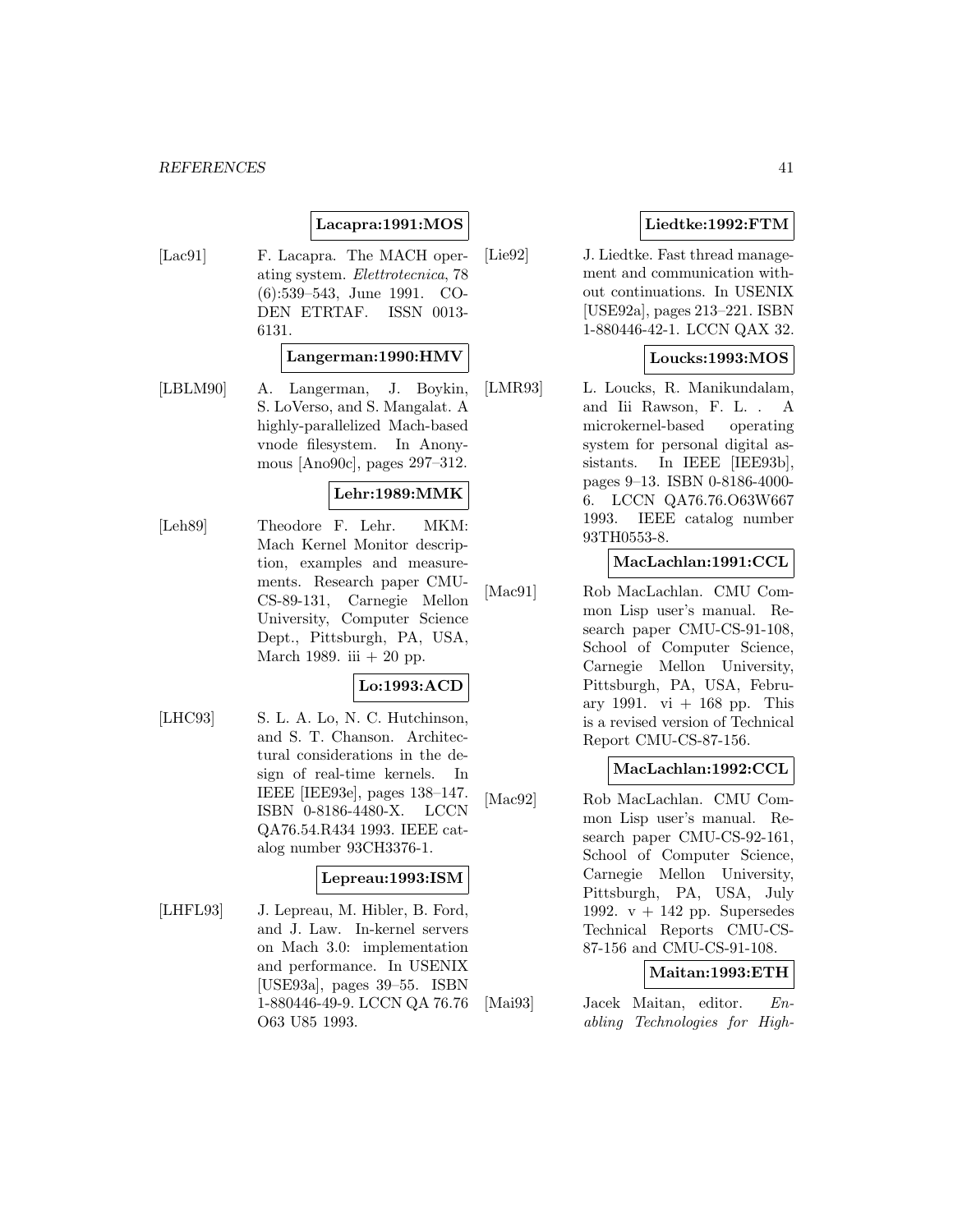#### *REFERENCES* 42

Bandwidth Applications, Boston, MA, USA, September 10–11, 1992, volume 1785 of Proceedings of the  $SPIE$  – The International Society for Optical Engineering. Society of Photooptical Instrumentation Engineers (SPIE), Bellingham, WA, USA, 1993. CODEN PSISDG. ISBN 0-8194-0964-2. ISSN 0277-786X (print), 1996-756X (electronic). LCCN TK5105.5 .E44 1993.

# **Mallal:1991:EMP**

[Mal91] Rizwan Mallal. Emulation of the Mach PMAP module for the MC88200 MMU on the Silicon Graphics Iris workstations. Thesis (m. s.), University of Vermont, Burlington, VT, USA,  $1991. vi + 40$  pp.

# **Mayer:1988:IRB**

[May88] F. L. Mayer. An interpretation of a refined Bell-La Padula model for the TMach kernel. In IEEE [IEE88b], pages 368–378. ISBN 0-8186-0895- 1. LCCN TL787 .A471 1988; QA76.9.A25 A39 1988. IEEE catalog number 88CH2629-5. IEEE Computer Society order number 895.

# **Maeda:1993:PSD**

[MB93] C. Maeda and B. N. Bershad. Protocol service decomposition for high-performance networking. In ACM [ACM93a], pages 244–255. CODEN OSRED8. ISSN 0163-5980.

# **Milojicic:1995:OSS**

[MBS95] D. S. Milojicic, D. L. Black, and S. Sears. Operating system support for concurrent remote task creation. In IEEE [IEE95b], pages 486–492. ISBN 0-8186-7074-6. LCCN QA 76.58 I56 1995. IEEE catalog number 95TH8052.

# **McDonald:1989:CCL**

[McD89] David B. McDonald. CMU Common Lisp user's manual Mach/IBM RT edition. Carnegie Mellon University, Computer Science Dept., Pittsburgh, PA, USA, 1989.  $v + 120$ pp. Revised version of technical report CMU-CS-87-156.

# **Milojicic:2000:PM**

 $[MDP<sup>+</sup>00]$  Dejan S. Milojičić, Fred Douglis, Yves Paindaveine, Richard Wheeler, and Songnian Zhou. Process migration. ACM Computing Surveys, 32(3):241– 299, 2000. CODEN CMSVAN. ISSN 0360-0300 (print), 1557- 7341 (electronic). URL http://www.acm.org/pubs/ articles/journals/surveys/ 2000-32-3/p241-miloiic/p241 miloiic.pdf; http://www. acm.org/pubs/citations/journals/ surveys/2000-32-3/p241-miloiic/

# **Millard:1993:RSS**

[MDRK93] B. R. Millard, P. Dasgupta, S. Rao, and R. Kuramkote. Run-time support and storage management for memorymapped persistent objects. In

.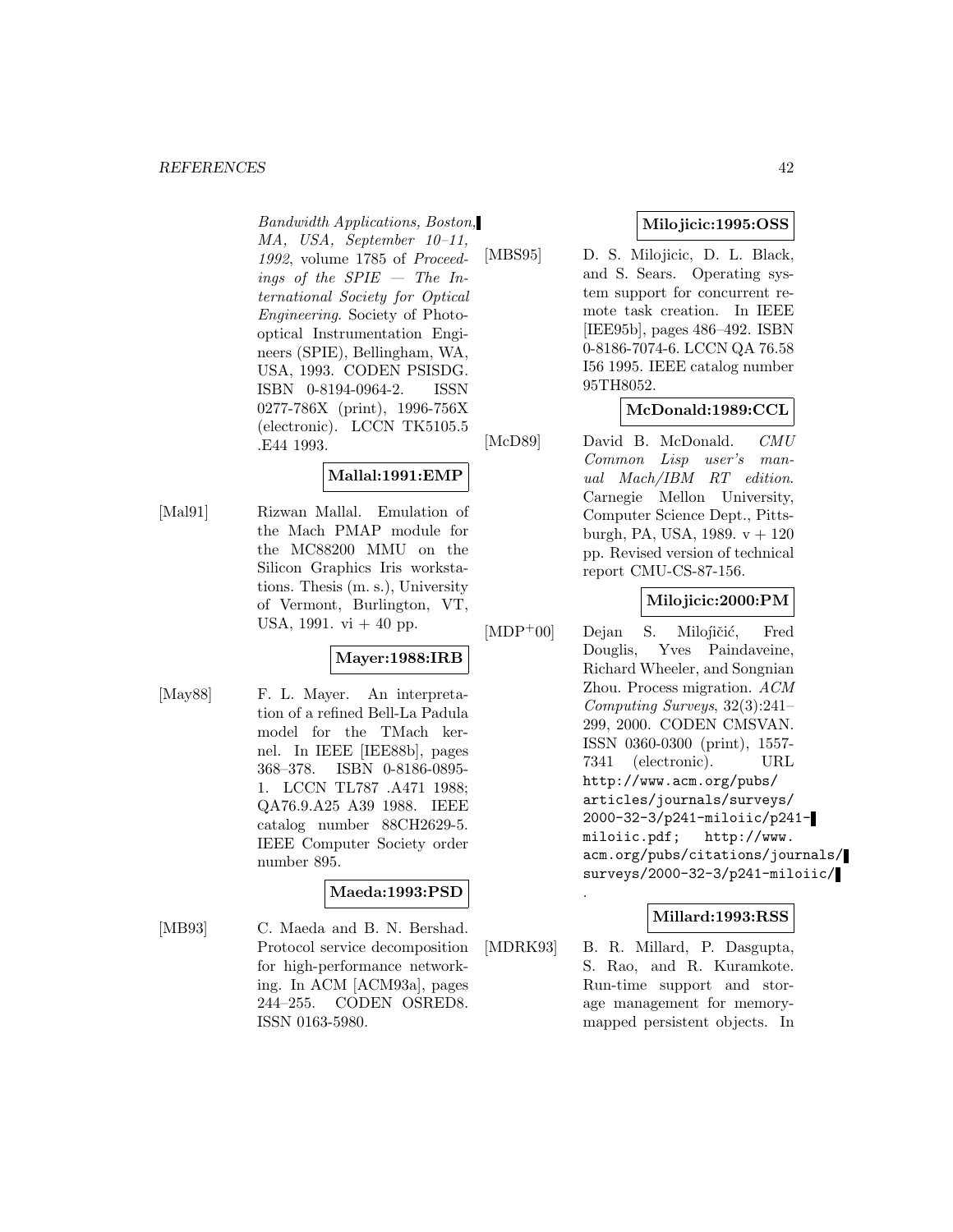IEEE [IEE93c], pages 508–515. ISBN 0-7803-1298-8. LCCN TJ 217 I11c 1993. Four volumes. IEEE catalog number 93CH3307-6.

#### **Matsuoka:1991:FPC**

[MFY91] S. Matsuoka, S. Furuso, and A. Yonezawa. A fast parallel conservative garbage collector for concurrent objectoriented systems. In IEEE [IEE91], pages 87–93. ISBN 0- 8186-2265-2. LCCN QA76.64 .I56 1991. IEEE catalog number 91TH0392-1. IEEE Computer Society Press order number 2265.

#### **Milojicic:1993:ELD**

[MGZ93] D. S. Milojicic, P. Giese, and W. Zint. Experiences with load distribution on top of the Mach microkernel. In Anonymous [Ano93c], pages 19–36.

#### **Muller:1994:OSR**

[MHP94] G. Muller, M. Hue, and N. Peyrouze. Operating system: results of the FTM experiment. In Echtle et al. [EHP94], pages 491–508. CO-DEN LNCSD9. ISBN 0- 387-58426-9. ISSN 0302-9743 (print), 1611-3349 (electronic). LCCN QA76.9.F38 E33 1994.

#### **Milojicic:1994:LDI**

[Mil94] Dejan S. Milojicic. Local Distribution: Implementation for the Mach Microkernel. Friedrich Vieweg und Sohn, Braunschweig, Germany, 1994. ISBN

3-528-05424-7. xx + 149 pp. LCCN QA76.9.D5M55 1994. With a foreword by Jürgen Nehmer.

## **Minnick:1993:OIN**

[Min93] M. Minnick. An objectoriented interface to the NeXT sound driver. In Maitan [Mai93], pages 238–239. CO-DEN PSISDG. ISBN 0- 8194-0964-2. ISSN 0277-786X (print), 1996-756X (electronic). LCCN TK5105.5 .E44 1993.

## **Minear:1995:PPC**

[Min95] S. E. Minear. Providing policy control over object operations in a Mach based system. In USENIX [USE95a], pages 141– 155.

## **Mitchell:1991:MRC**

[Mit91] David W. Mitchell. Mach resource control in OSF/1. In USENIX [USE91a], pages 123– 130. LCCN QA76.8.U65 U83 1991.

#### **Mitchell:1993:MSR**

[Mit93] Dave Mitchell. Mach symposium report. ; login: the USE-NIX Association newsletter, 18 (3):3–7, May/June 1993. CO-DEN LOGNEM. ISSN 1044- 6397.

#### **Miyoshi:1998:RTJ**

[MKT98] Akihiko Miyoshi, Takuro Kitayama, and Hideyuki Tokuda. A real-time Java server for real-time Mach. Parallel and Distributed Computing Practices, 1(2):??, ????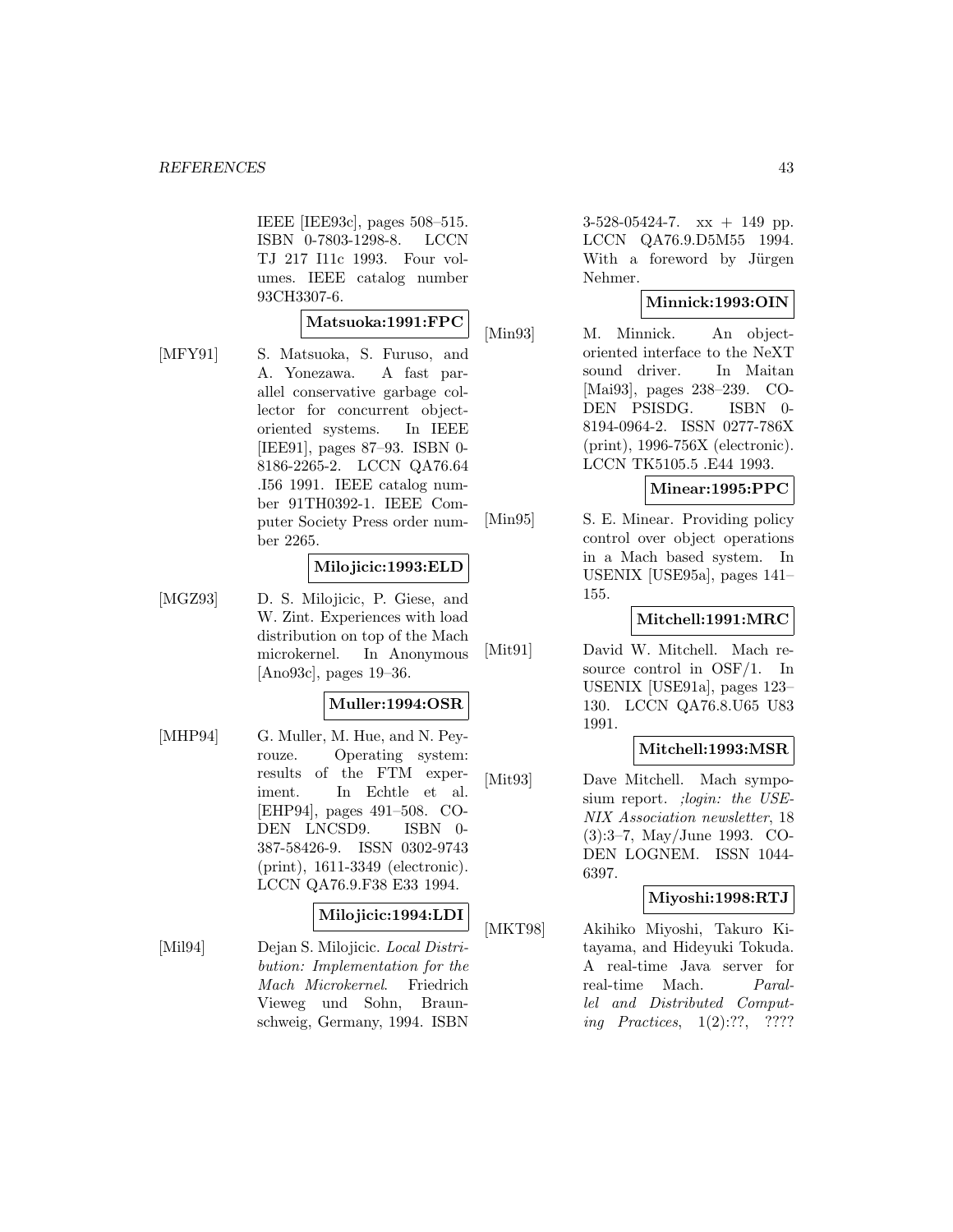1998. CODEN ???? ISSN 1097-2803. URL http:// www.cs.okstate.edu/~pdcp/ vols/vol01/vol01no2abs.html# miyoshi.

#### **Milojicic:1997:CCS**

[MLB<sup>+</sup>97] Dejan S. Milojicic, Alan Langerman, David L. Black, Michelle Dominijanni, Randall W. Dean, and Steven J. Sears. Concurrency: a case study in remote tasking and distributed IPC in Mach. IEEE Concurrency, 5(2):39– 49, April/June 1997. CODEN IECMFX. ISSN 1092-3063 (print), 1558-0849 (electronic). URL http://dlib.computer. org/pd/books/pd1997/pdf/ p2039.pdf; http://www. computer.org/concurrency/ pd1997/p2039abs.htm.

#### **Mudge:1993:PTH**

[MMH93] T. N. Mudge, V. Milutinovic, and L. Hunter, editors. Proceeding of the Twenty-Sixth Hawaii International Conference on System Sciences, Wailea, HI, USA, January 5– 8, 1993. IEEE Computer Society Press, 1109 Spring Street, Suite 300, Silver Spring, MD 20910, USA, 1993. ISBN 0- 8186-3230-5. LCCN ???? Four volumes. IEEE catalog number 93TH0501-7.

#### **Mattson:1991:AAA**

[MMR91] H. F. Mattson, Teo Mora, and T. R. N. Rao, editors. Applied algebra, algebraic algorithms, and error-correcting

codes: 9th International Symposium, AAECC-9, New Orleans, LA, USA, October 7– 11, 1991: proceedings, volume 539 of Lecture Notes in Computer Science. Springer-Verlag, Berlin, Germany / Heidelberg, Germany / London, UK / etc., 1991. CODEN LNCSD9. ISBN 3-540-54522-0 (Berlin), 0-387- 54522-0 (New York). ISSN 0302-9743 (print), 1611-3349 (electronic). LCCN QA268 .A35 1991.

# **Morin:1996:MUV**

[Mor96] Richard Morin. Mach-based UNIX variants. SunExpert Magazine, 7(9):30, 32, 33, September 1996. ISSN 1053- 9239. Discusses the University of Utah's Mach 4 project (see http://www.cs.utah.edu/projects/flux/mach4/html/) the GNU Hurd project (see http://www.cs.pdx.edu/ trent/gnu/hurd/) and the commercial Mach Ten implementation that runs Mach on top of MacOS (see http://www.tenon.com/).

# **Moy:1993:TIU**

[Moy93] Evelyn Moy. A TCP/IP user library in a Mach 3.0 system. Thesis (m.s.), University of Washington, Seattle, WA, USA, 1993. vi  $+44$  pp.

#### **Mercer:1995:IIR**

[MR95] C. W. Mercer and R. Rajkumar. An interactive interface and RT-Mach support for monitoring and controlling resource management. In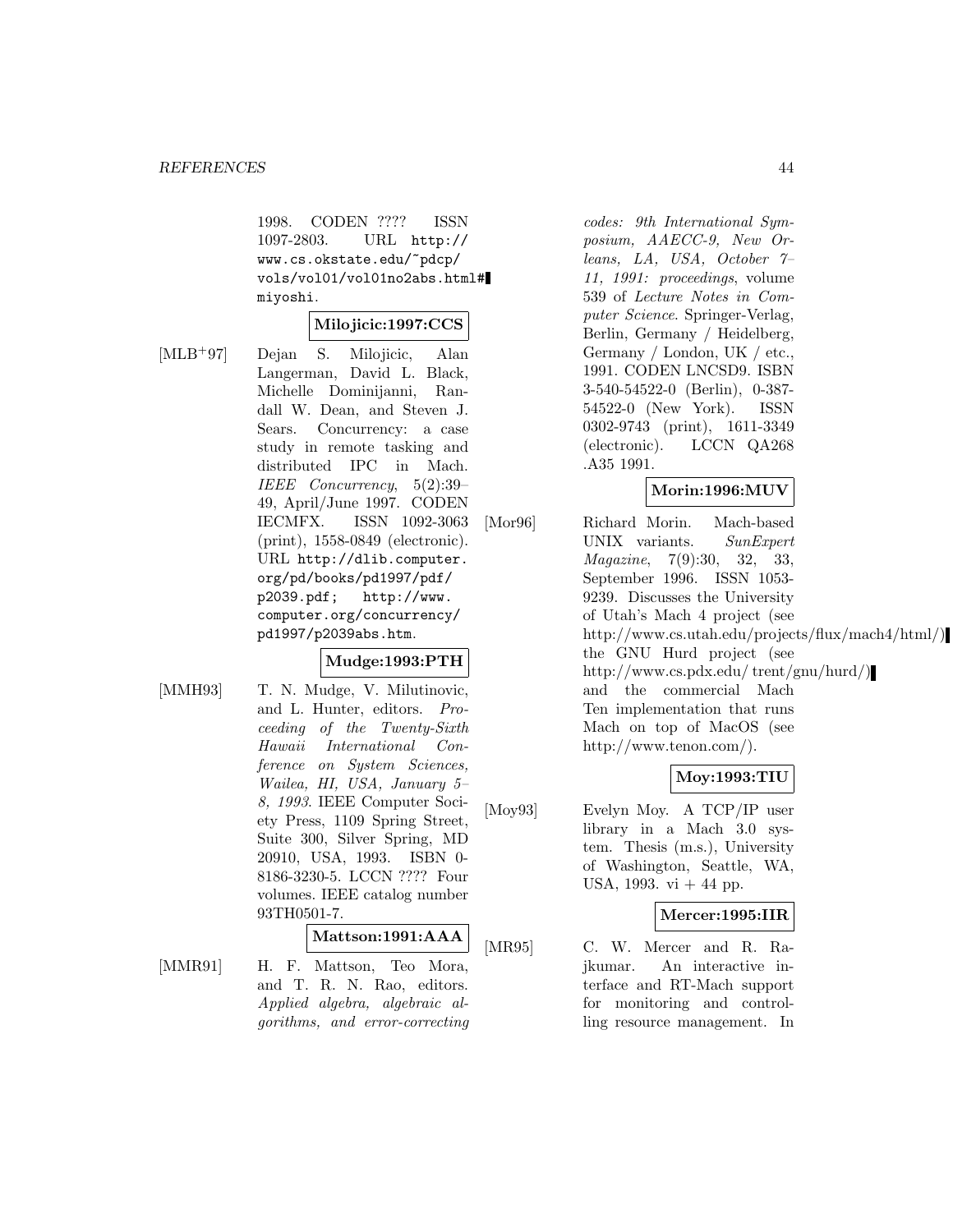IEEE [IEE95c], pages 134–139. ISBN 0-8186-6980-2. LCCN QA76.54.S95 1995. IEEE catalog number 95TH8055.

#### **Malan:1991:MA**

[MRGB91] G. Malan, R. Rashid, D. Golub, and R. Baron. DOS as a Mach 3.0 application. In USENIX [USE91a], pages 27–40. LCCN QA76.8.U65 U83 1991.

# **Mercer:1994:TPR**

[MRZ94] C. Mercer, R. Rajkumar, and J. Zelenka. Temporal protection in real-time operating systems. In IEEE [IEE94a], pages 79–83. ISBN 0-8186- 5710-3. LCCN QA76.54.I173 1994. IEEE catalog number 94TH0639-5.

# **Mudge:1995:PTH**

[MS95] T. Mudge and B. D. Shriver, editors. Proceedings of the Twenty-Eighth Hawaii International Conference on System Sciences, Wailea, HI, USA, January 3–6, 1995. IEEE Computer Society Press, 1109 Spring Street, Suite 300, Silver Spring, MD 20910, USA, 1995. ISBN 0-8186-6930-6. LCCN ???? Five volumes.

# **Milutinovic:1991:PTH**

[MSNS91] V. Milutinovic, B. D. Shriver, J. F. Nunamaker, Jr., and R. H. Sprague, Jr., editors. Proceedings of the Twenty-Fifth Hawaii International Conference on System Sciences, Kauai, HI, USA, January 7–10, 1992. IEEE Computer Society Press,

1109 Spring Street, Suite 300, Silver Spring, MD 20910, USA, 1991. ISBN 0-8186-2420- 5. LCCN ???? Four volumes. IEEE catalog number 91TH0394-7.

# **Mercer:1993:PCR**

[MST93] C. W. Mercer, S. Savage, and H. Tokuda. Processor capacity reserves: an abstraction for managing processor usage. In IEEE [IEE93b], pages 129–134. ISBN 0-8186-4000-6. LCCN QA76.76.O63W667 1993. IEEE catalog number 93TH0553-8.

#### **Mercer:1994:PCR**

[MST94] C. W. Mercer, S. Savage, and H. Tokuda. Processor capacity reserves: operating system support for multimedia applications. In IEEE [IEE94d], pages 90–99. ISBN 0-8186- 5530-5. LCCN QA76.575.I623 1994. IEEE catalog number 94TH0631-2.

#### **Midorikawa:1995:INC**

[MUI95] Hiroko Midorikawa, Shigeru Uchiyama, and Hajime Iizuka. An implementation of nCUBE C execution environment under Mach. Conference proceedings / IEEE Pacific Rim Conference on Communications, Computers and Signal Processing, pages 55–58, May 1995. ISSN 0893-4266.

# **Murase:1993:DOM**

[MYS<sup>+</sup>93] T. Murase, S. Yoshida, T. Sakon, Y. Maeyama, P. Halstead, and K. Chiba. Development of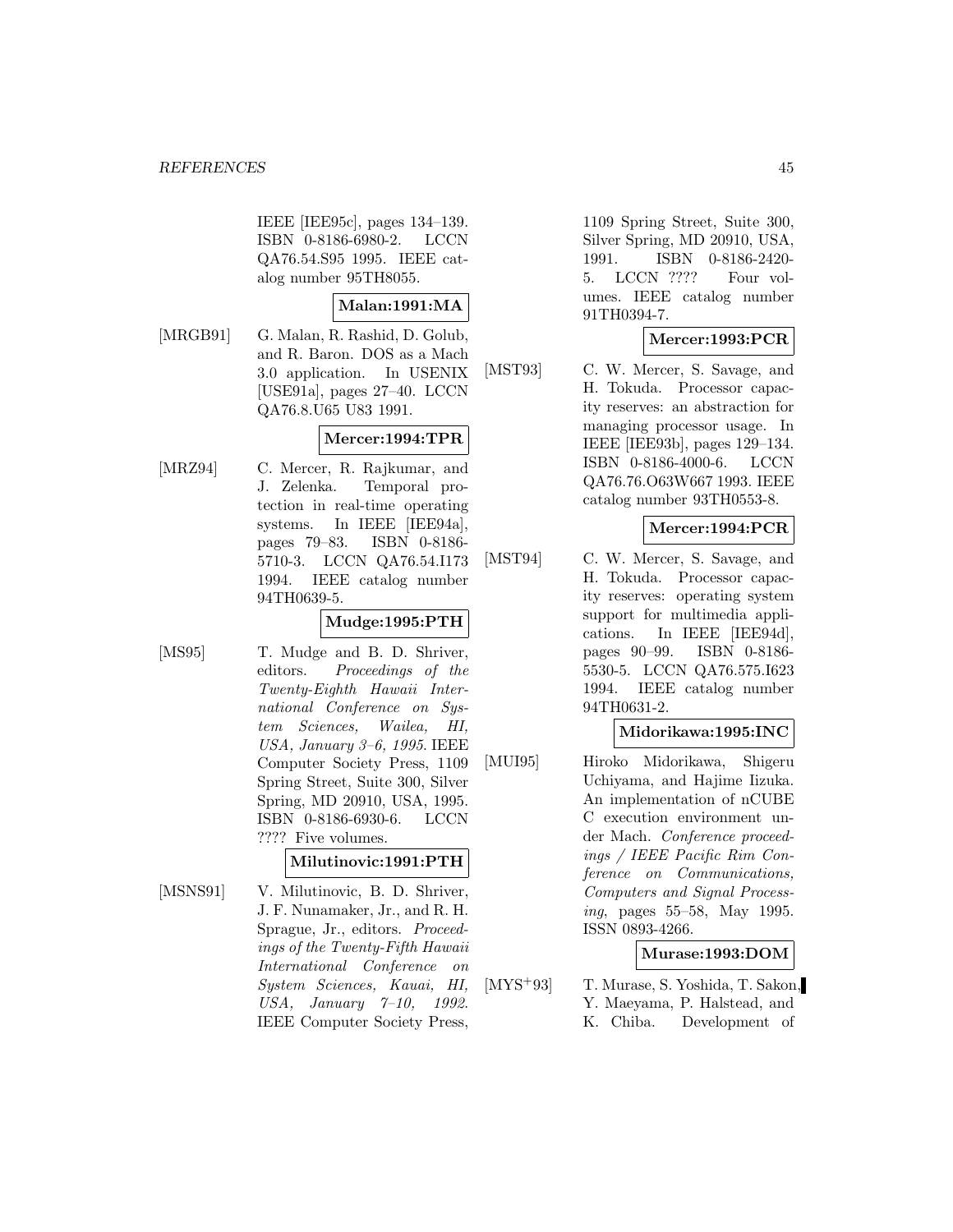OSF/1-MK on MIPS architecture. Sumitomo Electric Technical Review, 36:72–76, June 1993. CODEN SETRAY. ISSN 0376-1207.

#### **Milojicic:1993:TMT**

[MZDG93] Dejan Milojicic, Wolfgang Zint, Andreas Dangel, and Peter Giese. Task migration on the top of the Mach microkernel. In USENIX [USE93a], pages 273–289. ISBN 1-880446-49-9. LCCN QA 76.76 O63 U85 1993.

#### **Nangia:1991:TBF**

[Nan91] Ashvini Nangia. Transaction based fault-tolerant computing in Mach. Thesis (m.s.), Worcester Polytechnic Institute, Worcester, MA, USA, 1991.  $v + 67$  pp.

# **Northcutt:1990:TPC**

[NCS<sup>+</sup>90] J. D. Northcutt, R. K. Clark, S. E. Shipman, D. P. Maynard, E. D. Jensen, F. D. Reynolds, and B. Dasarathy. Threads: a programming construct for reliable real-time distributed computing. In Ammar [Amm90], pages 299–304. ISBN 0-88986- 162-5. LCCN QA76.9.D5 I86 1990.

# **Naftalin:1994:FIB**

[NDB94] Maurice Naftalin, Tim Denvir, and Miquel Bertran, editors. FME '94: industrial benefit of formal methods: Second International Symposium of Formal Methods Europe, Barcelona, Spain, October 24– 28, 1994: proceedings, volume

873 of Lecture Notes in Computer Science. Springer-Verlag, Berlin, Germany / Heidelberg, Germany / London, UK / etc., 1994. CODEN LNCSD9. ISBN 0-387-58555-9. ISSN 0302-9743 (print), 1611-3349 (electronic). LCCN QA76.76.D47 I593 1994.

# **Nichols:1991:DSU**

[Nic91] Bradford Nichols. Distributed services using the Mach external memory management interface. Thesis (m.s.), Worcester Polytechnic Institute, Worcester, MA, USA, 1991.  $v + 94$ pp.

# **Nilsson:1992:PPR**

[Nil92] M. Nilsson. Parallel processing research at SICS. Joho-Shori (J. Information Processing Soc. Japan), 33(4):421–426, ???? 1992. CODEN JOSHA4. ISSN 0447-8053.

#### **Nakajima:1993:IMP**

[NKAT93] T. Nakajima, T. Kitayama, H. Arakawa, and H. Tokuda. Integrated management of priority inversion in Real-Time Mach. In IEEE [IEE93e], pages 120–130. ISBN 0-8186- 4480-X. LCCN QA76.54.R434 1993. IEEE catalog number 93CH3376-1.

#### **Nakajima:1991:MEM**

[NM91] J. Nakajima and Y. H. Matsumoto. Multimedia/realtime extensions for the Mach operating system. In Anonymous [Ano91a], pages 183–198.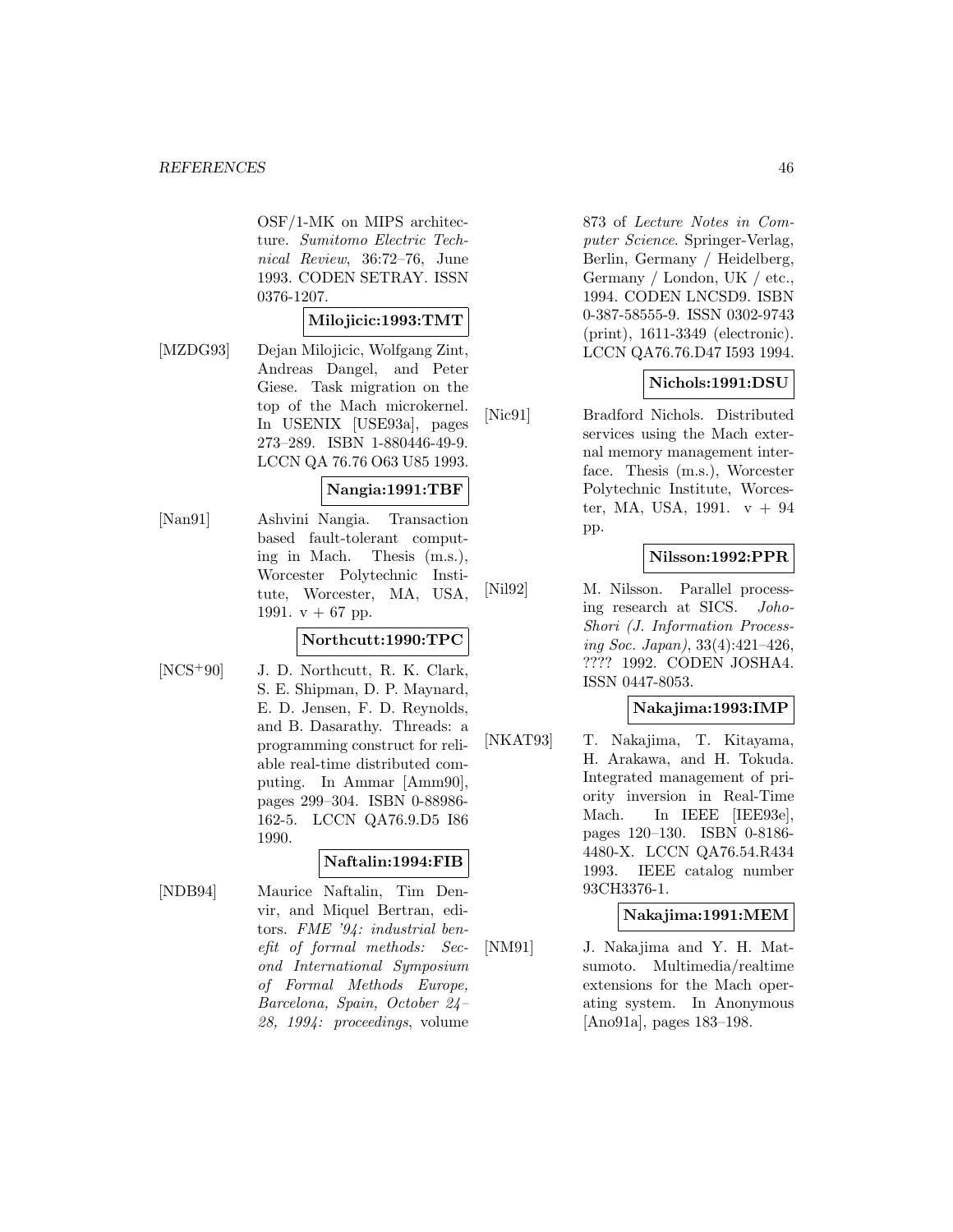# **Nagle:1994:OAO**

[NUMS94] D. Nagle, R. Uhlig, T. Mudge, and S. Sechrest. Optimal allocation of on-chip memory for multiple-API operating systems. In IEEE [IEE94f], pages 358–369. ISBN 0-8186-5510- 0. ISSN 0163-5964 (print), 1943-5851 (electronic). LCCN QA76.9.A73 I58 1994. ACM order number 415940. IEEE catalog number 94CH3397-7. IEEE Computer Society order number 5510-02.

#### **Nagle:1993:DTS**

[NUS<sup>+</sup>93] D. Nagle, R. Uhlig, T. Stanley, S. Sechrest, T. Mudge, and R. Brown. Design tradeoffs for software-managed TLBs. In Anonymous [Ano93a], pages 27–38. CODEN CANED2. ISBN 0-8186-3810-9 (paper), 0-8186-3811-7 (microfiche), 0- 8186-3812-5 (case). ISSN 0163- 5964 (print), 1943-5851 (electronic). LCCN QA76.9.A73 I58 1993. ACM order number 415930. IEEE catalog number 93CH3284-7. IEEE Computer Society Press order number 3810-02.

#### **Nakajima:1992:MEM**

[NYM92] Jun Nakajima, Masatomo Yazaki, and Hitoshi Matsumoto. Multimedia/realtime extensions for Mach 3.0. In USENIX [USE92a], pages 161–176 (or 161–175??). ISBN 1-880446-42- 1. LCCN QAX 32.

# **Ogata:1992:DIH**

[OKID92] K. Ogata, S. Kurihara, M. Inari, and N. Doi. The design and implementation of HoME (Smalltalk version). In ACM [ACM92a], pages 44–54. CO-DEN SINODQ. ISBN 0- 89791-475-9. ISSN 0362- 1340 (print), 1523-2867 (print), 1558-1160 (electronic). LCCN QA76.7.S53 1992. URL http:/ /www.acm.org:80/pubs/citations/ proceedings/pldi/143095/ p44-ogata/.

#### **Orman:1993:FGI**

[OMOP93] H. Orman, Iii Menze, E. , S. O'Malley, and L. Peterson. A fast and general implementation of Mach IPC in a network. In USENIX [USE93a], pages 75–88. ISBN 1-880446- 49-9. LCCN QA 76.76 O63 U85 1993.

#### **Onodera:1993:GCC**

[Ono93] T. Onodera. A generational and conservative copying collector for hybrid objectoriented languages. Software —Practice and Experience, 23 (10):1077–1093, October 1993. CODEN SPEXBL. ISSN 0038- 0644 (print), 1097-024X (electronic).

#### **Oikawa:1994:URT**

[OT94] S. Oikawa and H. Tokuda. User-level real-time threads. In IEEE [IEE94a], pages 7–11. ISBN 0-8186-5710-3. LCCN QA76.54.I173 1994. IEEE catalog number 94TH0639-5.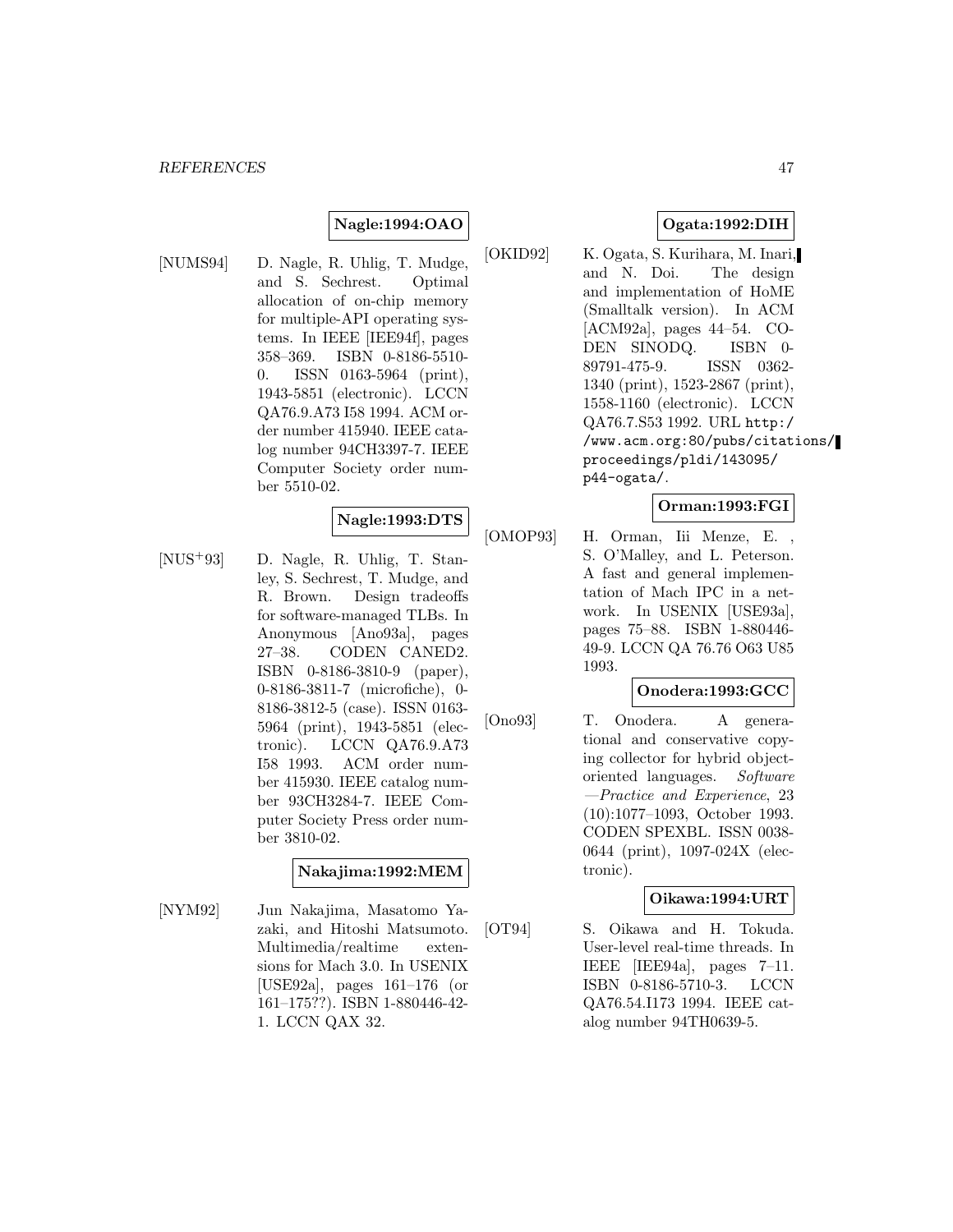## **Oikawa:1995:RDU**

[OT95] S. Oikawa and H. Tokuda. Reflection of developing user-level real-time thread packages. Operating Systems Review, 29(4): 63–76, October 1995. CODEN OSRED8. ISSN 0163-5980.

#### **Padmanaban:1995:RDS**

[Pad95] Radhachandran Padmanaban. Recoverable distributed shared memory on Mach. Thesis (m.s.), University of North Carolina at Charlotte, Charlotte, NC, USA, 1995. ix + 71 pp.

# **Phelan:1993:OPM**

[PAO93] James M. Phelan, James W. Arendt, and Gary R. Ormsby. An OS/2 personality on Mach. In USENIX [USE93a], pages 191–201. ISBN 1-880446-49-9. LCCN QA 76.76 O63 U85 1993.

#### **Patience:1993:RSC**

[Pat93] Simon Patience. Redirecting system calls in Mach 3.0, an alternative to the emulator. In USENIX [USE93a], pages 57– 73. ISBN 1-880446-49-9. LCCN QA 76.76 O63 U85 1993.

#### **Pu:1990:IPS**

[PC90] C. Pu and S.-W. F. Chen. Implementation of a prototype superdatabase. In IEEE [IEE90b], pages 3–7. IEEE catalog number 90TH0337-6.

#### **Peterson:1992:MK**

[Pet92] J. L. Peterson. The Mach Kernel. In Anonymous [Ano92c], pages 571–578.

#### **Peterson:1993:LOB**

[Pet93] L. L. Peterson. Life on the OS/network boundary. Operating Systems Review, 27(2):94– 98, April 1993. CODEN OS-RED8. ISSN 0163-5980.

# **Pham:1991:EMD**

[Pha91] T. Q. Pham. Experimental migration of a distributed application to a multithreaded environment. Technical Report HPL-91-155, Hewlett–Packard Laboratories, Palo Alto, CA, USA, October 1991. 37 pp.

# **Paul:1992:IRM**

 $[PHY+92]$  C. J. Paul, L. E. Holloway, D. Yan, J. K. Strosnider, and B. H. Krogh. An intelligent reactive monitoring and scheduling system. IEEE Control Systems Magazine, 12(3):78– 86, June 1992. CODEN IS-MAD7. ISSN 0272-1708.

#### **Paciorek:1991:DMO**

[PLL91] N. Paciorek, S. Lo Verso, and A. Langerman. Debugging multiprocessor operating system kernels. In Anonymous [Ano91b], pages 185–201.

## **Papadimitriou:2018:MVF**

[PM18] Stergios Papadimitriou and Lefteris Moussiades. Mac OS versus FreeBSD: A comparative evaluation. Computer, 51(2): 44–53, February 2018. CODEN CPTRB4. ISSN 0018-9162 (print), 1558-0814 (electronic). URL https://www.computer.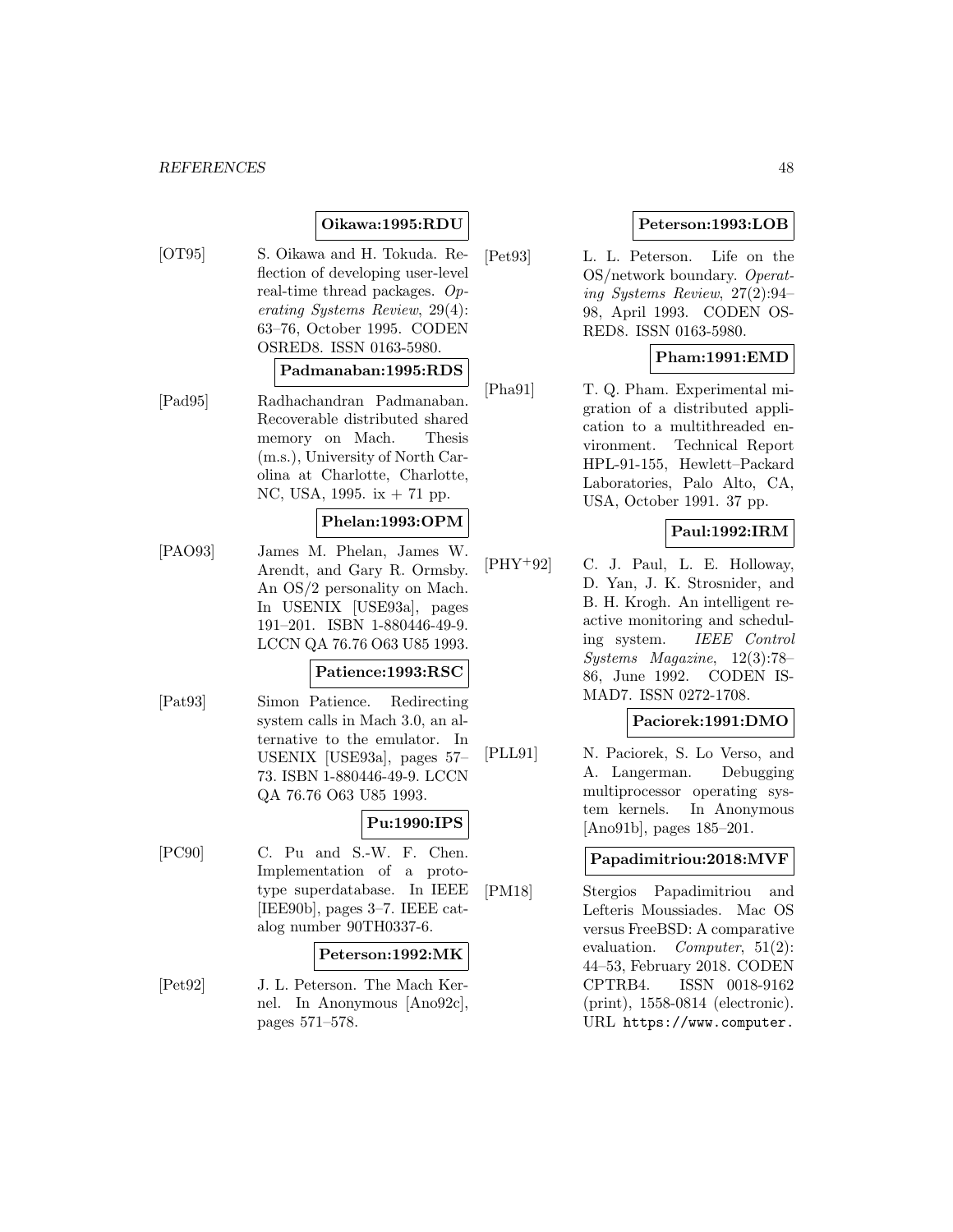org/csdl/mags/co/2018/02/ mco2018020044-abs.html.

# **Park:1995:IUC**

[PRK95] Sang Seo Park, In Ho Ra, and Sung Jo Kim. Improving user convenience on a Mach-based distributed system. Journal of the Korea Information Science Society = Chongbo Kwahakhoe nonmunji, 22(3):393– 402, March 1995. CODEN HJKHDC. ISSN 0258-9125.

# **Ragoonaden:1992:DOS**

[Rag92] K. Ragoonaden. Developments in operating system technology. BT Technology Journal, 10(4): 85–95, October 1992. CODEN BTJUEH. ISSN 0265-0193.

# **Rao:1991:PCI**

[Rao91] Somesh S. Rao. Performance comparison of interprocess communication in Mach and Unix. Thesis (m.s.), Worcester Polytechnic Institute, Worcester, MA, USA, 1991. vii + 113 pp.

#### **Rashid:1987:RAM**

[Ras87] Richard F. Rashid. From RIG to ACCENT to MACH: The evolution of a network operating system. Research paper, Carnegie Mellon University, Computer Science Dept., Pittsburgh, PA, USA, 1987. 23 pp.

#### **Rashid:1989:COS**

[Ras89] R. Rashid. A catalyst for open systems (mach kernel). Datamation, 35(10):32–33, May

# 1989. CODEN DTMNAT. ISSN 0011-6963.

#### **Rashid:1991:MDO**

[Ras91] Richard Rashid. Mach distributed operating systems/ Unix/AIX, 1991. ISBN 0-8186- 2504-X (notes), 0-8186-2503-1 (video). 2 videocassettes (VHS) (163 min.).

# **Rashid:1989:MFO**

[RBF<sup>+</sup>89] R. Rashid, R. Baron, A. Forin, D. Golub, M. Jones, D. Orr, and R. Sanzi. Mach: a foundation for open systems (operating systems). In IEEE [IEE89d], pages 109–113. IEEE catalog number 89TH0281-6.

# **Reddy:1992:IRS**

[Red92] Aram Jyothy Reddy. Implementing recovery support for virtual memory databases in Mach 3.0. Thesis (m.a.), University of Texas at Austin, Austin, TX, USA, 1992. ix + 36 pp.

# **Reynolds:1991:KSN**

[RH91] F. Reynolds and J. Heller. Kernel support for network protocol servers. In USE-NIX [USE91a], pages 149–162. LCCN QA76.8.U65 U83 1991.

#### **Rashid:1989:MSS**

[RJO<sup>+</sup>89] R. Rashid, D. Julin, D. Orr, R. Sanzi, R. Baron, A. Forin, D. Golub, and M. Jones. Mach: a system software kernel. In IEEE [IEE89b], pages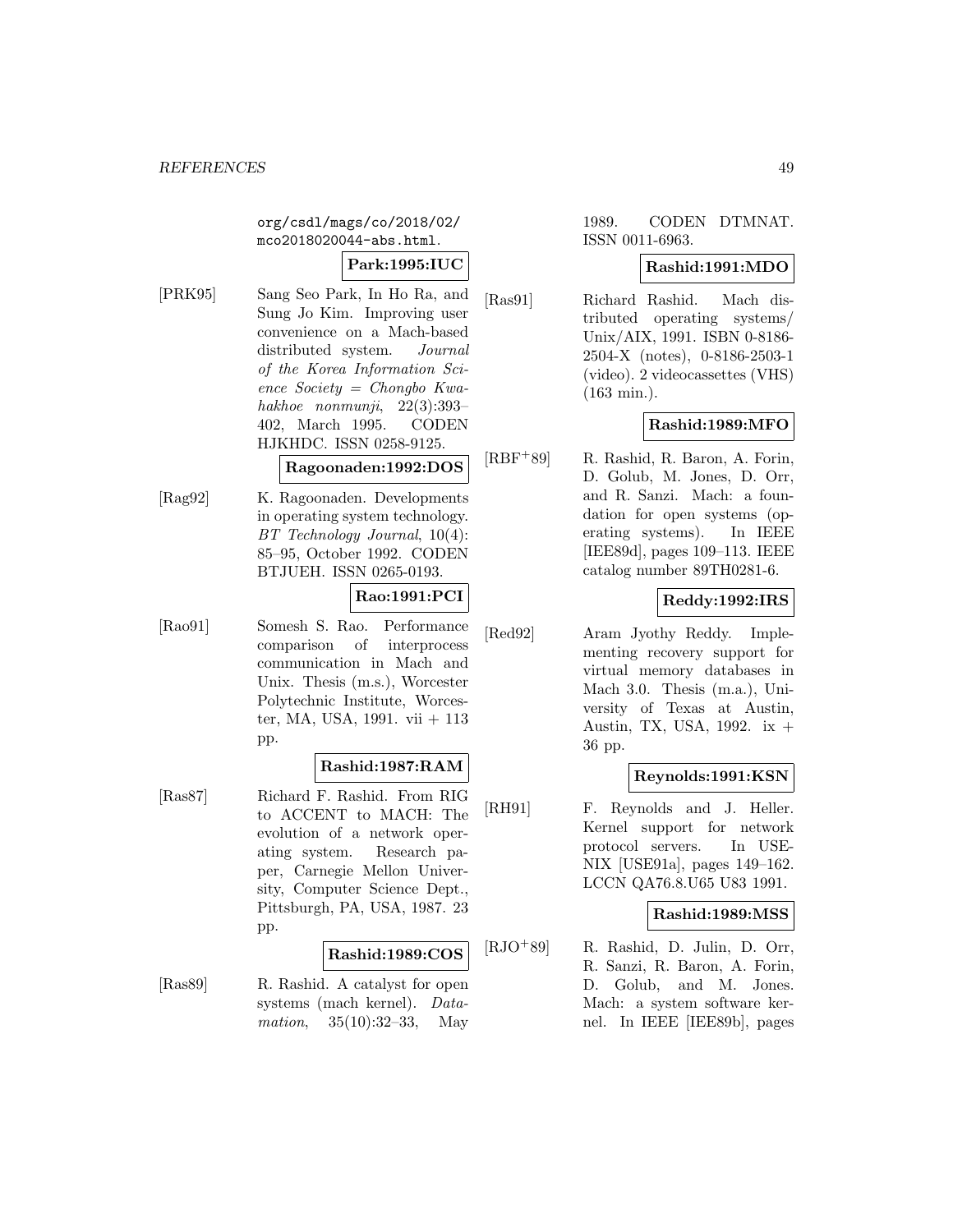176–178. ISBN 0-8186-1909- 0 (paperback), 0-8186-5909- 2 (microfiche), 0-8186-9909-4 (case). LCCN QA75.5 .C58 1989. IEEE catalog number 89CH2686-4.

# **Rashid:1991:MA**

[RMGB91] Richard Rashid, Gerald Malan, David Golub, and Robert Baron. DOS as a Mach 3.0 application. In USENIX [USE91a], pages 27–40. LCCN QA76.8.U65 U83 1991.

# **Reynolds:1990:TPC**

[RNJ<sup>+</sup>90] F. D. Reynolds, J. D. Northcutt, E. D. Jensen, R. K. Clark, S. E. Shipman, B. Dasarathy, and D. P. Maynard. Threads: a programming construct for reliable real-time distributed computing. International Journal of Mini and Microcomputers, 12(3):119–127, ???? 1990. CO-DEN IJMMDE. ISSN 0702- 0481.

#### **Robertson:1990:IOS**

[Rob90] L. Robertson. Introduction to operating systems. In Verkerk [Ver90], pages 309–336.

# **Robbins:1994:ADS**

[Rob94] James P. Robbins. Arcade distributed shared memory and the Mach external memory management interface. M.s.c.s.e., Department of Computer Science and Engineering, University of Notre Dame, Notre Dame, IN 46556, USA, 1994. iv  $+28$  pp. Thesis directed by David L. Cohn.

# **Rosenburg:1989:LTL**

[Ros89] B. S. Rosenburg. Lowsynchronization translation lookaside buffer consistency in large-scale shared-memory multiprocessor. Operating Systems Review, 23(5):137–166, ???? 1989. CODEN OSRED8. ISSN 0163-5980.

# **Roscoe:1994:LNS**

[Ros94] T. Roscoe. Linkage in the Nemesis single address space operating system. Operating Systems Review, 28(4):48–55, October 1994. CODEN OS-RED8. ISSN 0163-5980.

# **Roy:1993:UFA**

[Roy93] P. J. Roy. Unix file access and caching in a multicomputer environment. In USENIX [USE93a], pages 21–37. ISBN 1-880446-49-9. LCCN QA 76.76 O63 U85 1993.

#### **Rockhold:1994:OSS**

[RP94] R. L. Rockhold and J. L. Peterson. Operating system support for shared memory clusters. In Hesham and Shriver [HS94b], pages 86–95. ISBN 0- 8186-5060-5. LCCN ???? IEEE catalog number 94TH0607-2.

## **Russinovich:1995:ACM**

[RS95] M. Russinovich and Z. Segall. Application-transparent checkpointing in Mach 3.0/UX. In Mudge and Shriver [MS95], pages 114–123 (vol. 1). ISBN 0- 8186-6930-6. LCCN ???? Five volumes.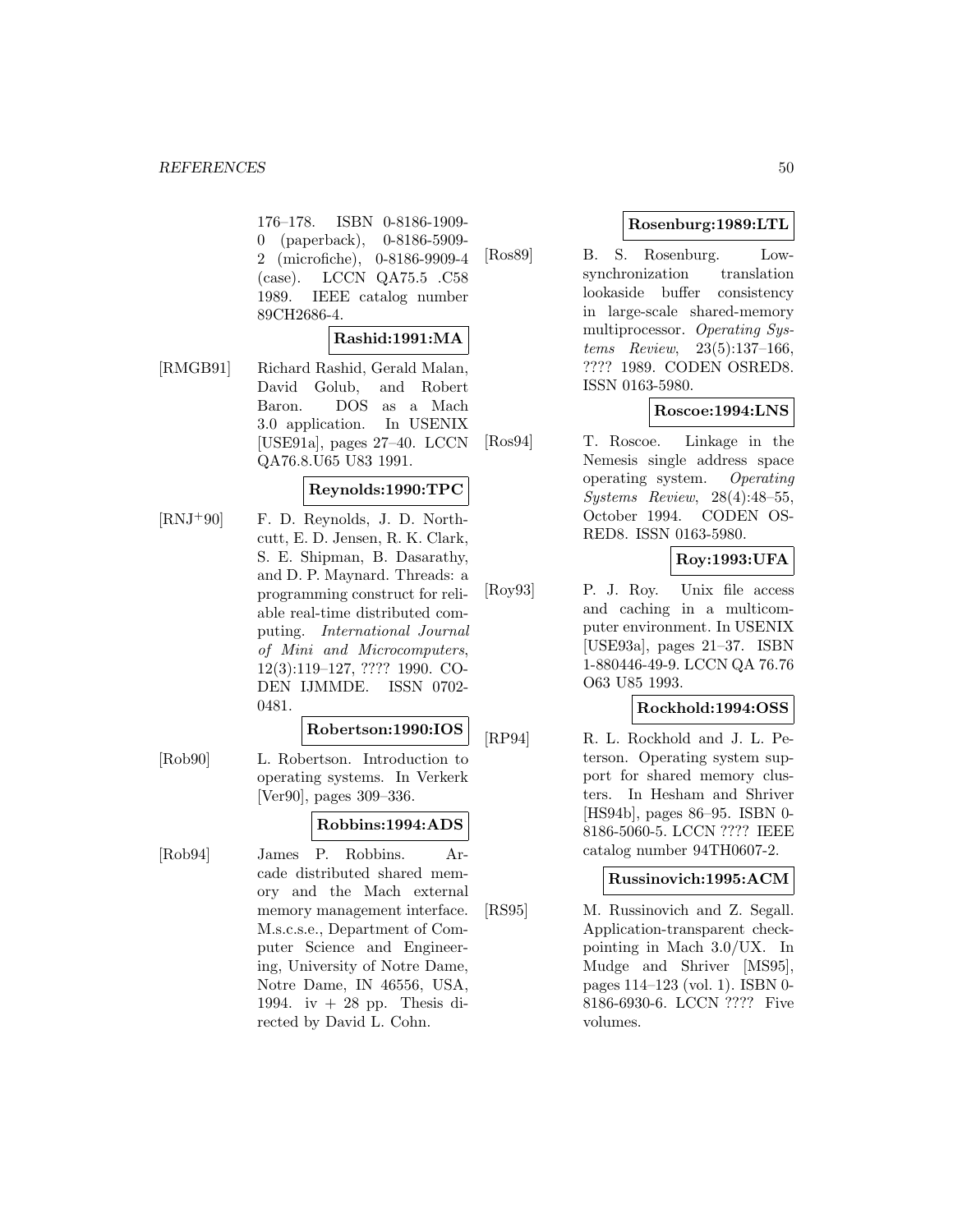#### **Russinovich:1993:ATF**

[RSS93] M. Russinovich, Z. Segall, and D. P. Siewiorek. Application transparent fault management in fault tolerant Mach. In IEEE [IEE93a], pages 10–19. ISBN 0-8186-3680-7. LCCN QA76.5.I58 1993. IEEE catalog number 93CH3267-2. IEEE Computer Society order number 3680-02.

# **Rashid:1990:MSS**

[RT90] R. F. Rashid and H. Tokuda. Mach: a system software kernel. In Anonymous [Ano90a], pages 163–169. CODEN COSEEO. ISSN 0956-0521.

#### **Saavedra:1992:SMM**

[Saa92] Cesar Alfredo Saavedra. A semi-Markov model of the Mach virtual memory page replacement algorithm. Thesis (m.s.), University of Kansas, Computer Science, Lawrence, KS, USA, 1992. 73 pp.

## **Shepherd:1994:NOS**

[SBC<sup>+</sup>94] D. Shepherd, G. Blair, G. Coulson, N. Davies, and F. Garcia, editors. Network and Operating System Support for Digital Audio and Video. 4th International Workshop, NOSS-DAV '93. Proceedings, Lancaster, UK, 3–5 November 1993, volume 846 of Lecture Notes in Computer Science. Springer-Verlag, Berlin, Germany / Heidelberg, Germany / London, UK / etc., 1994. CODEN LNCSD9. ISBN

3-540-58404-8, 0-387-58404-8 (New York). ISSN 0302-9743 (print), 1611-3349 (electronic). LCCN TK7881.4 .N394 1993. DM58.00.

# **Song:1993:PPB**

[SC93] Inshik Song and Yookun Cho. Page prefetching based on fault history. In USENIX [USE93a], pages 203–213. ISBN 1-880446- 49-9. LCCN QA 76.76 O63 U85 1993.

#### **Stodolsky:1993:FIP**

[SCB93] D. Stodolsky, J. B. Chen, and B. N. Bershad. Fast interrupt priority management in operating system kernels. In Anonymous [Ano93c], pages 105–110.

#### **Swanson:1993:DSW**

[SCSK93] M. Swanson, T. Critchlow, L. Stoller, and R. Kessler. The design of the schizophrenic workstation system. In USE-NIX [USE93a], pages 291–306. ISBN 1-880446-49-9. LCCN QA 76.76 O63 U85 1993.

#### **Sebes:1991:OAD**

[Seb91a] E. J. Sebes. Overview of the architecture of Distributed Trusted Mach. In USE-NIX [USE91a], pages 251–262. LCCN QA76.8.U65 U83 1991.

#### **Sebes:1991:DTM**

[Seb91b] Edward John Sebes. Distributed trusted Mach architecture. In USENIX [USE91a], pages 251–262. LCCN QA76.8.U65 U83 1991.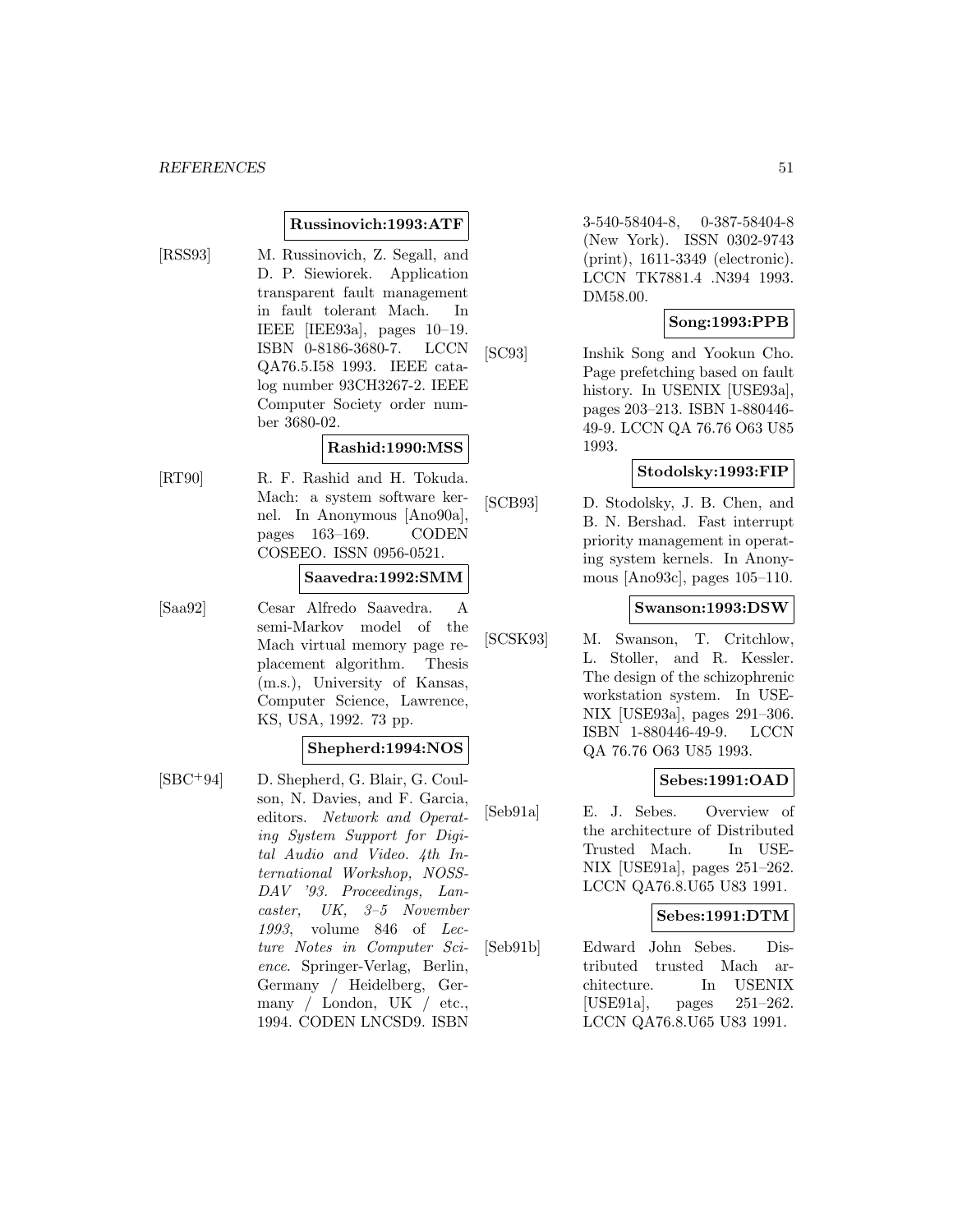# **Spector:1989:HPD**

 $[SED+89]$  A. Z. Spector, J. L. Eppinger, D. S. Daniels, R. Draves, J. J. Bloch, D. Duchamp, R. F. Pausch, and D. Thompson. High performance distributed transaction processing in a general purpose computing environment. In Gawlick et al. [GHR89], pages 220–242. ISBN 3-540-51085-0. LCCN ????

# **Salem:1990:SMT**

[SGM90] K. Salem and H. Garcia-Molina. System M: a transaction processing testbed for memory resident data. IEEE Transactions on Knowledge and Data Engineering, 2(1): 161–172, March 1990. CODEN ITKEEH. ISSN 1041-4347.

# **Shah:1991:IDL**

[Sha91] Dhruve Shah. Implementation of a dynamic load balancing facility in a distributed workstation environment under the Mach operating system. Thesis (m.s.), Worcester Polytechnic Institute, Worcester, MA, USA, 1991. vii + 82 pp.

# **Shekita:1991:HPF**

[She91] Eugene J. Shekita. High-Performance Implementation Techniques for Next-Generation Database Systems. Thesis (ph.d.), Computer Sciences Department, University of Wisconsin–Madison, Madison, WI, USA, May 1991. viii + 142 pp. Available as Technical Report TR 1026.

# **Shriver:1989:PTA**

[Shr89] B. D. Shriver, editor. Proceedings of the Twenty-Second Annual Hawaii International Conference on System Sciences. Vol.II: Software Track, Kailua-Kona, HI, USA, January 3–6, 1989. IEEE Computer Society Press, 1109 Spring Street, Suite 300, Silver Spring, MD 20910, USA, 1989. ISBN 0-8186-1912- 0. LCCN ???? IEEE catalog number 89TH0243-6.

# **Stevenson:1995:MUG**

[SJ95] J. Mark Stevenson and Daniel P. Julin. Mach-US: UNIX on generic OS object servers. In USENIX [USE95b], pages 119– 130. ISBN 1-880446-67-7. LCCN QA 76.76 O63 U88 1995.

#### **Sours:1997:CMI**

[Sou97] Susan Pawlowski Sours. Cronus/ Mach integration. Technical Report RL-TR-97-134, Rome Laboratory, Air Materiel Command, Rome, NY, USA, 1997.  $vii + 142$  pp.

# **Sechrest:1991:ULP**

[SP91a] Stuart Sechrest and Yoonho Park. User-level physical memory management for Mach. Technical report CSE-TR-112- 91, University of Michigan, Computer Science and Engineering Division, Dept. of Electrical Engineering and Computer Science, Ann Arbor, MI, USA, 1991. 11 pp.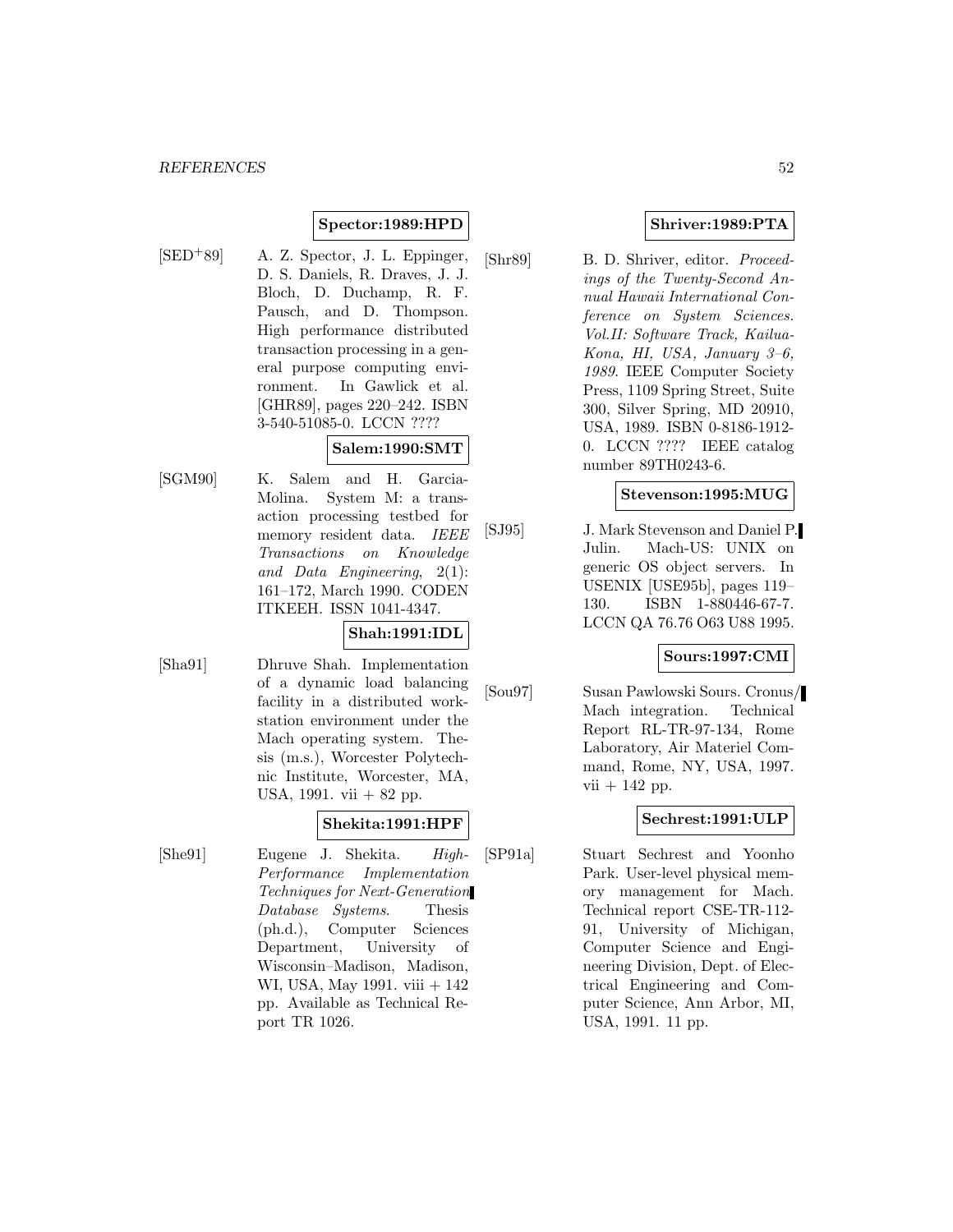# **Sechrest:1991:UPM**

[SP91b] Stuart Sechrest and Yoonho Park. User-level physical memory management for Mach. In USENIX [USE91a], pages 189– 200. LCCN QA76.8.U65 U83 1991.

#### **Spector:1988:CFD**

[SPB88] A. Z. Spector, R. F. Pausch, and G. Bruell. CAMELOT: a flexible, distributed transaction processing system. In IEEE [IEE88a], page ?? ISBN 0-8186-0828-5 (paperback), 0-8186-4828-7 (microfiche), 0-8186-8828-9 (hardcover). LCCN QA75.5 .C58 1988.

#### **Spector:1987:CDT**

[Spe87] Alfred Z. Spector. Camelot: a distributed transaction facility for Mach and the Internet an interim report. Research paper CMU-CS-87-129, Carnegie Mellon University, Computer Science Dept., Pittsburgh, PA, USA, 1987. 36 pp.

# **Sane:1989:OSK**

[SR89] A. Sane and S. S. S. P. Rao. An operating system kernel for transputers compatible with Mach. In Anonymous [Ano89a], page 161.

#### **Szymanski:1996:LCR**

[SS96] Boleslaw K. Szymanski and Balaram Sinharoy, editors. Languages, Compilers and Run-Time Systems for Scalable Computers, Troy, NY,

USA, May 22–24, 1995. Kluwer Academic Publishers, Dordrecht, The Netherlands, 1996. ISBN 0-7923-9635-9. LCCN QA76.58.L37 1996.

#### **Savage:1993:RMT**

[ST93] S. Savage and H. Tokuda. Realtime Mach timers: exporting time to the user. In USENIX [USE93c], pages 111–118. ISBN 1-880446-51-0. LCCN QA 76.76 O63 U86 1993.

### **Stankovic:1994:ROS**

[Sta94] J. A. Stankovic. Real-time operating systems. In Halang and Stoyenko [HS94a], pages 65–82. ISBN 3-540-57558-8. LCCN QA76.54.R4216 1994.

#### **Subramanian:1991:MDP**

[Sub91] I. Subramanian. Managing discardable pages with an external pager. In USENIX [USE91a], pages 77–85. LCCN QA76.8.U65 U83 1991.

#### **Schwan:1992:TDM**

[SZ92] K. Schwan and Hongyi Zhou. Toward dynamic, multiprocessor real-time threads. In Boullart and de la Puente [Bd92b], pages 149–154. ISBN 0-08-041894-5. LCCN QA76.54.R423 1992.

# **Schwan:1991:RT**

[SZG91] K. Schwan, Hongyi Zhou, and A. Gheith. Real-time threads. Operating Systems Review, 25 (4):35–46, October 1991. CO-DEN OSRED8. ISSN 0163- 5980.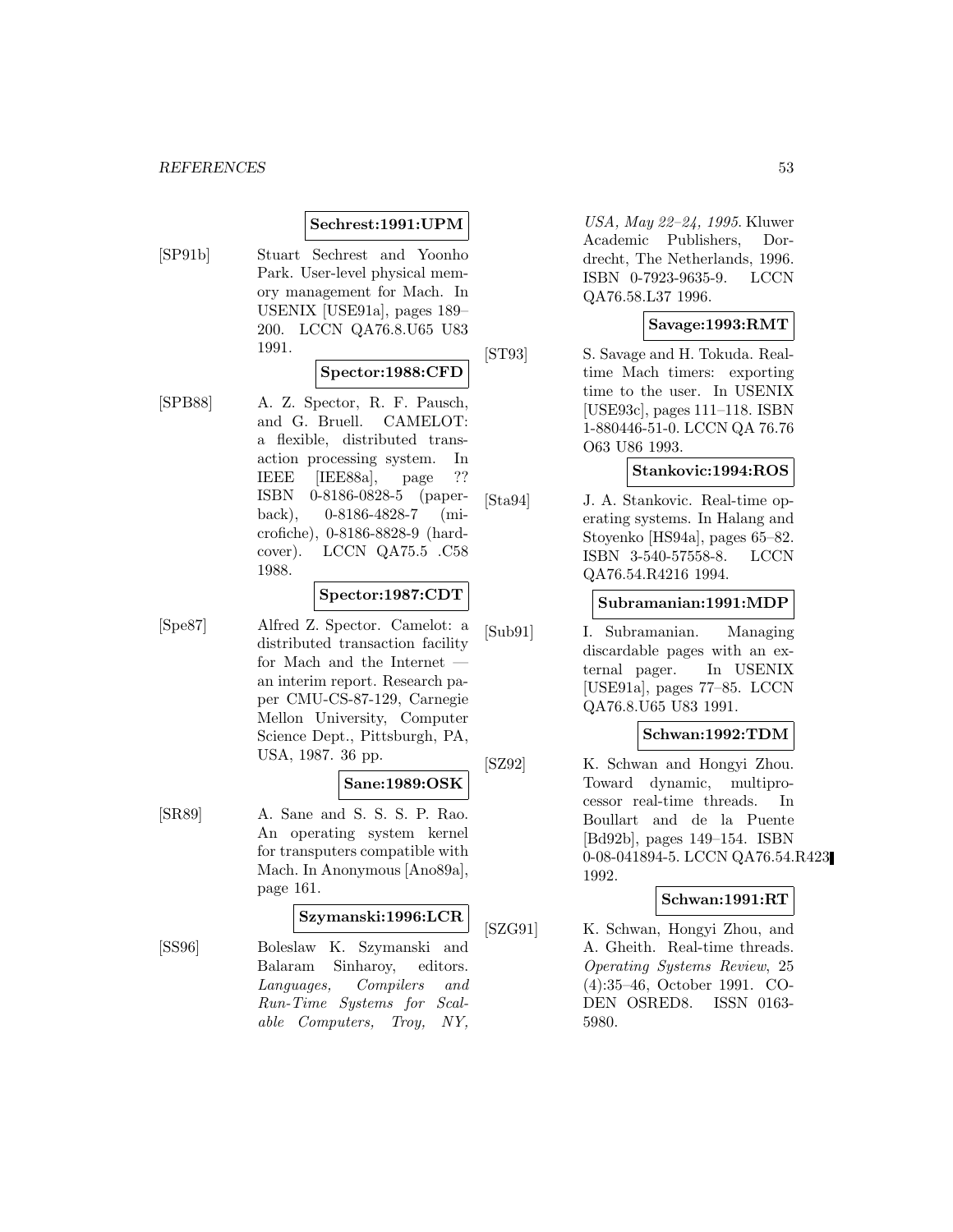#### **Schwan:1992:MRT**

[SZG92] K. Schwan, Hongyi Zhou, and A. Gheith. Multiprocessor realtime threads. Operating Systems Review, 26(1):54–65, January 1992. CODEN OSRED8. ISSN 0163-5980.

#### **Tevanian:1987:MTU**

[TBG<sup>+</sup>87] Avadis Tevanian, David Black, David Golub, Richard Rashid, Eric Cooper, and Michael Young. MACH threads and the UNIX kernel: The battle for control. Research paper, Carnegie Mellon University, Computer Science Dept., Pittsburgh, PA, USA, 1987. 12 pp.

#### **Tevanian:1987:AIV**

[Tev87a] Avadis Tevanian. Architectureindependent virtual memory management for parallel and distributed environments: the Mach approach. Research paper CMU-CS-88-106, Carnegie Mellon University, Computer Science Dept., Pittsburgh, PA, USA, 1987.  $x + 126$  pp.

#### **Tevanian:1987:MBF**

[Tev87b] Avadis Tevanian. MACH: a basis for future UNIX development. Research paper CMU-CS-87-139, Carnegie Mellon University, Computer Science Dept., Pittsburgh, PA, USA, 1987. 5 pp.

### **Takano:1995:IMM**

[THKS95] Y. Takano, C. Howson, K. Konishi, and T. Sugawara. Imple-

mentation of Mach microkernelbased parallel operating system "Cenju-3/DE". NEC Technical  $Journal = NEC gibo, 48(12):$ 120–??, ???? 1995. CODEN NECGEZ. ISSN 0285-4139.

#### **Tabata:1994:ICC**

[TI94a] Y. Tabata and H. Iizuka. An implementation of Concurrent C on a distributed memory multiprocessor. Technical Reports of Seikei University, 31 (2):93–98, September 1994. CODEN SDKHEO. ISSN 0919- 9888.

#### **Tanaka:1994:SMT**

[TI94b] S. Tanaka and H. Iizuka. A software monitoring tool for parallel programming with threads. Technical Reports of Seikei University, 31(2):99– 102, September 1994. CODEN SDKHEO. ISSN 0919-9888.

# **Tokuda:1994:DQC**

[TK94] H. Tokuda and T. Kitayama. Dynamic QOS control based on real-time threads. In Shepherd et al.  $[SBC+94]$ , pages 114– 123. CODEN LNCSD9. ISBN 3-540-58404-8, 0-387-58404-8 (New York). ISSN 0302-9743 (print), 1611-3349 (electronic). LCCN TK7881.4 .N394 1993. DM58.00.

#### **Tevanian:1991:STA**

[TMJY91] A. Tevanian, Jr., T. Matteson, D. Jaffee, and B. Yamamoto. Software technology at NeXT computer. In Anonymous [Ano91a], page 313.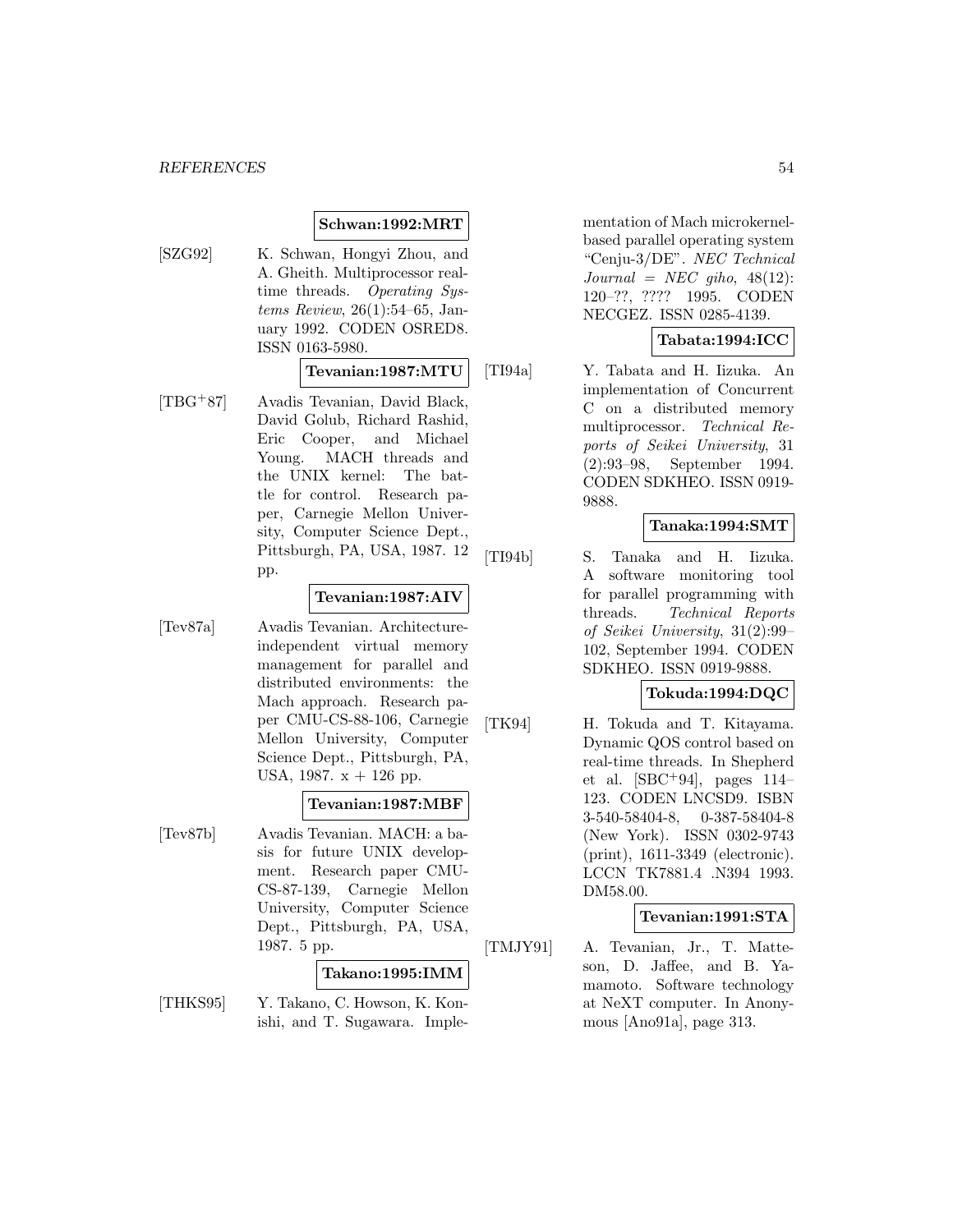# **Tokuda:1991:ERS**

[TN91] H. Tokuda and T. Nakajima. Evaluation of real-time synchronization in real-time mach. In USENIX [USE91a], pages 213–221. LCCN QA76.8.U65 U83 1991.

#### **Tezuka:1995:EBC**

[TN95] H. Tezuka and T. Nakajima. Experiences with building a continuous media application on Real-Time Mach. In IEEE [IEE95d], pages 88–95. ISBN 0-8186-7106-8. LCCN QA76.54.I59 1995. IEEE catalog number 95TB100002.

# **Thekkath:1993:INP**

[TNML93] C. A. Thekkath, T. D. Nguyen, E. Moy, and E. D. Lazowska. Implementing network protocols at user level. IEEE/ ACM Transactions on Networking, 1(5):554–565, October 1993. CODEN IEANEP. ISSN 1063-6692.

#### **Tobe:1993:RPP**

[Tob93] Y. Tobe. Researches on parallel processing at CMU. Joho-Shori (J. Information Processing Soc. Japan), 34(7):909–914, July 1993. CODEN JOSHA4. ISSN 0447-8053.

# **Toftner:1989:ESM**

[Tof89] Elizabeth Claire Toftner. An extensible software message monitor for the Mach operating system. Thesis (m.s.), California Polytechnic State University, Pomona, CA, USA, 1989.  $vii + 56$  pp.

# **Tokuda:1995:OSS**

[Tok95] H. Tokuda. Operating system support for continuous media applications-RT-Mach extensions. In IEEE [IEE95d], pages 256–262. ISBN 0-8186- 7106-8. LCCN QA76.54.I59 1995. IEEE catalog number 95TB100002.

## **Tokoro:1994:OPE**

[TP94] M. Tokoro and R. Pareschi, editors. Object-Oriented Programming. 8th European Conference, ECOOP '94. Proceedings, Bologna, Italy, July  $4-8$ , 1994. Springer-Verlag, Berlin, Germany / Heidelberg, Germany / London, UK / etc., 1994. ISBN 3-540-58202-9. LCCN QA76.64.E95 1994.

#### **Tevanian:1989:MMF**

[TS89] A. Tevanian, Jr. and B. Smith. Mach: the model for future Unix (object-oriented operating system). Byte Magazine, 14 (12):411–417, November 1989. CODEN BYTEDJ. ISSN 0360- 5280.

### **Thompson:1990:SCN**

[TS90] Tom Thompson and Ben Smith. Sizing up the Cube: The NeXT Computer – advanced features, fair performance. Byte Magazine, 15(1):169–176, January 1990. CODEN BYTEDJ. ISSN 0360-5280.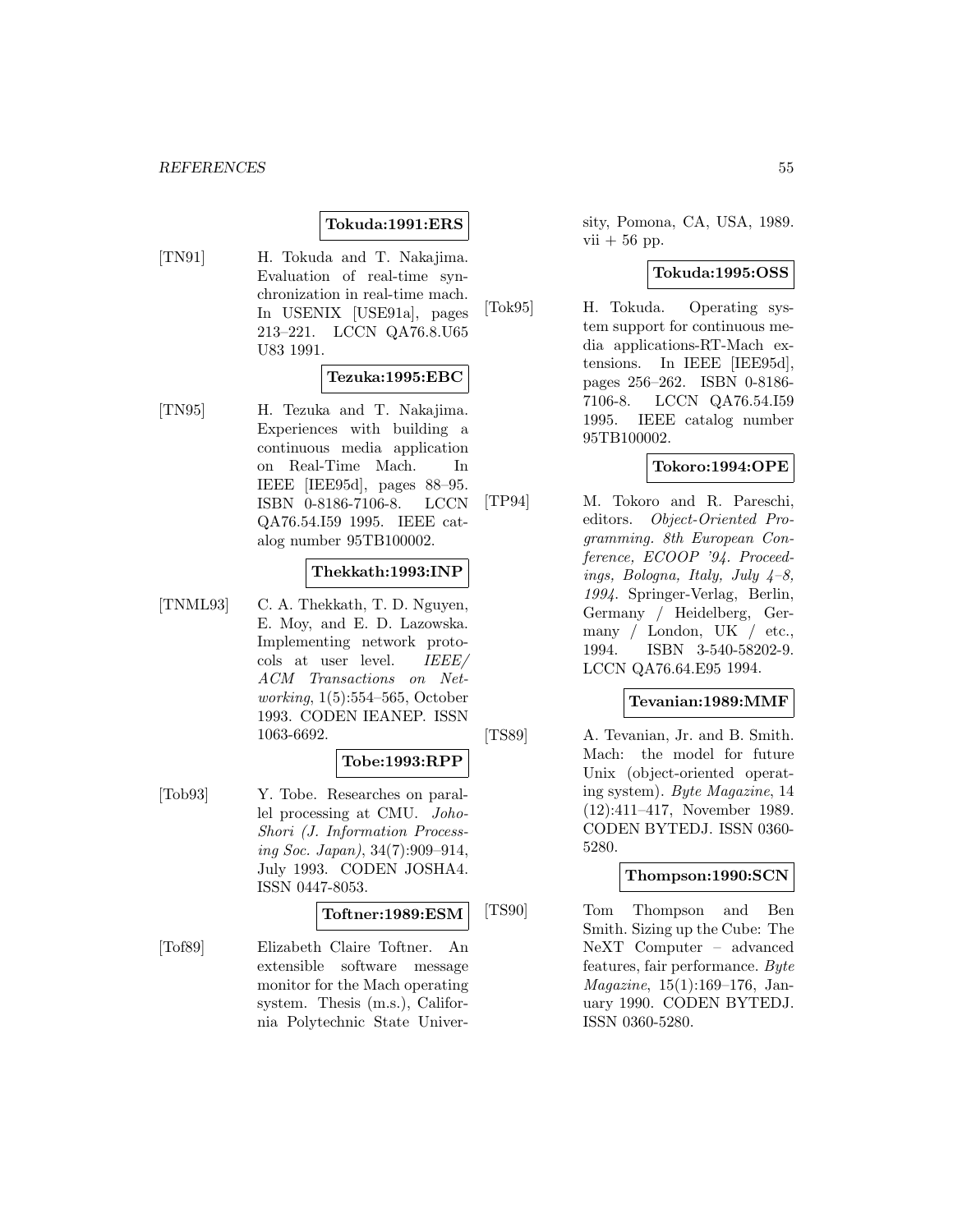# **Takashio:1996:DID**

- 
- [TST96] K. Takashio, H. Shitomi, and M. Tokoro. Design and implementation of DROL runtime environment on real-time Mach kernel. Lecture Notes in Computer Science, 1107:257– ??, 1996. CODEN LNCSD9. ISSN 0302-9743 (print), 1611- 3349 (electronic).

#### **Tevanian:1987:UIS**

[TTG<sup>+</sup>87] Avadis Tevanian, Jr., Mary Thompson, David Golub, Richard Rashid, William Bolosky, Michael Young, and Richard Sanzi. A UNIX interface for shared memory and memory mapped files under MACH. Research paper, Carnegie Mellon University, Computer Science Dept., Pittsburgh, PA, USA, 1987. 14 pp. URL http: //cs.cmu.edu/afs/cs.cmu. edu/project/mach/public/ doc/published/mapfiles87. ps.

# **Uhlig:1992:STM**

[Uhl92] Richard Uhlig. Software TLB management in OSF/1 and Mach 3.0. Technical report CSE-TR-156-93, University of Michigan, Computer Science and Engineering Division, Dept. of Electrical Engineering and Computer Science, Ann Arbor, MI, USA, December 4, 1992. 13 pp.

# **Uhlig:1994:DTS**

[UNS<sup>+</sup>94] R. Uhlig, D. Nagle, T. Stanley, T. Mudge, S. Sechrest, and

R. Brown. Design tradeoffs for software-managed TLBs. ACM Transactions on Computer Systems, 12(3):175–205, August 1994. CODEN ACSYEC. ISSN 0734-2071.

## **USENIX:1988:PUS**

[USE88] USENIX, editor. *Proceed*ings. UNIX Security Workshop, Portland, OR, USA, August 29–30, 1998. USENIX, Berkeley, CA, USA, 1988.

# **USENIX:1990:MUW**

USE90] USENIX, editor. Mach: USE-NIX workshop proceedings: October  $4-5$ , 1990, Burlington, Vermont. USENIX, Berkeley, CA, USA, 1990. LCCN QA76.9.M45 M33 1990.

#### **USENIX:1991:PUM**

[USE91a] USENIX, editor. *Proceedings of* the USENIX Mach Symposium: November 20–22, 1991, Monterey, California, USA. USE-NIX, Berkeley, CA, USA, 1991. LCCN QA76.8.U65 U83 1991.

#### **USENIX:1991:SIS**

[USE91b] USENIX, editor. *SEDMS II* — Symposium on Experiences with Distributed and Multiprocessor Systems: March 21–22, 1991, Atlanta, GA. USENIX, Berkeley, CA, USA, March 21– 22, 1991. LCCN QA76.5 .S948 1991.

#### **USENIX:1991:UAP**

[USE91c] USENIX, editor. USENIX Association. Proceedings of the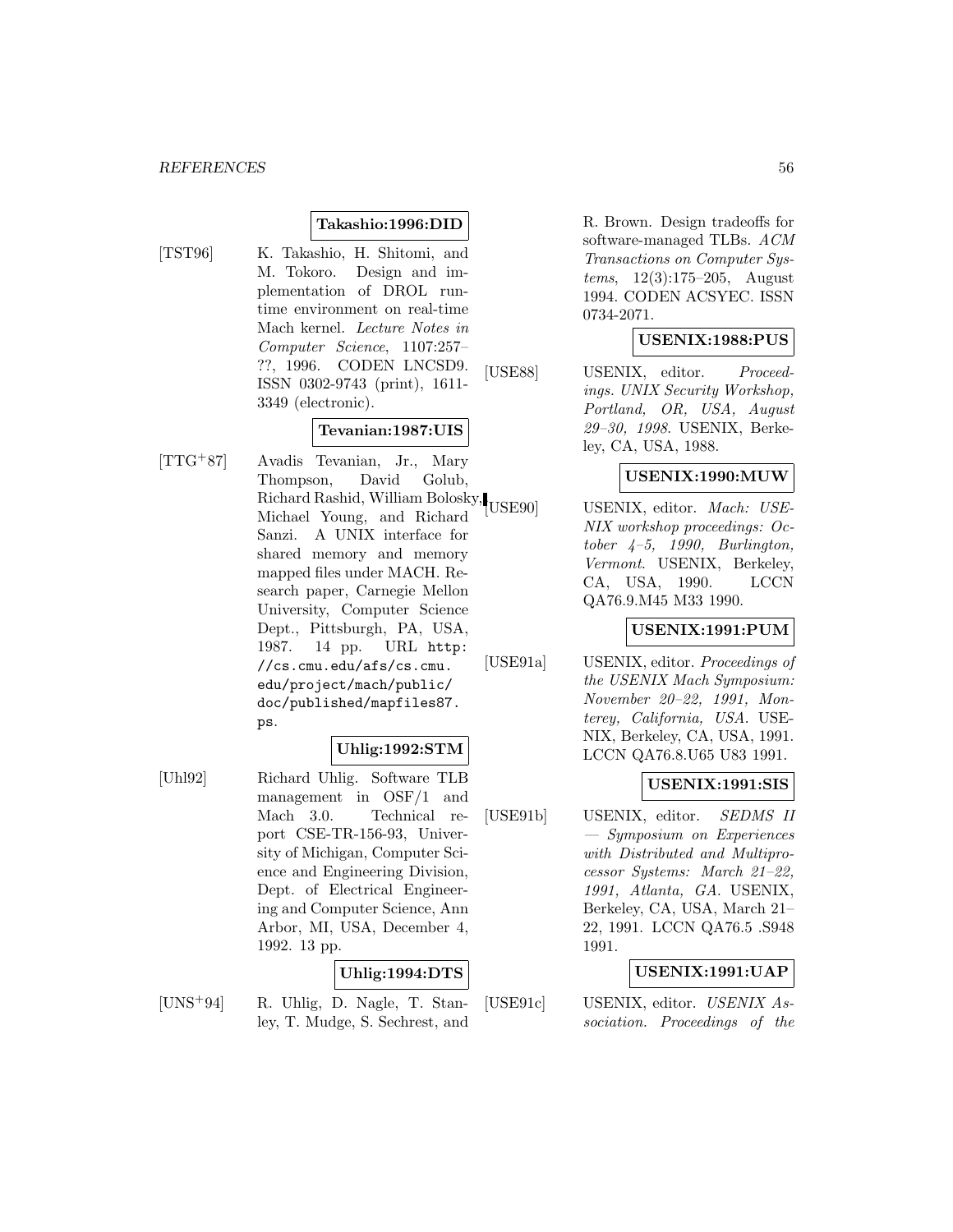#### *REFERENCES* 57

Winter 1991 USENIX Conference, Dallas, TX, USA, January 21–25, 1991. USENIX, Berkeley, CA, USA, 1991.

# **USENIX:1992:PUW**

[USE92a] USENIX, editor. *Proceedings* of the USENIX Workshop on Micro-Kernels and Other Kernel Architectures: 27–28 April, 1992, Seattle, WA, USA. USE-NIX, Berkeley, CA, USA, 1992. ISBN 1-880446-42-1. LCCN QAX 32.

#### **USENIX:1992:SIS**

[USE92b] USENIX, editor. SEDMS III. Symposium on Experiences with Distributed and Multiprocessor Systems, Newport Beach, CA, USA, March 26– 27, 1992. USENIX, Berkeley, CA, USA, 1992.

#### **USENIX:1992:UCT**

[USE92c] USENIX, editor. USENIX C++ Technical Conference Proceedings, Portland, OR, USA, August 10–13, 1992. USENIX, Berkeley, CA, USA, 1992.

# **USENIX:1993:MIS**

[USE93a] USENIX, editor. *Proceedings of* the USENIX Mach III Symposium, April 19–21, 1993, Santa Fe, New Mexico, USA. USE-NIX, Berkeley, CA, USA, April 19–21, 1993. ISBN 1-880446- 49-9. LCCN QA 76.76 O63 U85 1993.

#### **USENIX:1993:PUMa**

[USE93b] USENIX, editor. Proceedings of the USENIX Mach III Symposium: April 19–21, 1993, Santa Fe, New Mexico, USA. USE-NIX, Berkeley, CA, USA, 1993. ISBN 1-880446-49-9. LCCN QA 76.76 O63 U85 1993.

#### **USENIX:1993:PUMb**

[USE93c] USENIX, editor. Proceedings of the USENIX Mobile and Location-Independent Computing Symposium, Cambridge, MA, USA, August 2–3, 1993. USENIX, Berkeley, CA, USA, 1993. ISBN 1-880446-51-0. LCCN QA 76.76 O63 U86 1993.

#### **USENIX:1993:PUS**

[USE93d] USENIX, editor. Proceedings of the USENIX Symposium on Microkernels and Other Kernel Architectures: September 20–21, 1993, San Diego, California, USA. USE-NIX, Berkeley, CA, USA, 1993. ISBN 1-880446-52-9. LCCN QA76.9.A73 U83 1993.

#### **USENIX:1994:PWU**

[USE94] USENIX, editor. Proceedings of the Winter 1994 USENIX Conference: January 17–21, 1994, San Francisco, California, USA. USENIX, Berkeley, CA, USA, 1994. ISBN 1- 880446-58-8. LCCN QA 76.76 O63 U84 1994.

# **USENIX:1995:UUS**

[USE95a] USENIX, editor. 5th USENIX UNIX Security Symposium,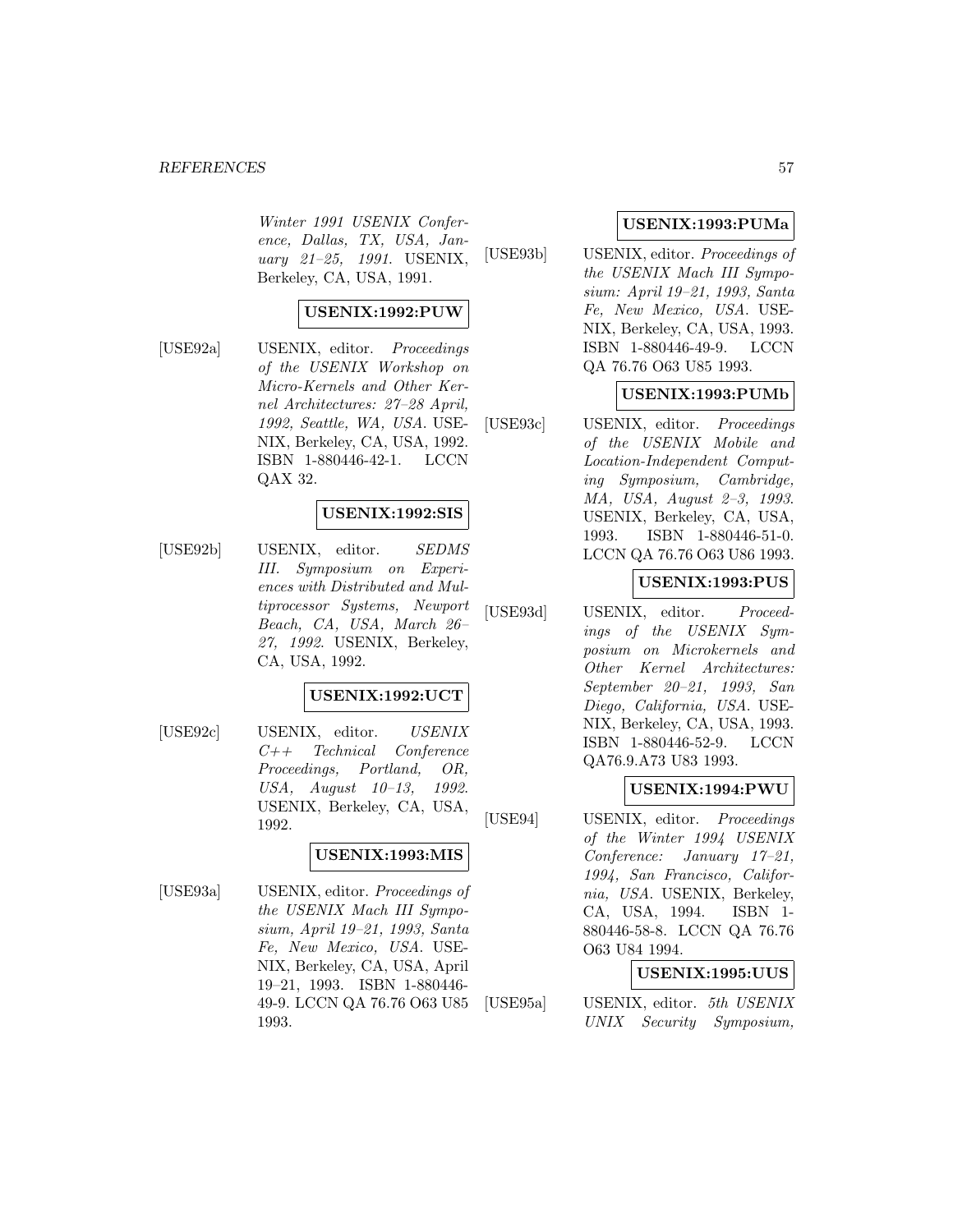June 5–7, 1995. Salt Lake City, UT. USENIX, Berkeley, CA, USA, June 5–7, 1995.

# **USENIX:1995:PUT**

[USE95b] USENIX, editor. Proceedings of the 1995 USENIX Technical Conference: January 16–20, 1995, New Orleans, Louisiana, USA. USENIX, Berkeley, CA, USA, 1995. ISBN 1-880446-67- 7. LCCN QA 76.76 O63 U88 1995.

# **Vaughan:1992:CCA**

[VBD<sup>+</sup>92] F. Vaughan, T. Lo Basso, A. Dearle, C. Marlin, and C. Barter. Casper: a cached architecture supporting persistence. Computing Systems, 5(3):337–363, Summer 1992. CODEN CMSYE2. ISSN 0895- 6340.

#### **Verkerk:1990:CSC**

[Ver90] C. Verkerk, editor. 1989 Cern School of Computing. Proceedings (CERN 90-06), Bad Herrenalb, West Germany, August 20 – September 2, 1989. CERN, Geneva, Switzerland, 1990.

#### **Voelcker:1989:TS**

[Voe89] J. Voelcker. Technology '89: software. IEEE Spectrum, 26 (1):37–39, January 1989. CO-DEN IEESAM. ISSN 0018- 9235 (print), 1939-9340 (electronic).

#### **Voronkov:1992:LPA**

[Vor92] A. Voronkov, editor. Logic programming and automated rea-

soning: international conference, LPAR '92, St. Petersburg, Russia, July 15–20, 1992: proceedings, volume 624 of Lecture Notes in Artificial Intelligence and Lecture Notes in Computer Science. Springer-Verlag, Berlin, Germany / Heidelberg, Germany / London, UK / etc., 1992. CODEN LNCSD9. ISBN 3-540-55727-X (Berlin), 0-387-55727-X (New York). ISSN 0302-9743 (print), 1611-3349 (electronic). LCCN QA76.63 .I55 1992.

# **vanRenesse:1992:RMB**

[vRBC<sup>+</sup>92] R. van Renesse, K. Birman, R. Cooper, B. Glade, and P. Stephenson. Reliable multicast between microkernels. In USENIX [USE92a], pages 269– 283. ISBN 1-880446-42-1. LCCN QAX 32.

#### **Wahl:1990:OSF**

[Wah90] P. Wahl. The Open Software Foundation: OSF/1. Office Management, 38(4):14–18, April 1990. CODEN OF-MADG. ISSN 0343-2319.

#### **Wheeler:1992:CMV**

[WB92] B. Wheeler and B. N. Bershad. Consistency management for virtually indexed caches. In ACM [ACM92b], pages 124– 136. CODEN SINODQ. ISSN 0362-1340 (print), 1523-2867 (print), 1558-1160 (electronic).

# **Welch:1991:FSB**

[Wel91] B. Welch. The file system belongs in the kernel. In USE-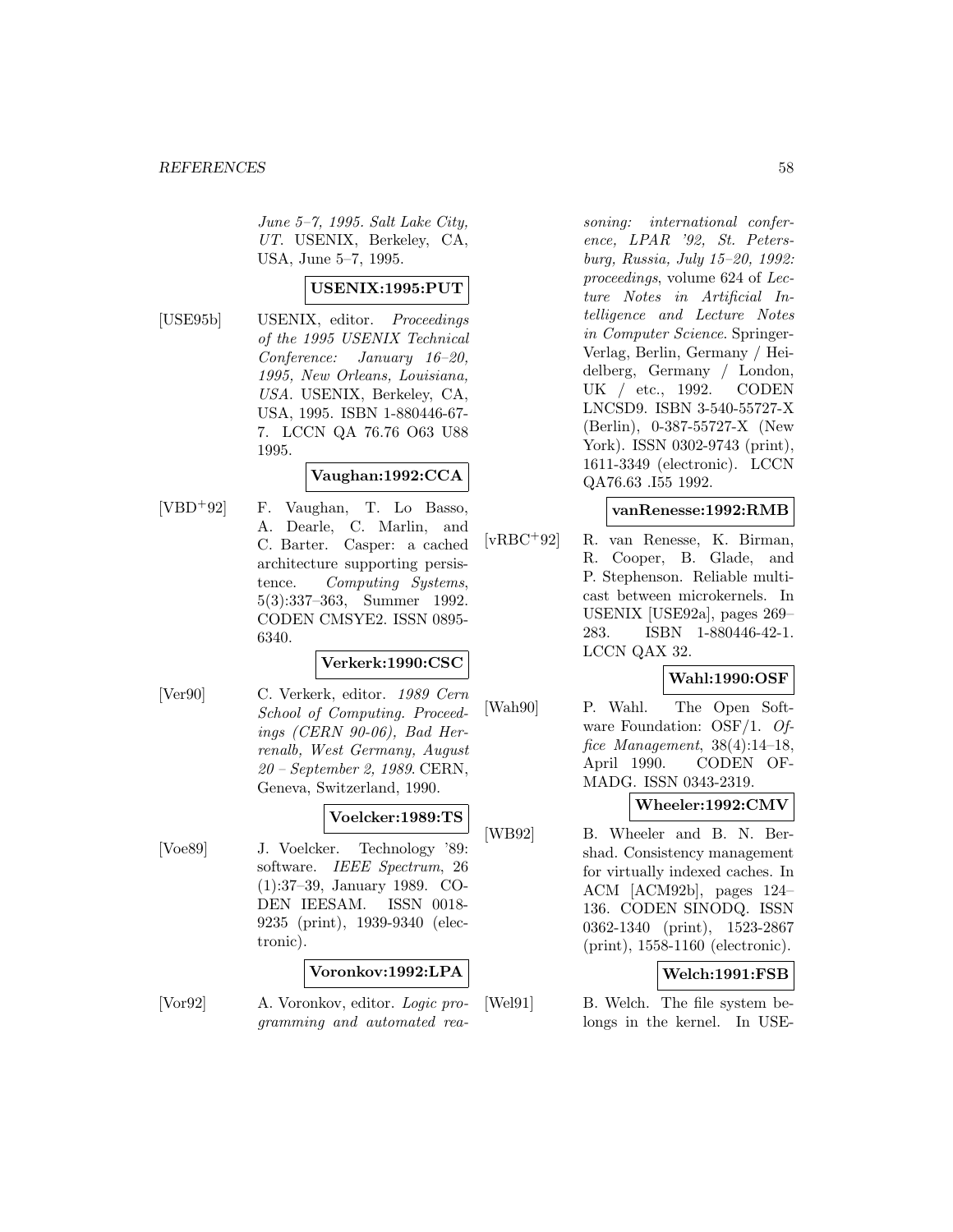NIX [USE91a], pages 233–250. LCCN QA76.8.U65 U83 1991.

# **Wendorf:1988:IET**

[Wen88] J. W. Wendorf. Implementation and evaluation of a timedriven scheduling processor. In IEEE [IEE88c], pages 172–180. ISBN 0-8186-4894-5. LCCN QA76.54 .R43 1988. IEEE catalog number 88CH2618-7.

# **Wolfer:1993:IIS**

[WGR93] J. Wolfer, T. Grace, and J. Roberge. An investigation of image synthesis software migration to the BBN TC2000 Butterfly II Supercomputer. In Anonymous [Ano93d], pages 23–32.

# **Wiecek:1992:VM**

[Wie92] Cheryl A. Wiecek. VMS on Mach. Operating Systems Review, 26(2):15, April 1992. CO-DEN OSRED8. ISSN 0163- 5980.

#### **Williams:1988:NAD**

[Wil88] T. Williams. The NeXT architecture: design for the '90s? Computer Design, 27(22):27– 28, December 1988. CODEN CMPDAM. ISSN 0010-4566.

#### **Wiecek:1992:MPV**

[WKF<sup>+</sup>92] C. A. Wiecek, C. G. Kaler, S. Fiorelli, W. C. Davenport, Jr., and R. C. Chen. A model and prototype of VMS using the Mach 3.0 kernel. In USE-NIX [USE92a], pages 187–203. ISBN 1-880446-42-1. LCCN QAX 32.

# **Wilson:1993:HAD**

[WLT93] A. W. Wilson, Jr., R. P. LaRowe, Jr., and M. J. Teller. Hardware assist for distributed shared memory. In IEEE [IEE93c], pages 246–255. ISBN 0-7803-1298-8. LCCN TJ 217 I11c 1993. Four volumes. IEEE catalog number 93CH3307-6.

# **Waldspurger:1994:LSF**

[WW94] C. A. Waldspurger and W. E. Weihl. Lottery scheduling: flexible proportional-share resource management. In Anonymous [Ano94], pages 1–11.

# **Wendorf:1989:SOS**

[WWT89] J. W. Wendorf, R. G. Wendorf, and H. Tokuda. Scheduling operating system processing on small-scale multiprocessors. In Shriver [Shr89], pages 904– 913 (vol. 2). ISBN 0-8186-1912- 0. LCCN ???? IEEE catalog number 89TH0243-6.

# **Yep:1992:DSB**

[Yep92] Christy Yep. A debugging support based on breakpoints for distributed programs running under Mach. Thesis (m.comp.sc.), Concordia University, Ottawa, ON, Canada, 1992. various pp. Available from National Library of  $Canada = Bibliothéque$ nationale du Canada, University Microfilms order no. UMI00444621.